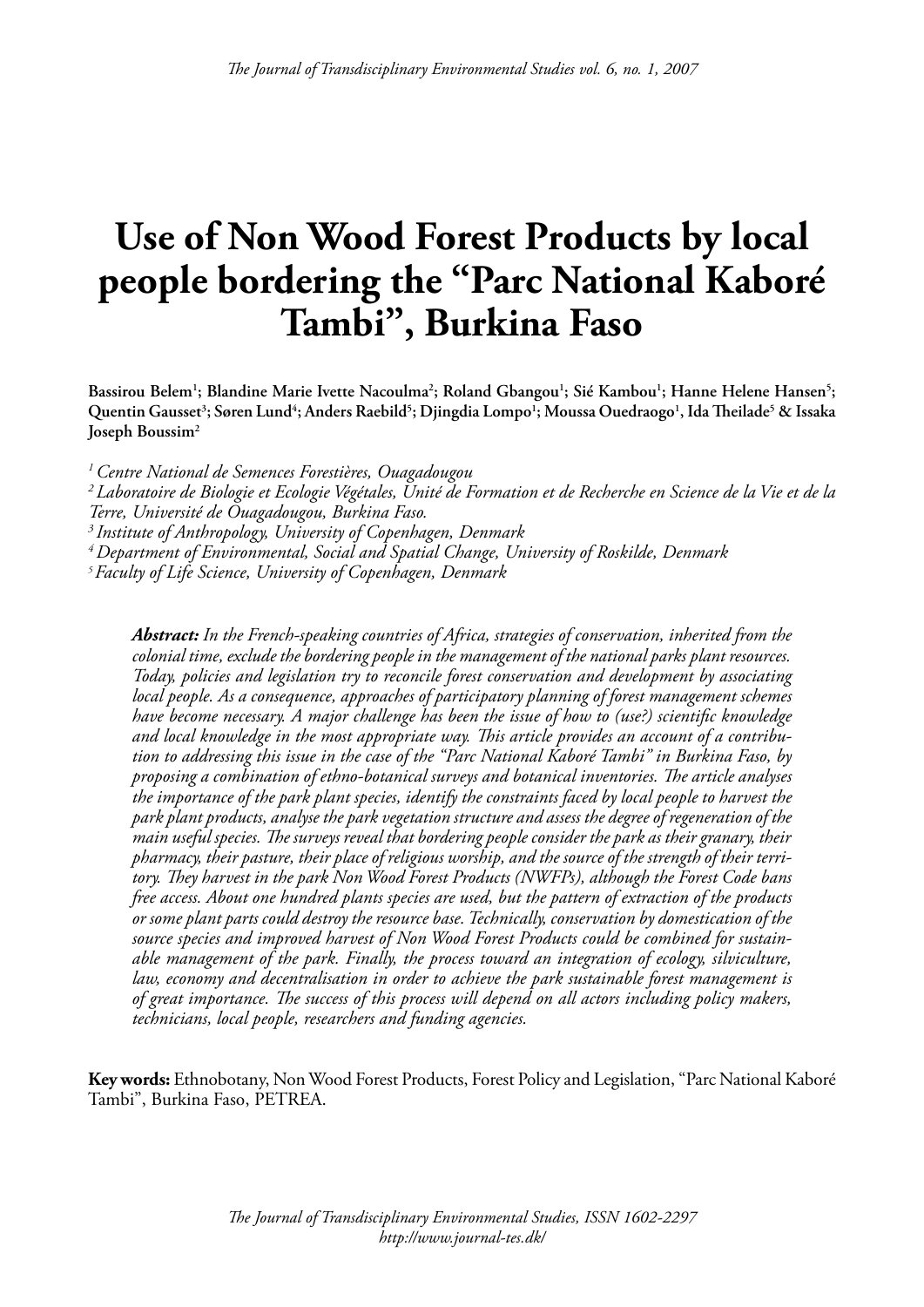*Résumé: Dans les pays francophones d'Afrique, les stratégies de conservation, héritées de l'époque coloniale, excluent les populations riveraines dans l'aménagement et la gestion des ressources forestières des parcs nationaux. De nos jours, les lois et législations forestières essaient de concilier la conservation des ressources et le développement en associant les populations. Par conséquent, des approches de planification participative en matière d'aménagement forestier sont devenus nécessaires. Un défi majeur dans ces approches est de trouver des stratégies pour intégrer les connaissances locales aux connaissances scientifiques de manière appropriée. Cet article représente une contribution à ce défi dans le cas du "Parc National Kaboré Tambi"en proposant une démarche basée sur des enquêtes ethnobotaniques et des inventaires de la végétation. L'article analyse l'importance du parc pour les populations riveraines et identifie les contraintes auxquelles font face les populations pour accéder aux produits forestiers non ligneux dudit parc. Il analyse la structure de la végétation du parc et estime le degré de régénération de certaines espèces. Les résultats montrent que les populations riveraines considèrent le parc comme leur grenier, leur pharmacie, leur lieu de culte, leur pâturage et la source de la force de leur terroir. Bien que le Code Forestier leur interdit l'accès libre, les populations continuent de fréquenter le parc. Environ une centaine de plantes ont été recensées comme pourvoyant des produits utilisés par les hommes et pour les soins de santé animale. Cependant, le mode d'extraction des produits pourrait compromettre la pérennité de certaines espèces. Techniquement, la conservation des espèces à travers leur domestication et l'amélioration des méthodes d'extraction des produits pourraient être combinées pour une utilisation et une gestion durable des ressources du parc. En fin de compte, le processus vers une intégration de l'écologie, la sylviculture, la législation forestière, l'économie et la décentralisation dans la gestion durable du parc est d'une grande importance. Le succès de ce processus dépendra de tous les acteurs y compris les décideurs, les techniciens, les populations riveraines, les chercheurs et les agences de financement.* 

**Mots clés:** Ethnobotanique, Produits Forestiers Non Ligneux, Législation forestière, "Parc National Kaboré Tambi", Burkina Faso, PETREA.

#### **Introduction**

In Africa, local communities depend on forests and plants for their daily needs including goods and services. These needs are principally food, medicine, wood, fodder for animals, shade, soil fertilization or reclamation, ornamentation and practices of rituals and customs. Therefore, to limit the possibilities of exploitation of these products, either through a restriction of access or through a reduction of their availability will have a negative impact on the wellbeing of the communities (IIED, 2003; Dahlberg, 2005). For most of the poor people, natural resources and trees are tangible assets (Chambers et al., 1991, Chambers, 1995). Even if forest resources are available, the competition in relation to their exploitation often creates conflicts (Gregersen et al., 1995). This is not a new phenomenon, but with the undergoing globalisation, democratization and decentralization of natural resource management in Africa, it has become a critical issue for policy makers, technicians and researchers (Dahlberg, 2005). Classified forests and national parks in the Sahel represent particular situations in which local people

and forest administration are in perpetual conflict for the access and the control of the resources (IIED, 2003). No one denies the fact that forest reserves must be protected for the benefit of present and future generations, but the ways in which this protection should be assured are open to debate (Dahlberg, 2005). Until some 10-15 years ago, forests classification in French speaking Western Africa was governed by the decree of July 04, 1935 (République de Côte d'Ivoire, 1949). According to this decree, forest classification has the aim to purge all or a part of lands and forest from human use. Since local communities are seen as a threat to the environment, the location of villages close to the classified forests should not be allowed if it could be avoided, (Foury, 1948). After Independence (in 1960), forest codes of the new states took over the principles of the 1935 Decree, establishing forests as the property of the state (Bertrand, 1991).

Until recently, the importance of Non Wood Forest Products (NWFPs) for local people seems to be ignored so that the access to national parks for NWFPs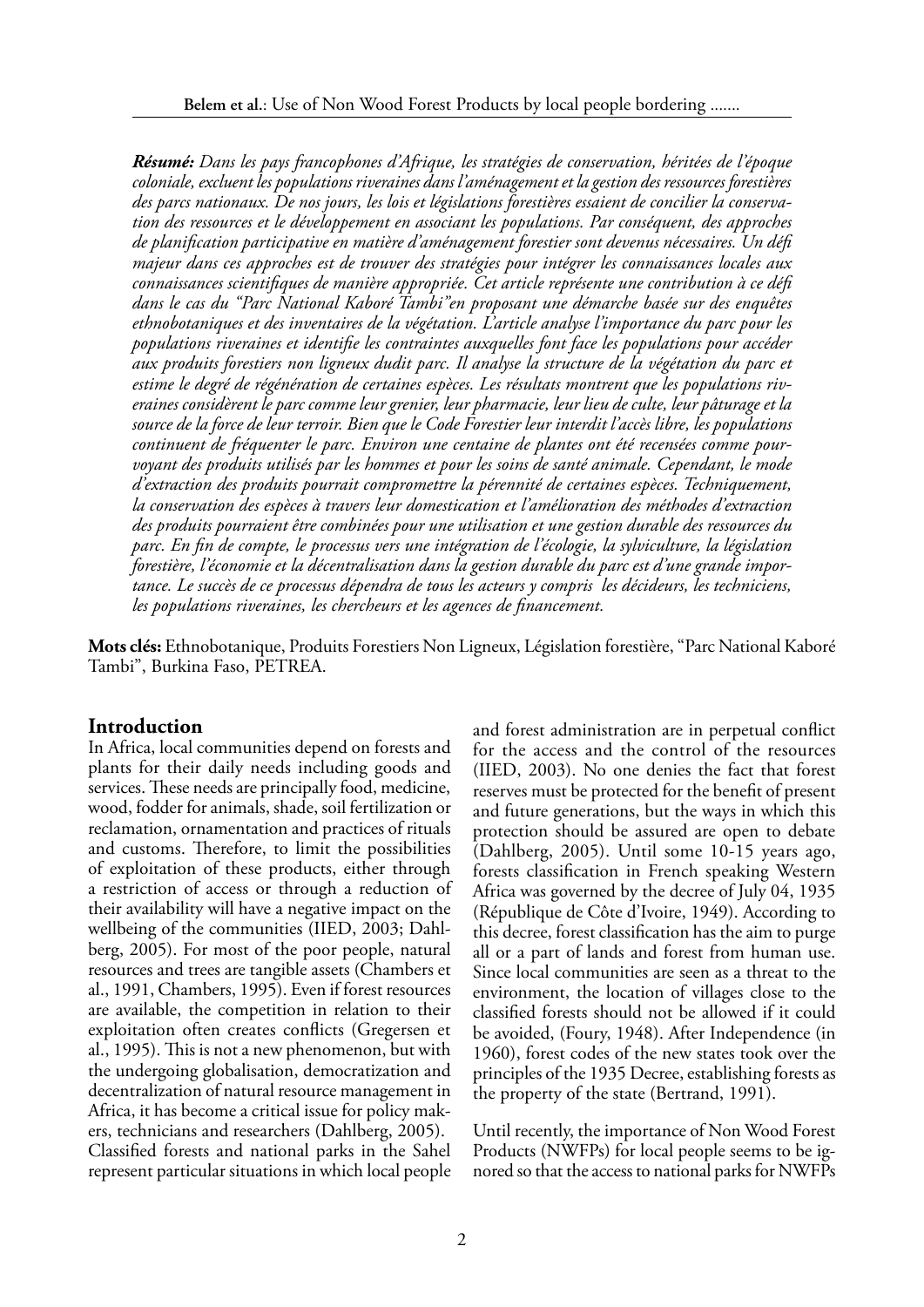harvesting is subject to strict restrictions. Practice is far from theory, and forest administration has great difficulties to prevent the use of the protected zones resources, especially when the bordering villagers are highly dependent on these resources that can only be found in the protected areas. It is the case of "Parc National Kaboré Tambi" at Nobéré in Burkina Faso.

Nowadays, the necessity to conciliate natural resource conservation with social issues is more and more recognized (Lanly, 1992; Ribot, 1999; Kjaer & Nathan, 2000). In this respect, nearly all programs on natural forests and reserves management of Burkina Faso include NWFPs promotion and valuation for the benefit of local people when possible. NWFPs valuation is a component of the current Rural Development Strategy by 2005 (Burkina Faso, 2003), the Forest Resources Management Framework (Ministère de l'Environnement et du Cadre de Vie, 2004) and the current Strategic Poverty Reduction Framework (Ministère de l'Economie et du Développement, 2002). Understanding human preference on plant products and assessment of the pattern of extraction can contribute to a better understanding of the scope and nature of problems faced by local people relying on plants for they daily life (Bognounou, 1996; Lykke, 1998; Cunningham, 2001; Madsen, 2004; Lykke et al., 2004; Kristensen et al., 2004).

In the case of tropical forests, the way in which local people needs must be integrated in the management process has been much debated over the years (Sheil, 2006). Concerning the "Parc National Kaboré Tambi", earlier studies were limited to the description of the park focussing either on wild animals or on plants (Toni, 1991; Naturama, 1998 2003). Studies which integrate natural and social sciences aiming to understand the human - plants interaction in the context of the park are lacking. Sustainable management of the park encompasses good regulation governing the use of the plant resources, better identification of the NWFPs collected in the park, good harvesting of the products and better plant species regeneration strategies and techniques.

In this paper we present results from a study aimed at examining the use of NWFPs by bordering people of the "Parc National Kaboré Tambi". The analysis moves away from simple plant inventories, and instead examines the complexity of the relation between local people and the park in terms of NWFPs used in traditional and modern legislation contexts.

Specifically, our goals were to:

- analyse the importance of the park for local people through the determination of NWFPs collected and source species including the methods of extraction of the products;
- identify the constraints faced by local people to harvest the NWFPs in the park;
- analyse the park vegetation structure and assess the regeneration of the main useful species.

We will then discuss how to ensure sustainable harvest of NWFPs in the park and propose method of propagation for each selected plant species.

This study took place within the framework of a multidisciplinary study carried out in the People Tree and Agriculture Africa (PETREA) programme in Burkina Faso from 2001 to 2005. This research programme focuses on how trees and other woody species can be brought into wider use by rural people in Africa. Identification of people's needs and priorities, the development of locally adapted techniques and strategies for domestication, management and use of useful plant species in co-operation with local people were planned in the programme (Nathan, 2002). Nobéré village territory has been selected to conduct the PETREA research programme. It is hoped that the experiences described in the article and recommendations presented will be useful for researchers, rural development agents including foresters who support the equitable access to plant resources in protected areas.

The article is organised in the following way. First, a description of the study site is given, followed by an introduction of the methodologies used for the ethnobotanical surveys and the botanical inventories respectively. Following results including NWFPs harvested in the park, source species and methods of harvesting are presented. The findings are analysed with respect to vegetation structure, species regeneration and NWFPs harvest constraints. In the following section, the validity and reliability of the data are discussed, some possible interpretations of the findings suggested, and some reflections are made as to what lessons can be learned for conservation and develop-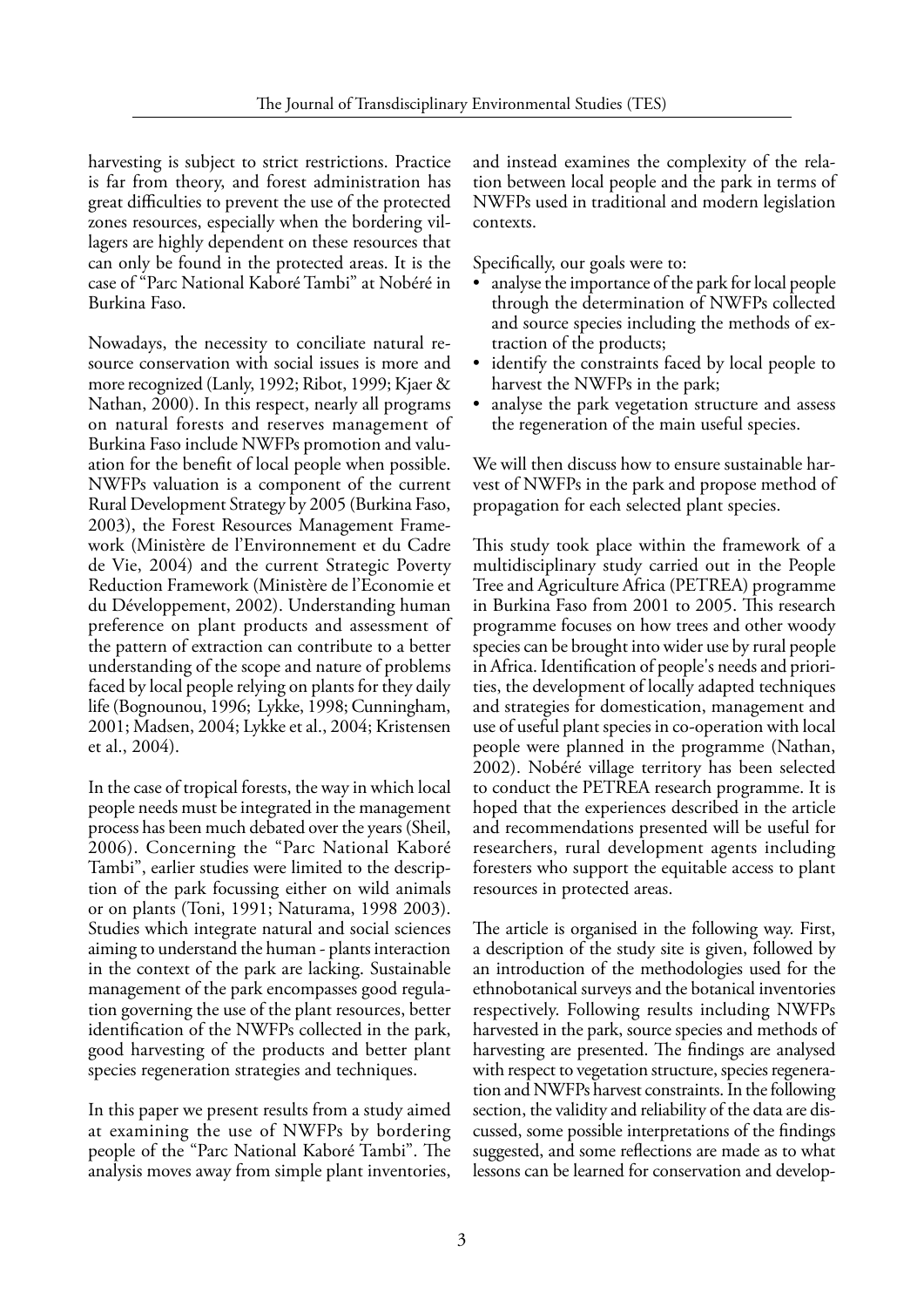ment strategies from the study. The article ends with some concluding remarks about the unsustainable resource use presently practised by the local population near the national park and the need for institutional innovation, technical training of the local population, and further research on a number of issues.

#### *Description of the study zone*

The study was conducted at Nobéré, located in the province of Zoundweogo (figure 1) which is part of the Centre South region of Burkina Faso, at 113 km from the capital Ouagadougou, between latitudes 11°25' and 11°45' North and longitudes 1°20' and 1°84' West.



*Figure 1: Study site location. The park is presented in green colour.*

fires. The natural vegetation is wooded savannahs and woodlands. Agricultural landscapes are dominated by parklands woody species, such as Vitellaria paradoxa, Parkia biglobosa, Tamarindus indica, Sclerocarya birrea, Lannea microcarpa, Adansonia digitata and Faidherbia albida.



*Picture 1. Parkia biglobosa (Locus bean) in a field of sorghum at Nobére. Picture: Sié Kambou.*

The predominant ethnic groups are Mossi who live with Bissa, Gourounsi and Fulani. Religions include indigenous beliefs, Muslim and Christian. Traditional local knowledge and beliefs contribute to the regulation of natural resources uses. The population density is 61.8 inhabitants per km². About 93 % of the population is engaged in (mainly subsistence) agriculture which is highly vulnerable to variations in rainfall. Sorghum and millet are the dominant crops. Other activities include animal husbandry and trade. Literacy level in the in the area is generally low. The proportion of people living below the poverty line (8,2672 CFA francs or 126 euros in 1998) is 66% for the entire Centre south region to which belongs the study area (Ministère de l'Economie et du Développement, 2005). People rely on wood for cocking and trees for food, medicine, construction, animal fodder, making pressure on natural vegetation.

With its 155,500 ha surface, the park borders many villages including Nobéré and provides forest products and bush meat for the villagers. The Nazinon River crosses the park from North - West to the South - East direction contributing to maintain riparian forest communities.

Before the classification of the park, its management was based on customary law. Started in 1936, this classification ended in 1976. From this time on, local people lost their access rights (Naturama, 2003). The strategy of pure conservation or integral conservation as defined by Kjær & Nathan (2000) was applied. Such an approach creates conflicts with local communities (Sambou et al., 2003), who wish to use the park resources according to their will and needs. Despite the restrictions, villagers collect forest products in the park because some of these products are not available or have become scarce in the village vicinity (in parklands and fallow) (PET-REA-Burkina Faso, 2002). For these reasons, local people and herders who consider the resources of the park as their property are perpetually in conflict with the communal forest service, which is committed to protecting the park and its biodiversity.

# **Methodology**

Our study is concerned with inventorying the nature of Non-Wood Forest Products (NWFPs) available to local populations, identification of species used,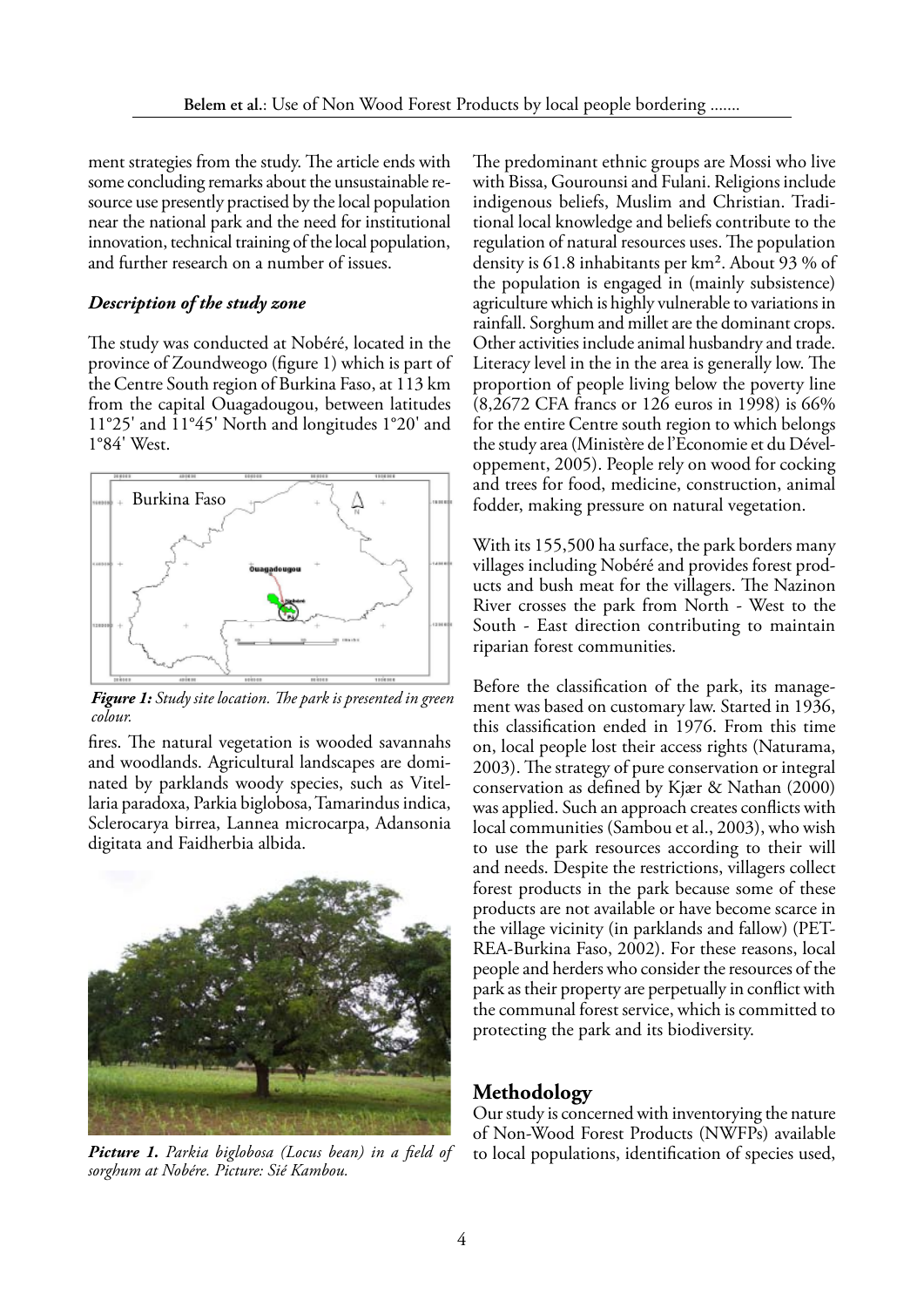and how they are managed. NWFPs consist of goods of biological origin other than wood, derived from forests or wooded land and trees outside forests (FAO, 2001). The term NWFPs differs from the commonly used non-timber forest product (NTFP) in excluding all wood while NTFP includes wood for uses other than for timber, although there are still many grey areas. In this article, toothpicks for example are considered as NWFP.

#### *Ethnobotanical methods*

Ethnobotanical methods are useful for working with local communities to learn about their knowledge and uses of the plant world, for example to determine which social groups within a village use which species of plants in what quantities and for what purposes. Ethnobotanical studies can help identify conservation issues, such as in cases where rates of harvest of plants exceed rates of regrowth. The fact that ethnobotany is a collaborative venture between people in local communities and scientists means that a start can be made to explore solutions to conservation and development issues, even as information on plant use is being collected (Martin 2004). In this study ethnobotanical surveys were used to help local communities define their needs for plant resources more clearly, thus assisting them to state their cases for continued access to certain areas of land or for provision of alternatives to wild gathering. Ethnobotanical studies can also play useful roles in rescuing disappearing knowledge and returning it to local communities.

Ethnobotany is by its very nature an interdisciplinary subject, demanding a holistic approach which integrates techniques from biology, anthropology, ecology, economy, sociology and many other fields. Techniques borrowed from these fields can be combined to carry out a systematic survey of the traditional botanical knowledge in a single community or region. Although originally developed to guide and evaluate development initiatives, many of the research tools used in the approach of Participatory Rural Appraisal (PRA) are readily applicable to ethnobotanical studies as well. Thus, even though ethnobotany began largely with direct observations about the ways in which people used plants and consisted mainly of the compilation of lists more recently, these subjects have adopted a much more scientific and quantitative methodology.

In this study, we use a blend of qualitative and quantitative methods to investigate how local people manage their environment. Thus, ethnobotanical data is combined with an ecological approach. Data were collected using informal talks, structured interviews, free listing of plants, observation as well as forest and tree walks in Nobéré commune and botanical and ecological inventories in the park. Data was collected from June 2004 to January 2005. Informal talks are important to establish a rapport with the community. The structured questionnaires served to provide quantitative data on categories of plant use as well as on species used. Hence, it is possible to compare the relative usefulness of the plants, and rank the priorities of people in relation to utilization of natural resources within the National Park. Free listing exercises often add more species than mentioned in structured interviews. In the same way forest walks serve to remind informants of species and uses that were not recalled during the interview in the village. Observations of harvest and products found in household can verify information given in interviews and may be used to distinguish between potentially useful species and species actually used. The tree walk provides a number of repeated and independent events. Uses of a specific set of trees can be compared for particular user groups based on ethnicity, age, or gender. This method will tell which species are most valuable for specific uses and whether different social groups attach different importance to certain species.

Eight categories of plants uses (CPU) based on Bosch et al. (2002) and Belem (2000) are considered in the survey; these are human food, medicine, construction, commerce, art and craft, fodder for animals, customary rituals and traditional veterinary uses. Determination of the plant uses within the first 7 categories was realised by survey (observations and interviews) in the villages of Bisboumbou, Koakin, Nobéré and Passintinga while the ethnomedicine survey was carried out in the villages of Donsin, Tewaka and Passintenga.

Ethnobotanical information was collected within the first 7 of CPU using of a formal questionnaire. Questions include the following aspects: What species are subject to collection? What parts of plant other than wood do you use? Where can you find them? (In fields, in fallows or in the park?). In each village, a sample of 30 households has been chosen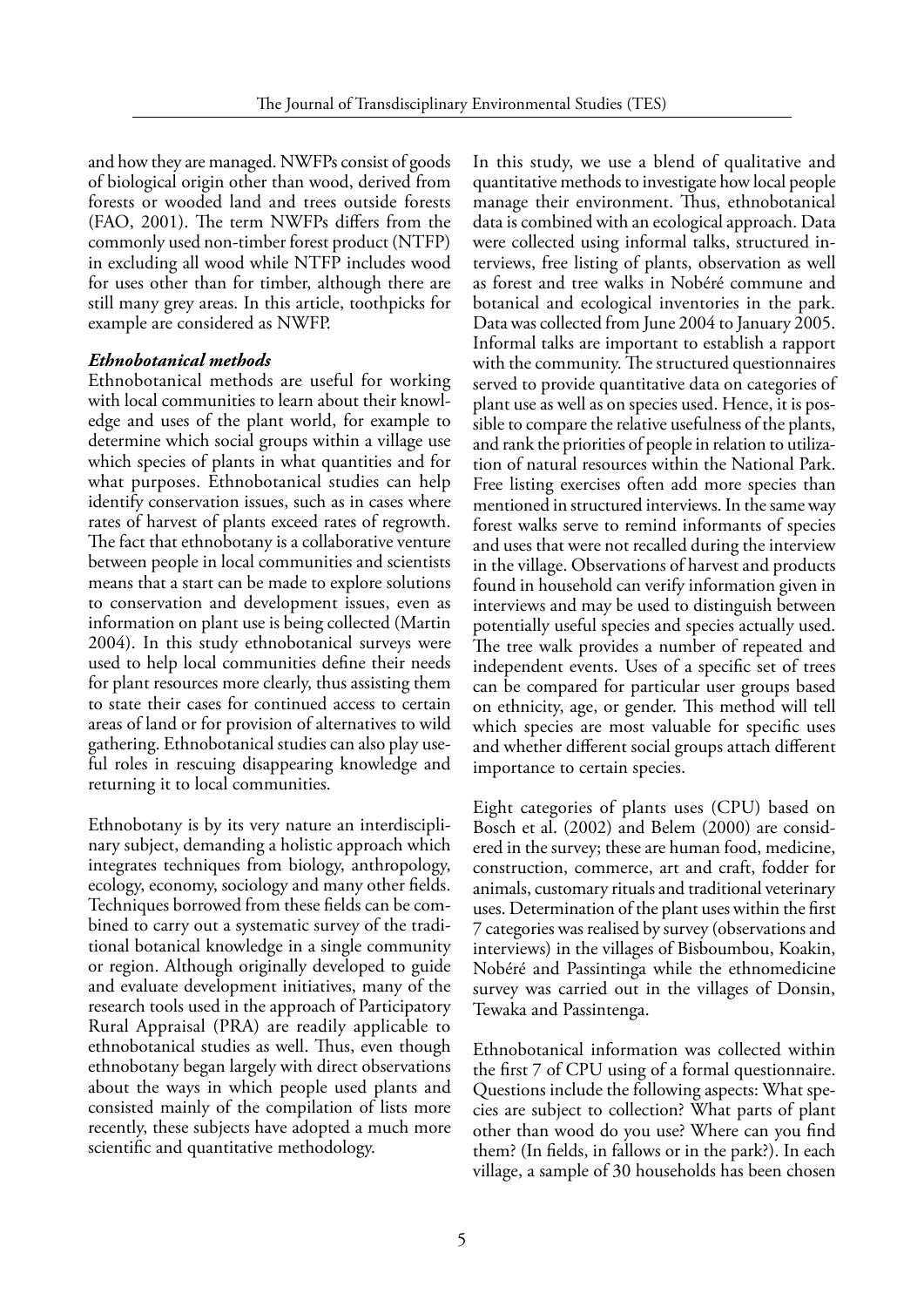making a total of 120 for the 4 villages. The sample is composed of 89% of Mossi, 8% of Fulhani, 3% of Gourounsis and 2% of Bissa. (There are more than 60 ethnical groups in Burkina Faso). The number of informants was respectively men and women 81 and 39. Ethnomedicine survey was conducted using a "tree walk" so that each of the 30 informants, 15 Mossi and 15 Fulhani male herders were asked about the traditional veterinary uses of each of the 40 trees. Informal forest walks and excursions were also organised. Opportunities for observation included witnessing harvesting of NWFPs in the park and markets visits. Some information is also gathered from casual conversation. The park history, local people's rights and use of the park plant species are examples of some of the topics discussed with the forest service, development agents in the region and village leaders. Recommendations made by the bordering people and presented during the final PETREA workshop in December 2005 in Denmark were also taken into account in this paper. The workshop was organized by the Roskilde University, the Institute of Anthropology, University of Copenhagen and the Royal Veterinary and Agricultural University (nowadays Faculty of Life Sciences, part of the University of Copenhagen) in collaboration with research institutes in Burkina Faso and Tanzania.

Names of NWFPs and sources Species were recorded in moré (the main language of the zone inhabitants). Additional names in fulhani (language of the cattle herders in the area) were used in the case of the ethnomedicine survey.

The national host institution of the study was the Burkina Faso National Tree Seed Centre. The Centre is known to the local population as being a part of the forestry authorities, backing the local forest service that normally has the role of enforcing the forestry legislation and fining local people who are caught harvesting forestry products from the national park without permit. Therefore, establishing relations of confidence between researchers and local informants on the subject of their (illegal) uses of NWFPs was quite a challenge at the outset. We introduced and explained our goals to the community. Efforts were made to informally interact with, and relate to, the communities during the research period, and a significant degree of trust was established.

#### *Botanical inventories*

The main NWFPs used by Nobéré villagers are harvested in the northern part of the park, therefore the vegetation study focussed in this part. The objectives of the botanical inventories are to record the different plant species of the park and assess their abundance. These studies are based on the description of the plant communities encountered in the park through plant life forms and dominant species. The identification of plant communities is guided by the physiognomy and structure of the vegetation and then by the prevalence or dominance of certain species. The approach in the vegetation description follows African vegetation nomenclature of Yangambi in 1956 adopted by Aubreville (1957). Determination of type of vegetation and life forms of the species follow Aubreville (1963) adapted in Burkina Faso vegetation by Guinko (1984). This first step led to recognition of three vegetation entities or vegetation communities; these communities are: riparian forest (galerie forestière in french), woody savannah (Savane boisée) and savannah dominated by srhubs (savane arbustive). A stratified random sampling design was used. In each of the three identified plant communities, 1 to 3 circular plots of 1000 meters square (17.84 m radius) were randomly established. For all the three plant communities, twenty three plots were established. In each plot, all trees, shrubs and lianas were listed using scientifical names following Bosch et al. (2002) and Arbonnier (2000). Reference was made to the works of Nacoulma-Ouédraogo (1996) and Peverelli (2002) to identify respectively plant names in Moré and Fulani. When a plant was unknown, its part or organ was collected for botanical identification using specialized floras, Hutchinson & Dalziel (1958), Berhaut (1967) and Arbonnier (2000).

Quantitative parameters include the relative density (abundance), the relative dominance, the relative frequency and the species regeneration. Within the plots, all trees, shrubs and lianas with a diameter over 5 cm were measured (diameter and height) and preliminary identifications made. Height was recorded separately for each of six classes sizes (SC). Defined size classes are presented in appendix 1. Species regeneration was assessed based on the number of seedlings or young trees/shrubs recorded in each plot.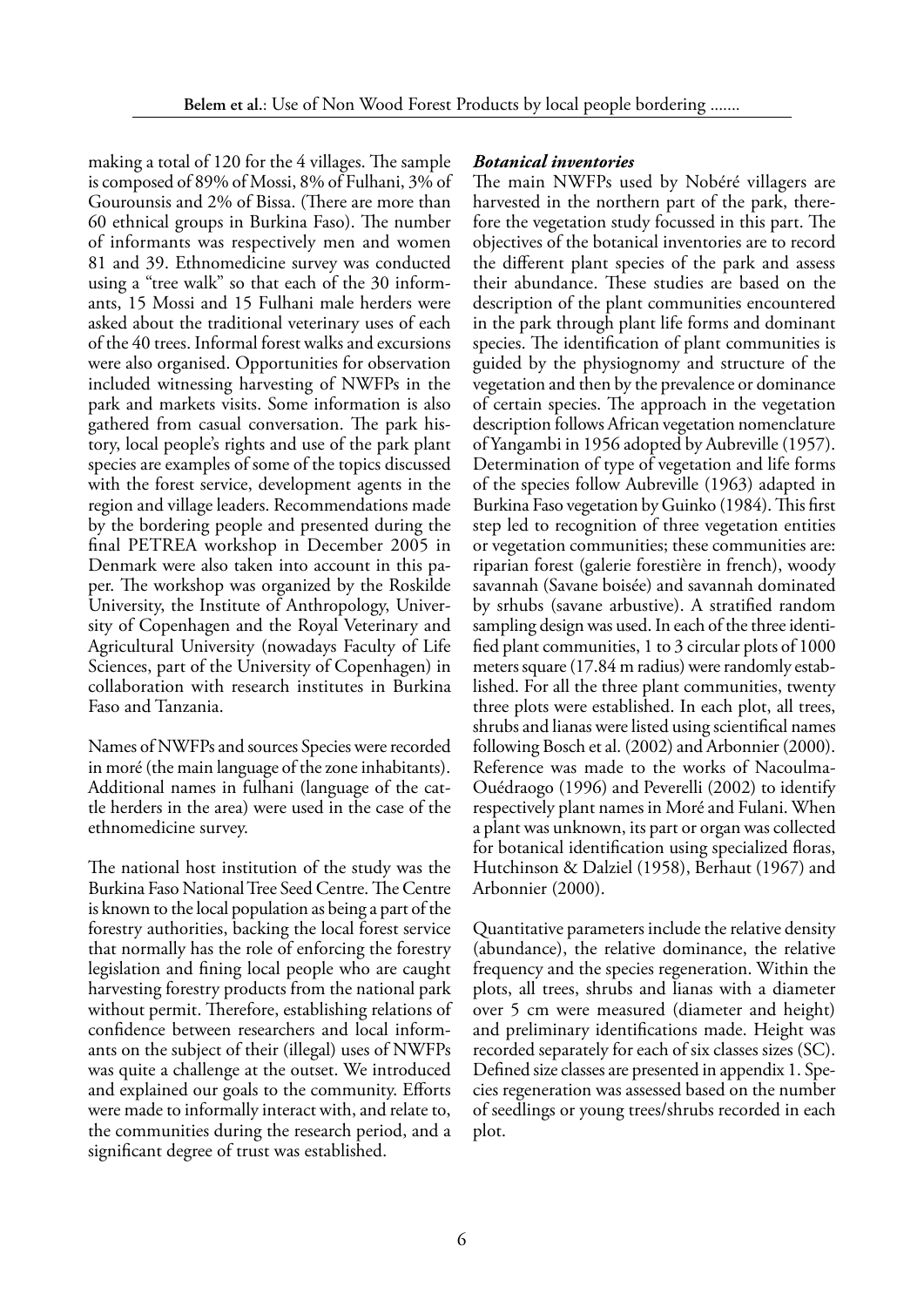Data were analysed with the MINITAB Software version 13.31. MINITAB is a computer program designed to perform a variety of data analysis and presentation functions, including statistical analyses and graphical presentation of data. More information on the software can be found at http://www. minitab.com

# **Results**

The results of the study are presented under five headings: (1) perceived importance of the park to local people and NWFPs collected, (2) source species, 3) species products extraction, (4) vegetation structure and species regeneration and (5) NWFPs harvest constraints in the park and local people's hopes (aspirations?).

### *(1) Perceived importance of the park to local people and NWFPs collected*

Nearly all our 120 informants consider the park as their granary, their pharmacy, their place of worship, and their pasture. Reasons, which explain why people want to have access to the park resources, are diverse. The search of food products is ranked first (37% of interviewees). The search of straw for the construction is the second reason (22% of informants). Medicinal plants collection is the third reason (11% of informants). The same percentage said they enter the park because nothing else is found in the village landscape. Collection of products for sale is the reason expressed by 9% of the informants; the search of fodder expressed by 6% and 1% of the informants said they enter the park because it is forbidden. These last informants think that they have the rights to get access in the park to collect plant products because this entity belongs to their ancestors and therefore to them. According to these informants administration, by creating a wildlife reserve and protecting it from villagers access give more importance to elephants, monkeys, lions, birds.

### *(2) Source species*

When considering all CPU, about 134 plant species belonging to 44 families and 103 genera are collected in the park. Scientific names of the species including authors and uses are presented in appendix 2. In the human food, medicine, construction, commerce, art and craft, fodder for animals and customary rituals categories of plant uses, 100 species belonging to 40 families and 85 genera are recorded. The 10 top ranked species with the number of time the spe-

cies is mentioned include: Parkia biglobosa (114), Vitellaria paradoxa (109), Vitex doniana (108), Tamarindus indica (106), Bombax costatum (97), Paullinia pinnata (97), Sarcocephalus latifolius (97), Sclerocarya birrea (97), Saba senegalensis (95) and Adansonia digitata (94). The herbaceous species providing straw (mainly Andropogoneae) are ranked in second position (93). In the traditional veterinary category of plant uses, investigation revealed that (93 %) of farmers use part of plant for animal health care. 39 woody species belonging to 35 genera and 22 families are recorded; these species representing 44% of the woody plant species of the Park. The most used species include Adansonia digitata, Anogeissus leiocarpus, Balanites aegyptiaca, Parkia biglobosa, Pterocarpus erinaceus, Sclerocarya birrea, Sterculia setigera and Vitex doniana. About 122 different uses for traditional veterinary purposes have been recorded.



*Picture 2. Vitellaria paradoxa (shea tree). Picture: Bassirou Belem.*



*Picture 3. Ftuits of Vitellaria paradoxa (shea tree). Picture: Bassirou Belem.*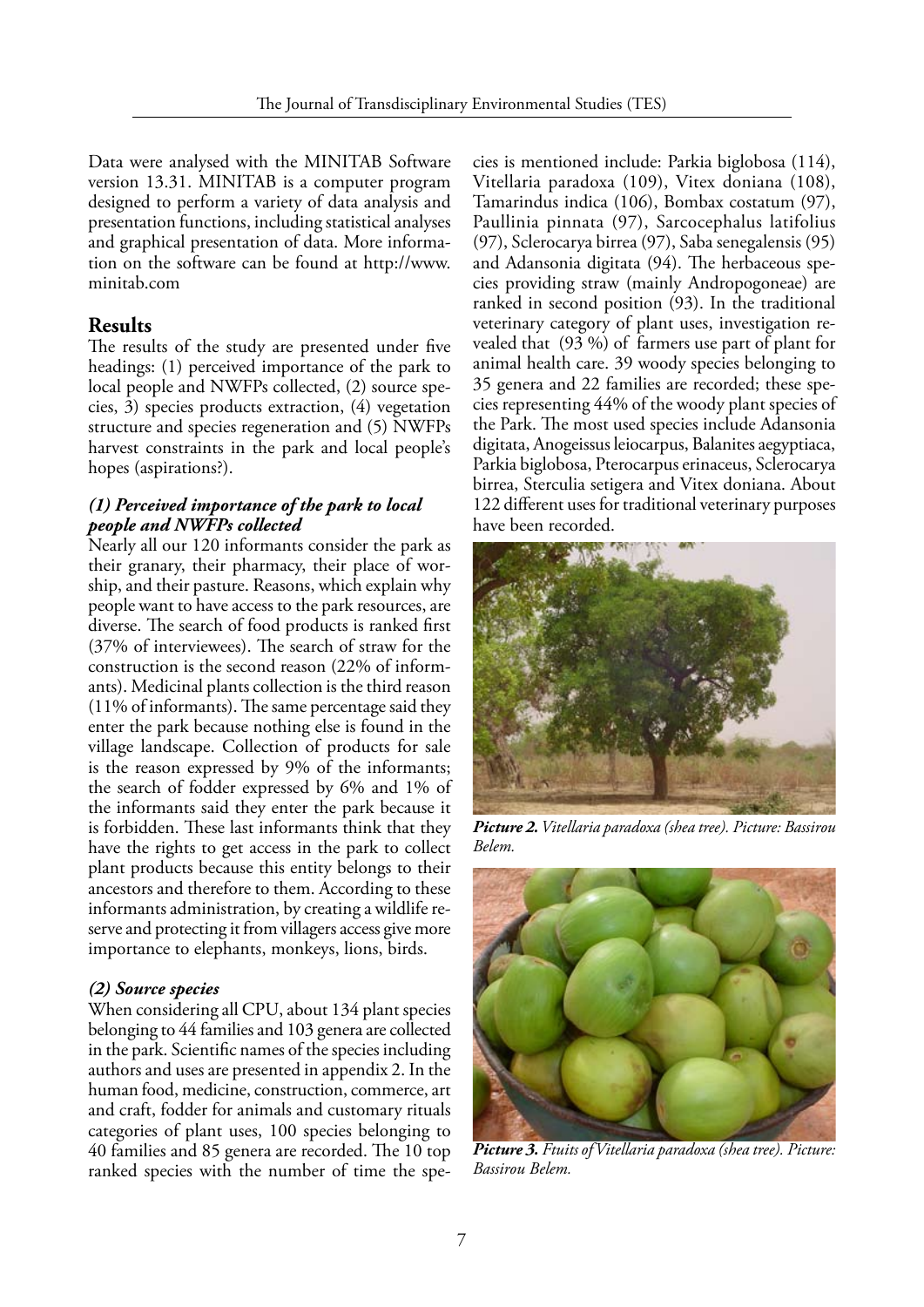

*Picture 4. Flowers of Parkia biglobosa. Picture: Bassirou Belem.* 



*Picture 5. Edible fruits, pulp and seeds of Parkia biglobosa. Picture: Sié Kambou.*



*Picture 6. Parkia biglobosa fermented seeds used as spice for sauces. Picture: Bassirou Belem.*



*Picture 7. Farmer with straw of Andropogon sp collected in the park and transported by bucycle. Picture: Bassirou Belem.* 



*Picture 8. Farmer making rope with straw of Andropogon sp. Picture: Bassirou Belem.*

Edible fruit species are represented mainly by 34 species including Vitellaria paradoxa, Adansonia digitata, Tamarindus indica, Lannea microcarpa, Detarium microcarpum, Parkia biglobosa, Strychnos spinosa, Ximenia americana, Capparis sepiaria, Ziziphus mauritiana. Wild vegetables include Afzelia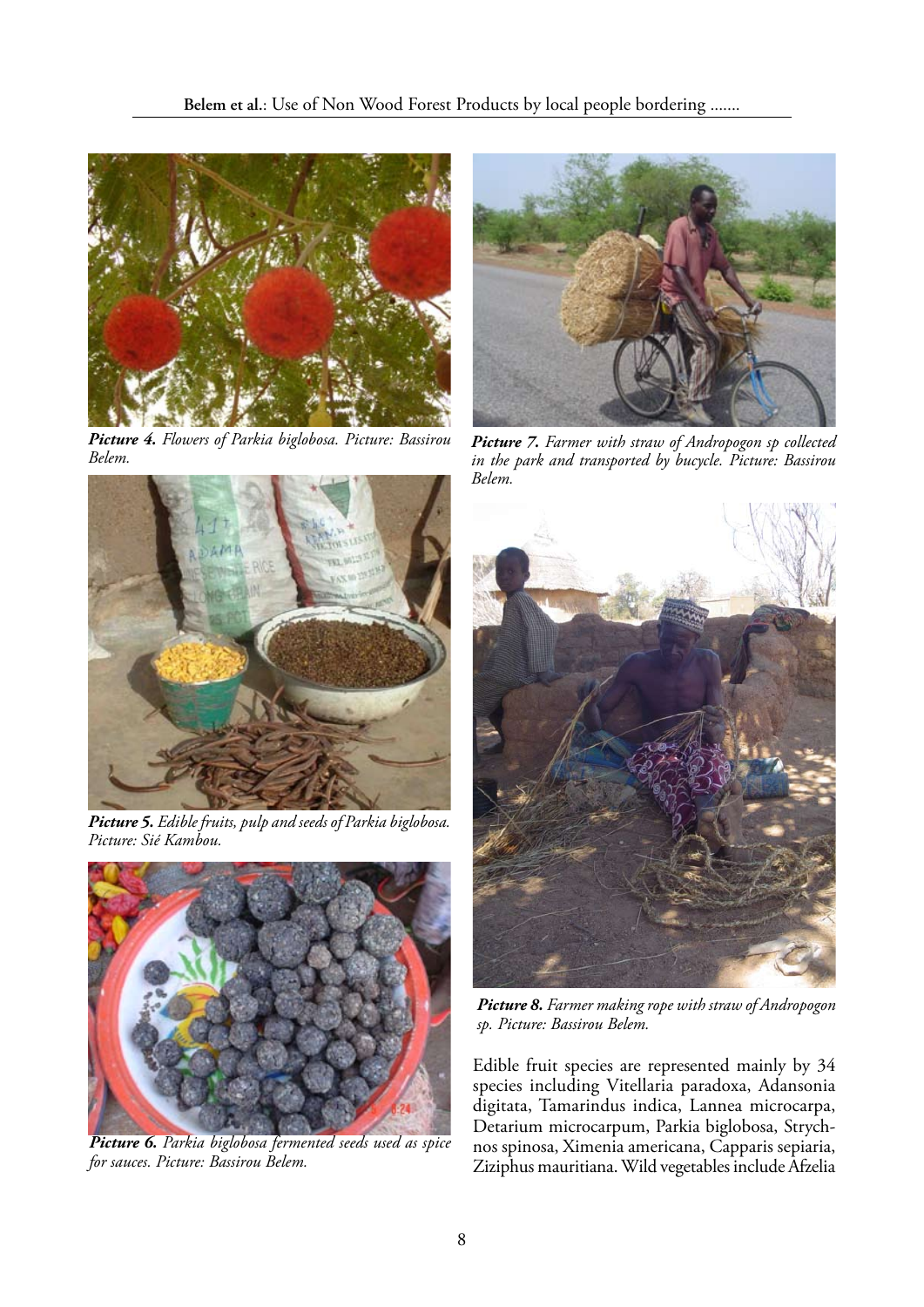Africana, Vitex doniana, Adansonia digitata, Ceiba pentandra, Leptadenia hastata, Strychnos spinosa, Senna tora, Tamarindus indica, Balanites aegyptiaca, Maerua angolensis, Annona senegalensis, Pavetta crassipes Edible flowers plants are represented by Bombax costatum, Balanites aegyptiaca and

Tamarindus indica while tubers are represented by Dioscorea sp. Leaves of Vitex doniana, Leptedania hastata and Senna tora are considered as famine foodstuffs, only consumed if nothing else is available (table1).

| Edible fruit or seeds species        | Vegetable including edible flowers | Edible tuber plant species |
|--------------------------------------|------------------------------------|----------------------------|
| Acacia macrostachya                  | Adansonia digitata                 | Dioscorea sp               |
| Adansonia digitata                   | Afzelia Africana                   |                            |
| Annona senegalensis                  | Annona senegalensis                |                            |
| Balanites aegyptiaca                 | Balanites aegyptiaca               |                            |
| Boscia senegalensis                  | Bombax costatum                    |                            |
| Capparis sepiaria                    | Boscia senegalensis                |                            |
| Ceiba pentandra                      | Leptedania hastata                 |                            |
| Detarium microcarpum                 | Maerua angolensis                  |                            |
| Diospyros mespiliformis              | Moringa oleifera                   |                            |
| Ficus sur                            | Paveta crassipes                   |                            |
| Ficus sycomorus subsp. Gnaphalocarpa | Piliostigma reticulatum            |                            |
| Gardenia erubescens                  | Piliostigma thonningii             |                            |
| Grewia flavescens                    | Strychnos spinosa                  |                            |
| Grewia venusta                       | Tamarindus indica                  |                            |
| Lannea acida                         |                                    |                            |
| Lannea microcarpa                    |                                    |                            |
| Lantana rhodesiensis                 |                                    |                            |
| Parinari curatellifolia              |                                    |                            |
| Parkia biglobosa                     |                                    |                            |
| Saba senegalensis                    |                                    |                            |
| Sarcocephalus latifolius             |                                    |                            |
| Sclerocarya birrea                   |                                    |                            |
| Strychnos spinosa                    |                                    |                            |
| Tamarindus indica                    |                                    |                            |
| Tapinanthus globiferus               |                                    |                            |
| Vitellaria paradoxa                  |                                    |                            |
| Vitex doniana                        |                                    |                            |
| Ximenia Americana                    |                                    |                            |
| Ziziphus mauritiana                  |                                    |                            |

**Table 1.** List of edible fruits, leaves or flowers species.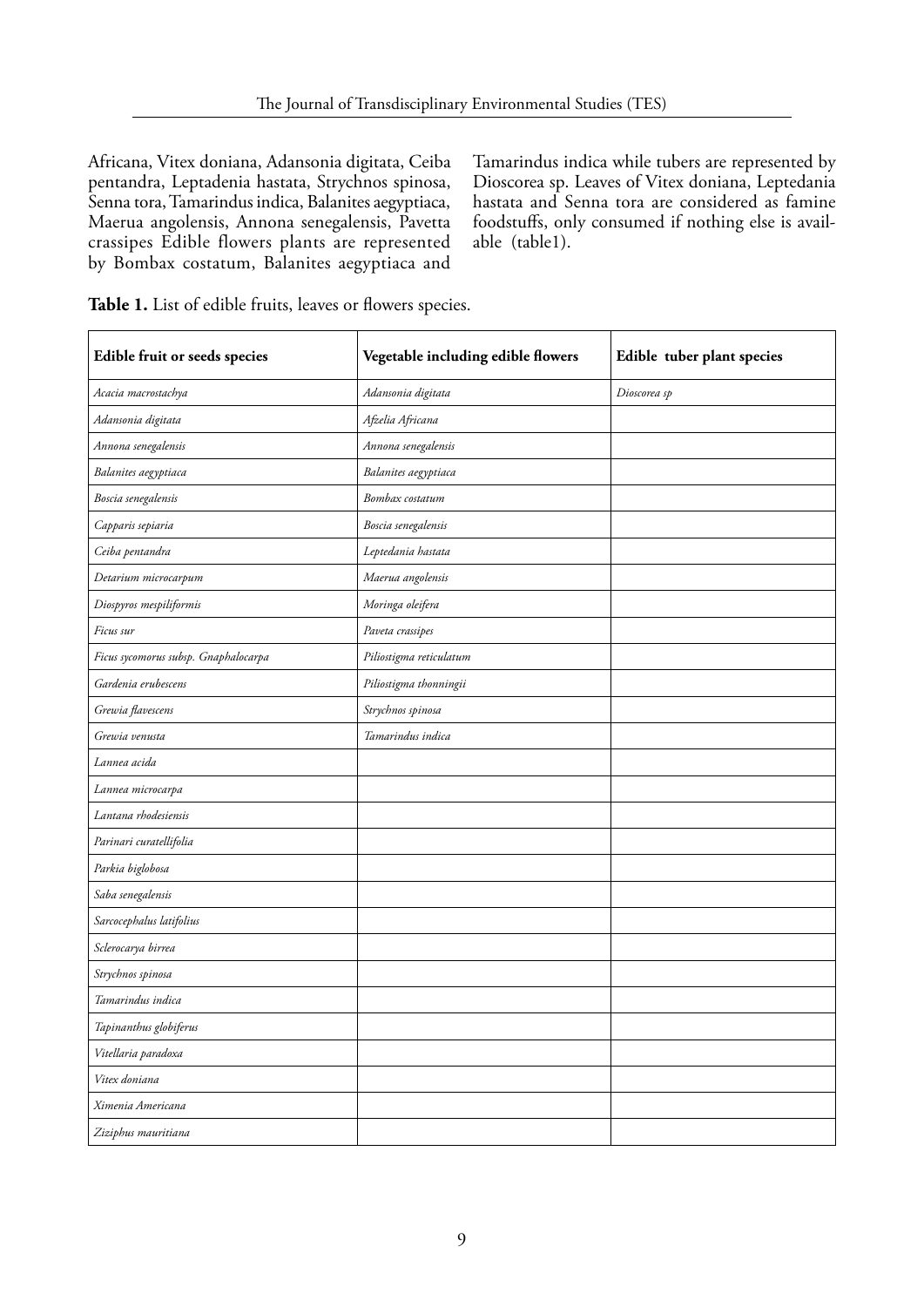The number of species that are used for human health care is 66. Medicinal plants are used to treat frequent diseases like malaria, cough, headache, diarrhoea, gastric pain, tooth pains, eye diseases, gastric parasites, haemorrhoids, rheumatism, sterility, stomach ache, backache, asthma, jaundice, ulcers and children's diseases. House construction use material (poles, posts…) from 14 species. Products which are sold are provided by 12 species. Straw of Viteveria nigritana and branches Flueggea virosa are used for baskets and beds making while wadding of fruits of Ceiba pentandra is used to make mattress and pillows and the leaves of Indigofera tinctoria are used in the manufacture of a bluish dye. The main fodder species are Andropogon gayanus, Pterocarpus erinaceus, Lonchocarpus laxiflorus, Balanites aegyptiaca, Khaya senegalensis, and Andropogon pseudapricus. Plants which are used for traditional rituals (birth or death ceremonies) include 8 species. For example in case of death, smoke produced by burned Cymbopogon schoenantus straw that eliminates bad odours. Species like Khaya senegalensis, Eleusine indica are used against undesirable fates. Crotalaria retusa could force chance when a man wants to marry a girl or when he goes for hunting.

For traditional veterinary uses, branches of Acacia erythrocalyx are used against animal tooth pains, to cure wounds and snake bites. Bark of Anogeissus leiocarpus combats diarrhoea, intestine parasites and wounds. Bark and leaves of Balanites aegyptiaca are used against placenta retention, wounds and insects attacks. Leaves and fruits of Bauhinia rufescens are used to increase milk production and abortion while bark of Khaya senegalensis is used against constipation. Bark, leaves and fruit of Parkia biglobosa are used against snake bites, placenta retention and intestine parasites. Bark and leaves of Pterocarpus erinaceus and Sterculia setigera are used in case of snake bites. Bark of Sclerocarya birrea is used when animal horn is broken.

Some species are multipurpose so that they are recorded in many categories of plan uses.

Access to the resources of the park may often cause destruction of plant species, mainly the most valuable and therefore, harvest pressure could be a major conservation concern. Rational solutions cannot be found without identification of pattern of extraction and constraints faced by farmers in collecting these products in the park.

### *3) Species products extraction*

Sustainable use means the use of biological resources in a way and at a rate that do not lead to long-term decline of biodiversity, thereby maintaining its potential to meet the needs and aspirations of present and future generations. When addressing NWFP, extraction, harvest and exploitation are used as synonyms (Kristensen et al., 2004). In many researches, sustainable extraction is defined as a level of extraction that maintains the plant diversity, allows species regeneration and without disturbing species composition. The harvested plant parts or organs and the way the products are extracted can have negative consequences on the resource base itself (vegetation structure and plants survival).

Several patterns of plant collection in the park can be found. **Pruning** is practiced to collect Bombax costatum flowers (for the preparation of sauce), Pseudocedrela kotchyi (branches as toothpicks), Khaya senegalensis, Pterocarpus erinaceus, Lonchocarpus laxiflorus and Balanites aegyptiaca (for animal fodder). **Fruits** that reach their physiological maturity and that fall on the soil are sometimes collected. But there are also cases, where immature fruits from species such as Parkia biglobosa, Vitellaria paradoxa, Vitex doniana, Diospyros mespiliformis, Detarium microcarpum, Saba senegalensis, Vitex doniana, Tamarindus indica, are picked up. The exploitation of fruits, seeds or flowers could deprive species with seeds for regeneration. **Bark** is extracted to get fibers for cordage and material for medicinal peels or to enable the exudation of gum that is sometimes used as incense. The main species concerned by this practice are Bombax costatum, Khaya senegalensis, Sclerocarya birrea, Piliostigma thonnongii and Parkia biglobosa. Practiced without particular precautions this pattern of exploitation encourages infections or death of tree if they are girdled. The **extraction of roots** concerns species of the Dioscoreaceae that are exploited for their tubers. Roots extraction for medicinal purpose targets species like Annona senegalensis, Cochlospermum planchonii, Cochlospermum tinctorium, Sarcocephalus latifolius, Boswelia dalziellii, Acacia gourmaensis, Acacia seyal, Sclerocarrya birrea, Securidaca longepedunculata, Trichilia emetica, Grewia cissoides, Maytenus senegalensis, Ozoroa insignis, Lannea velutina, Ximenia Americana, Ziziphus mauritiana and of the herbaceous as Sansevieria liberica, Indigofera nigritana, Eleusine indica and Elionurus pobeguini.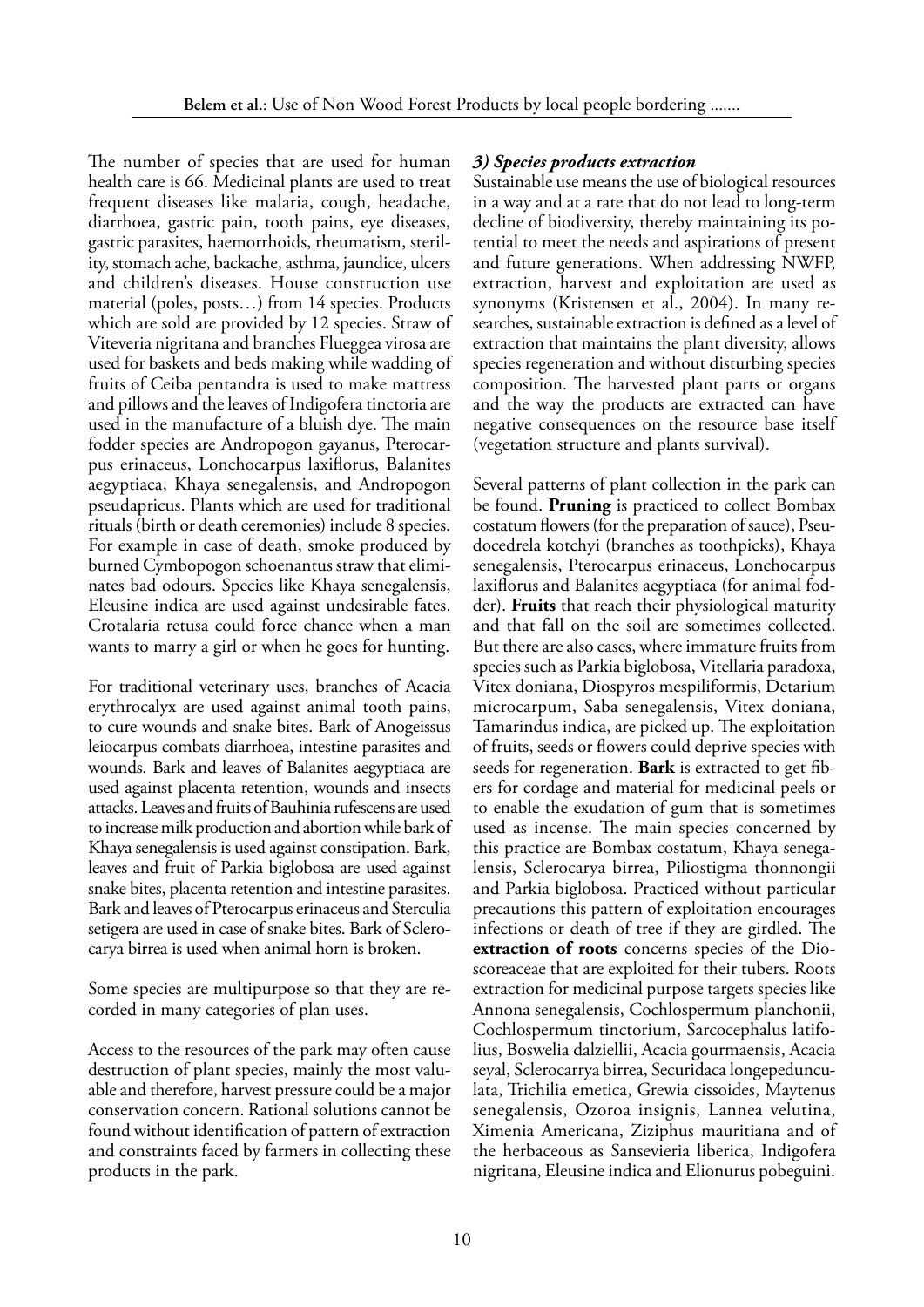The scarcity of plant species like Ximenia Americana, Sarcocephalus latifolius, Annona senegalensis, Boswelia dalziellii, Securidaca longepedunculata...in



*Picture 9. Cochlospermum planchonii. Picture: Bassirou Belem.*



*Picture 10. Cochlospermum tinctorium. Picture: Bassirou Belem.*



*Picture 11. Ximenia Americana. Picture: Bassirou Belem.*

fields and in fallows may be caused by the overexploitation of their roots or by removal during cultivation. Cochlospermum sp (known as dribala in Dioula and sonsè in Moré) provides roots that are widely used in Burkina Faso against malaria and jaundice. Roots of Securidaca longepedunculata are anti-venomous and used against bites of snakes or scorpions.



*Picture 12. Securidaca longepedunculata. Picture: Bassirou Belem.*



*Figure 2: Presents the proportion of used parts of plants in the traditional veterinary category. For some species including Anogeissus leiocarpus, Parkia biglobosa, Sclerocarya birrea and Sterculia setigera barks are exploited mainly for medicinal purposes. For Adansonia digitata, Balanites aegyptiaca and Pterocarpus erinaceus leaves and bark are harvested. Vitex doniana is exploited solely for bark and root. However, in most cases bark harvesting is frequent.*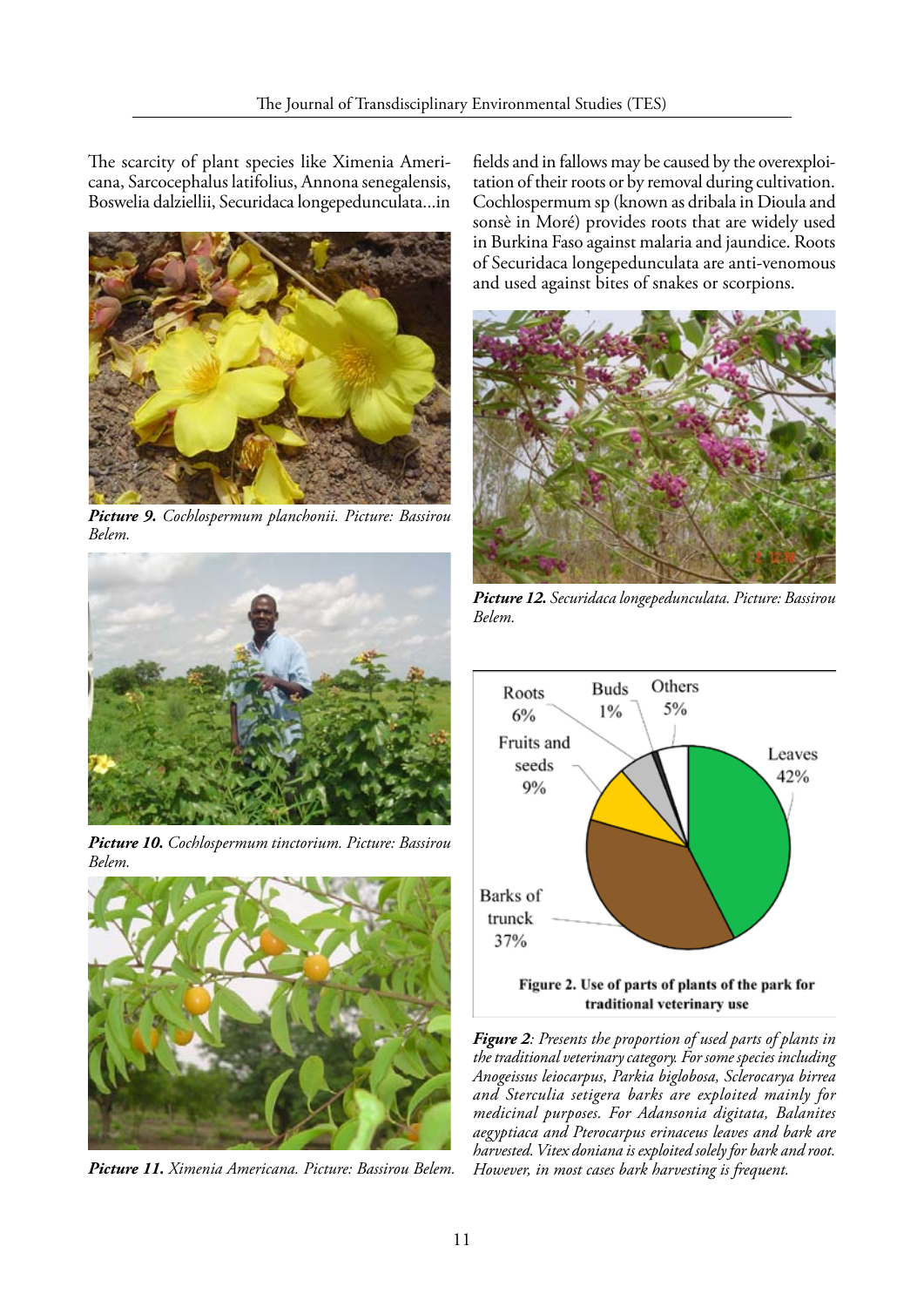#### *(4). Vegetation structure and species regeneration*

Our study has recorded 97 species that are distributed within 73 genera and 33 families. The distribution of the park's whole woody species by class of diameter and by height is presented in the figures 3 and 4. As it can be seen, young trees and shrubs dominate aged ones; the recruitment - new individuals joining the population, i.e. through birth or germination is good.

Individual species inventories show that the degree of regeneration varies from one species to another. Among the important species, Adansonia digitata, Saba senegalensis, Vitex doniana, Paullinia pinnata and Sarcocephalus latifolius are not recorded in the plots. Balanites aegyptiaca, Bombax costatum, Parkia biglobosa, Pterocarpus erinaceus, Sclerocarya birrea, Tamarindus indica and Sterculia setigera present a less than one individual seedling  $(d<5cm)$ per hectare. Only Anogeissus leiocarpus and Vitellaria paradoxa have respectively 9 and 10 seedlings (d<5cm) per ha.





#### *(5). NWFPs harvest constraints in the park and local people's uspirations*

Restriction from the Forest Code is perceived as the main constraint to plant products collection in the park; this reason has been mentioned by 57% of the informants. They think that only hunting should be forbidden and collection of plants allowed. Indeed, as Burgess et al. (2005) argue, none of the acts on natural area conservation in the South of the Sahara Africa during the colonial time intended to protect plants, but originally these acts were directed towards the protection of fauna.

Despite the various constraints faced by local people in having access to the park plant resources, some farmers enter the park. Texts ruling plant products harvesting in the park are enforced by the forest service but their efficiency is doubtful due to few human and financial resources. As poaching is frequent, illegal extraction of plant products from the park occurs. The fact that the park is a state property does not facilitate its management (Naturama, 1998), and 22.5% of the informants think that the park must be an open/free access resource. Fortunately, the majority of interviewees think that the park must remain because it is useful for present and future generations.

To solve the problems related to the park management, Burkina Faso benefited financial support from the Global Environment Facility (GEF) and the World Bank. The Participatory Management of Natural Ecosystems Project (PAGEN) in Burkina Faso integrated the park in its program. Naturama foundation has been granted the concession of the park since September 1999. Through a contract of service and a protocol of collaboration signed with the PAGEN, the project named PAGEN/Parc National Kaboré Tambi took place. Naturama started a process of organization of the bordering people at village and provincial level. As a result of this organization process, a federation of the bordering provincial associations of the park will be set up and be the future concessionaries of the park in replacement of Naturama. The challenge remains to determine the tasks of foresters in this new convention. A lot of questions also still remain mainly, those concerning the place and role of the customary rights in the process of the park management.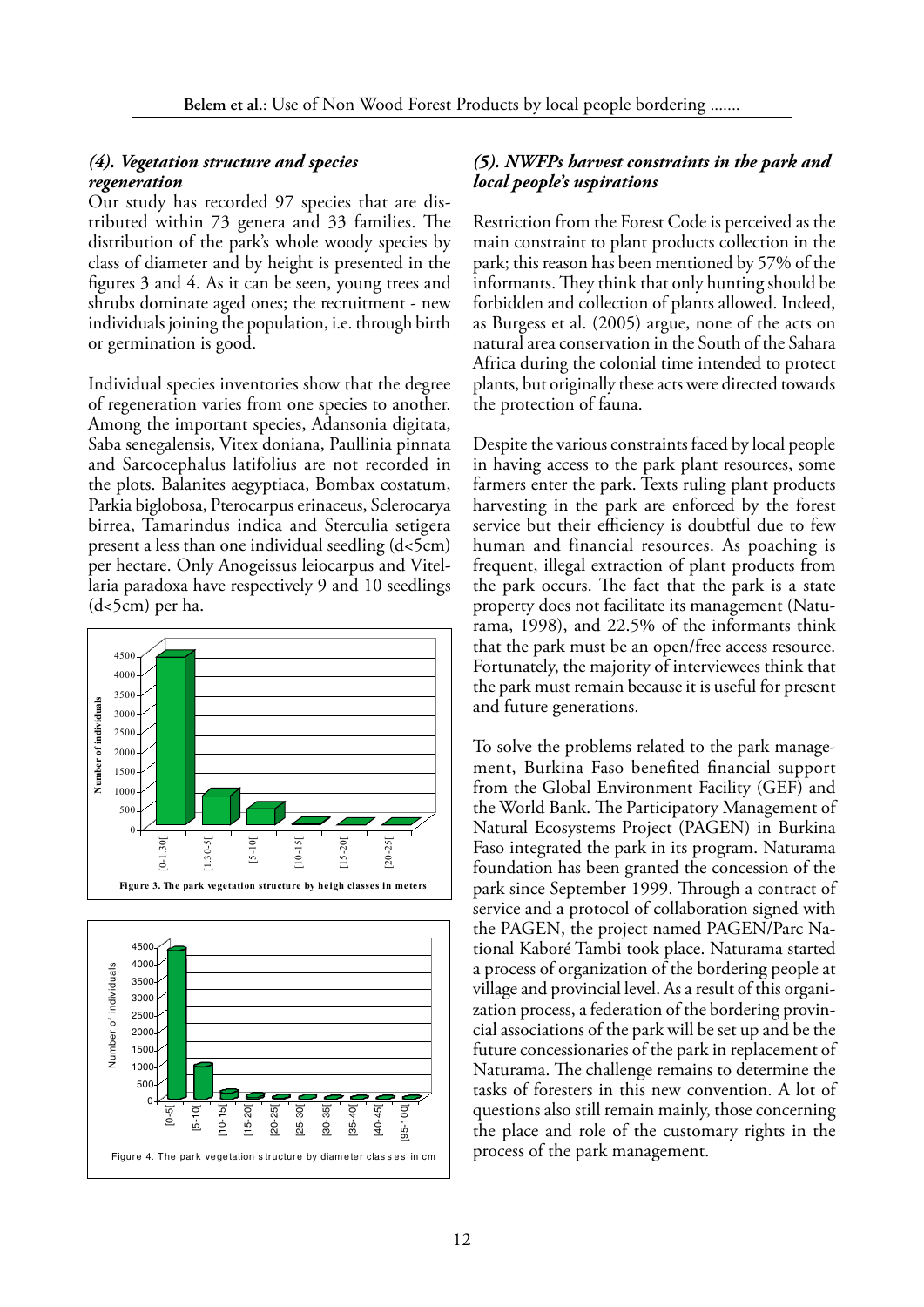#### *Discussion*

The exercises we conducted have helped clarify reasons for people to access in the park. Products used by local people, source species, and patterns of harvest have been identified contributing to understand the inextricable link between people and the park. Results from structured interviews have revealed which categories of plant use are of importance to most people. Likewise, the number of time a species is cited by the informants can inform on its importance (utility) to local people. Further studies are needed to quantify the extraction of NWFPs from individual species and the income it generates to local people. Combined with the vegetation surveys, such quantitative data can be used to determine whether harvest exceeds sustainable levels. The information would not only indicate plants of conservation concern but also identify NTWPs with greatest potential for increased incomes through improved harvesting methods or propagation and cultivation.

Even though quantitative methods are recommended for future studies, we must keep in mind that quantitative techniques cannot replace the need for careful qualitative description and observations of how people use the plant species and the products (Martin, 1995; Cotton, 1996; Theilade, 2005). Results from ethnobotanical investigations on the use of plant species depends on the skill and knowledge of the informant, the period of the investigation (either corresponding or not at the time of the availability of the products). The probability that the informant will reveal the source species, that is subject to harvesting in a protected zone influence the results as well as the experience of the researcher and the way he conducts him/herself (respect for local people) during the investigation.

The number of times a species is cited by the informants may indicate its conservation status However, importance for conservation is relative – if a species is heavily used and rare, the need for conservation measures is high; if the species density is high and regenerates easily, the need for conservation may be low. The latter kind of species has not been found in our study. Potentially important species may not be cited if they are rare in the park so that residents won't find them easily. Another reason could be the fact that the species has no uses or little uses. Erosion of the traditional knowledge on the use of plant

species could be an additional reason. Knowledge about certain plant uses could only be known by a few individuals of a population, generally the elder ones.

There is a wide range of species from which products are collected in the park; this illustrates the importance of the park biodiversity. The presence of species usually encountered in fields and fallows in the park can be explained by the fact that some zones of the park were villages and fields until the 1970s; humans enabled the regeneration of species like Vitellaria paradoxa, Adansonia digitata and Tamarindus indica. When comparing the useful species (according to our informants) and those actually recorded in the plots, we conclude that 72% of source species of NWFPs are available in the park. Without the park, bordering people needs on NWFPs are not fully satisfied. This finding suggests that the park management in collaboration with the local people is a priority task for the government.

Inventories in the park show that some useful species recorded in the plots are scarce with low density. But plant species decline cannot only be attributed to NWFPs extraction only. The scarcity of some savannah plant species may merely reflect that these species for a long period have occurred at a low density, because of lack of suitable habitat, because of competition amongst plants, or because of fire and rambling animals (Kristensen et al., 2004). Inventories show also that young species are more abundant in our plots suggesting that regeneration takes place; this good regeneration occurs with Anogeissus leio-



*Picture 13. Good regeneration of Anogeissus leiocarpusin the park Picture: Bassirou Belem.*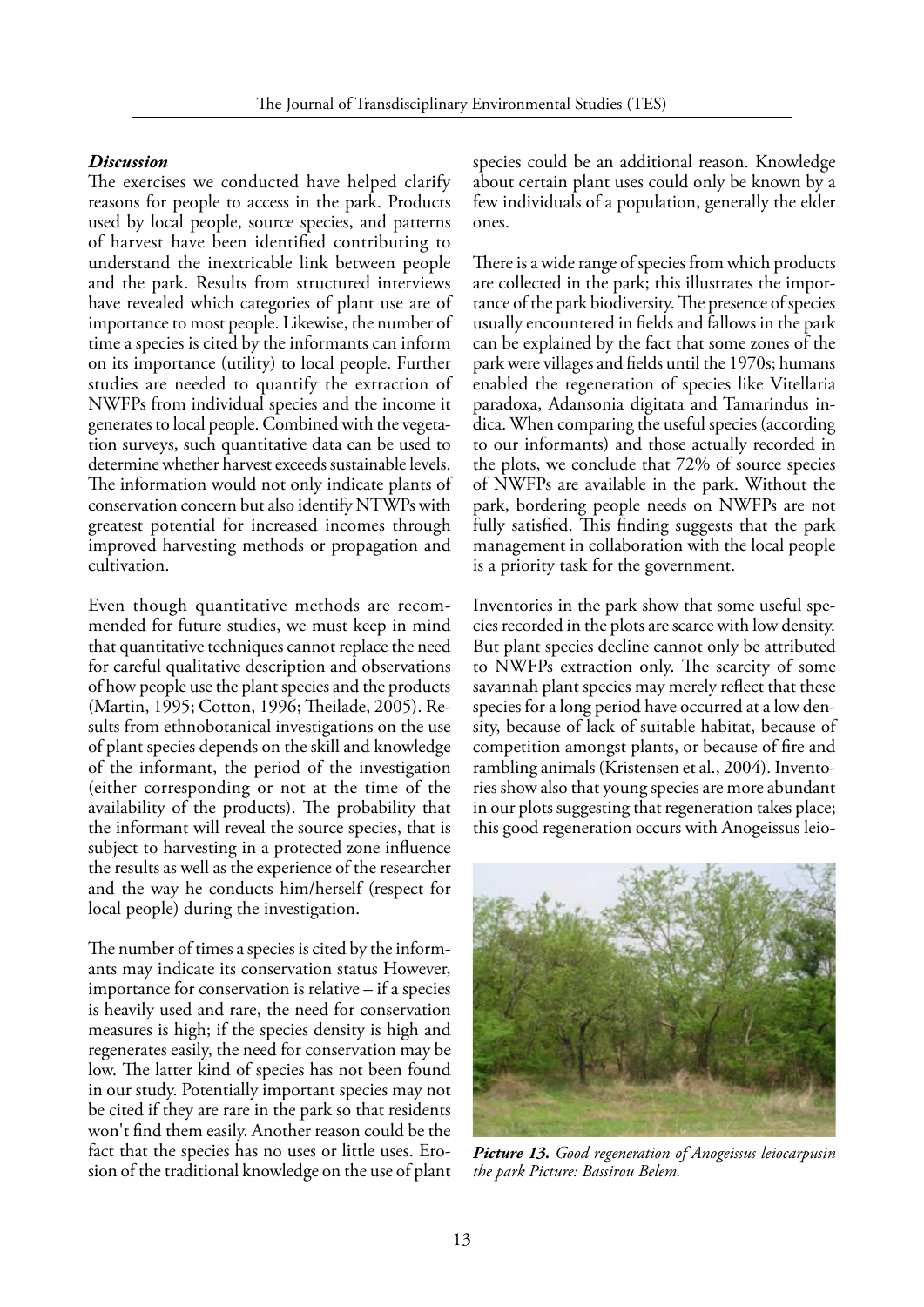carpus and Vitellaria paradoxa. One can argue that the current conservation measures undertaken by Naturama allow the regeneration of the plant species. But good regeneration may not be common for all the park vegetation units because we only worked in plots where plant collection takes place.

For some important species like Adansonia digitata, Saba senegalensis, Vitex doniana, Paullinia pinnata and Sarcocephalus latifolius, regeneration is scarce. For these species, limiting plant harvesting combined with in-situ conservation through either stimulation of the natural regeneration of the plant species or by direct sowing of seeds collected from mother trees found in the park may deserve more attention. Ex-situ conservation by creation of nurseries to produce seedlings of the rare plant species (especially those that are frequently mentioned by farmers) with subsequent plantation in fields and in orchards should deserve a particular attention.

In the village vicinities, Bombax costatum individuals are quite old, suggesting a lack of regeneration. The species' low regeneration has been found to be caused by over harvesting its flowers, depriving the species with seeds to allow regeneration (Guinko, 1984; Kristensen et al., 2004). Vegetative regenera-



tion by coppicing which occurs naturally must be induced artificially for in-situ conservation of the species.



*Picture 15. Flowers of Bombax costatum. Picture: Bassirou Belem.*

#### *Lessons learned*

Despite these restrictions, the study shows how strongly bordering households depend on the park for their daily needs for NWFPs. As the study reveals it, there are some conflicts between the administration and the bordering people; the conflicts taking root from the fact that the full integration of these people in the park management is not yet a reality. The expansion of human populations around the park will inevitably result in greater demands from people for agricultural land and for the resources that the Park seeks to conserve. Thus, it seems that conflict between the Park and the people whose livelihoods depend on park's resources will intensify. Conflicts create resistances (Gausset et al., 2003) and lead to local problems. Indeed, according to Chen et al. (2005), conflicts between biodiversity conservation and community development are caused by factors including traditional perception of environment, illiteracy, poverty and weak social mechanisms of the local people. Poor households who struggle to meet their basic needs may not respond to conservation programs even if they are aware of the long-term benefits associated with conservation (Shrestha et al., 2006). But as argued Leonard & Longbottom (2000), in land use system, conflicts can be a catalyst for change and bring practices up to date. It is an integral part of social dynamics because it can institutionalize certain social behaviour patterns by *Picture 14.Bombax costatumin the park Picture:* demonstrating clearly the emergence of contradic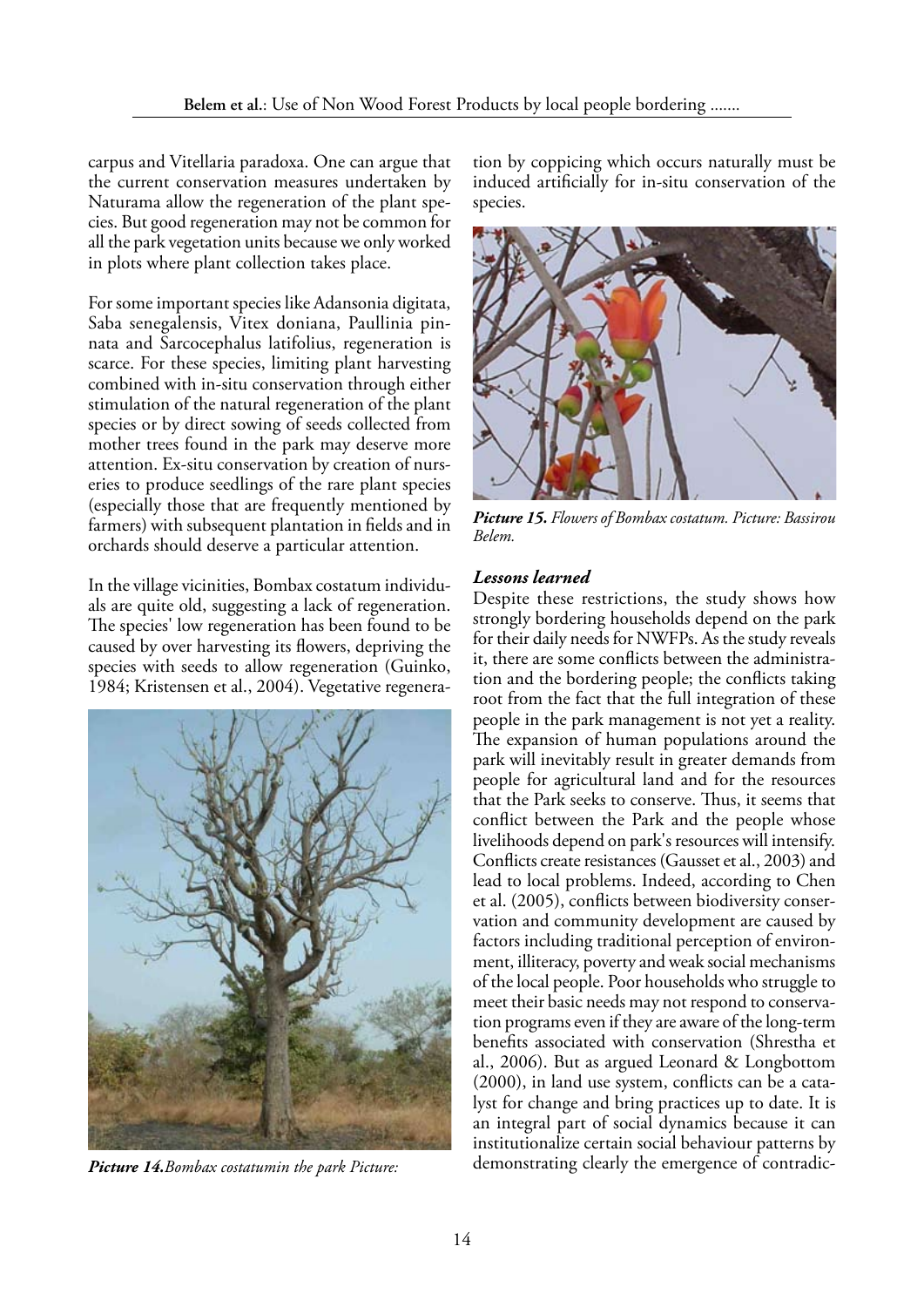tory interests which then prompts changes in rules and practice.

To solve the problems related to the park management, Burkina Faso benefited financial support from the Global Environment Facility (GEF) and the World Bank. The Participatory Management of Natural Ecosystems Project (PAGEN) in Burkina Faso integrated the park in its program. The Naturama foundation has been granted the concession of the park since September 1999. Through a contract of service and a protocol of collaboration signed with the PAGEN, the project named PAGEN/Parc National Kaboré Tambi took place. Naturama started a process of organization of the bordering people at village and provincial level. As a result of this organization process, a federation of the bordering provincial associations of the park will be set up and be the future concessionaries of the park in replacement of Naturama. The challenge remains to determine the tasks of foresters in this new convention. A lot of questions also still remain mainly, those concerning the place and role of the customary rights in the process of the park management.

For conservation and valuation purposes, we think that the most frequently cited species may deserve more attention in conservation strategies, because they are probably used by a large number of people. But we should keep in mind that the conservation may not focus only on the species which are the most frequently cited. For biodiversity conservation purposes, rare species should also deserve attention. The diversity of plants which are used and the utility of each species suggest that NWFPs valuation must take into account this diversity and carefully select the target product/species. In species selection we must keep in mind that product preferences may vary according to the economic context and the possibility of farmers to get local substitutes for each product. The park management may be coupled with ecosystems outside the park restoration (fallow, field, open access forests). Park management must also seek to develop fully functional co-management relationships with the local communities who are nowadays the users of the park resources and are central for managing the external ecosystems and their components mainly land and trees.

The importance of valuation of NWFPs trough domestication and marketing of the products can

contribute to direct NWFPs valuation process. In this respect some activities have been undertaken by the PETREA project through growing the medicinal species in a nursery and plantation by traditional healers. This activity was well appreciated by the villagers who think that they will be able to plant their desired trees in the village's landscape and safeguard the park plants species.

The NGOs Tree Aid and Naturama together are developing village Tree Enterprise in the study zone. This new programme is important for poverty alleviation and need support through the dissemination of the results of our study.

### *Follow-up*

Our work underlines that local communities have complex relationships with the park that need to be respected, understood, and taken into account in all relevant decision-making and policy making and implementation.

What needs further attention is the transfer of the results of our study to:

- farmers in order to stimulate their participation in the park management;
- Decision-makers in a manner that will increase their attention and application.

The results of the study can be disseminated to local stakeholders in various ways including posters describing the main plant species and their uses. In this process, Naturama and other NGOs may be contacted for help because they work closely with the villagers. The results of the study should be presented when possible in workshops dealing with sustainable land use.

Unsustainable NWFPs harvesting in the park is a great concern and solutions are needed. In this respect, a popular article will be prepared and disseminated in newspapers of Burkina Faso. Studies are in progress in the CNSF nursery and in forests and fields to propose simple techniques of regeneration (by seed or by vegetative propagation) of some important species like Bombax costatum, Boscia senegalensis, Securidaca longepedunculata and many other species. The preliminary results are promising and will be published and transmitted to the park managers for application.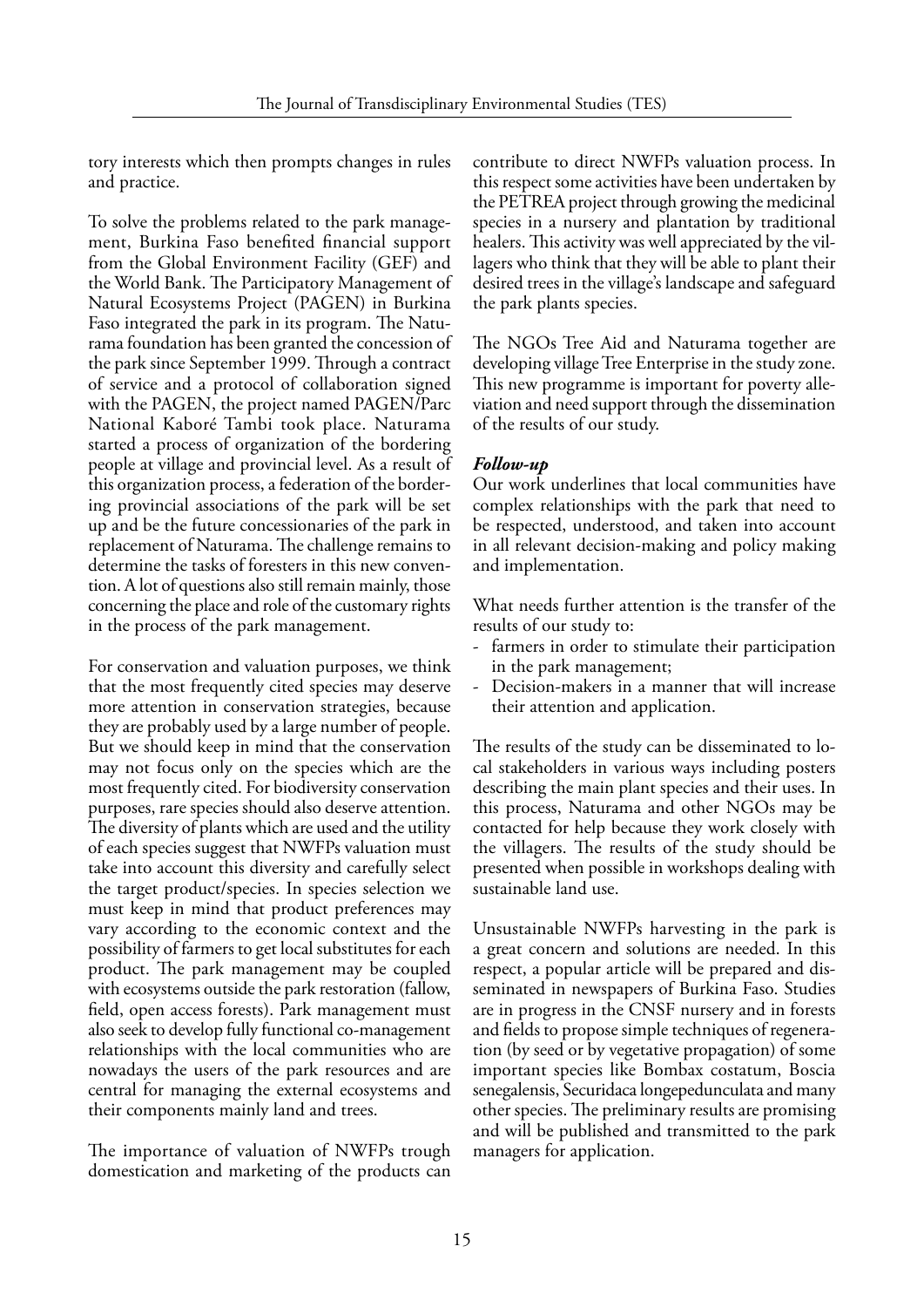For the case of forest policy and legislation, this article shed light in the complexity to apply forest laws in local context. The results of our study suggest that the old paradigm in forest classification (national park creation) need to be revisited.

# **Conclusion**

The bordering people depend on the park resources for their daily needs but the sustainability of the plant parts extraction is questionable. Instead of species conservation, local people's pressure/activities could contribute to destroy some plant species. This situation does not only constitute a threat for the biodiversity, but also a threat for the survival of the communities that depend on the resources. Nowadays, the park management doesn't satisfy all the stakeholders in particular the villagers who rely heavily on forest products from the park for their daily needs.

Conciliating environment and development for achieving sustainability necessitates that administrators of the park try to re-establish dialogue and confidence with the local people by integrating their points of view in the definition of the management plan. Information and advice of the bordering populations on the protection of the park is fundamental. It would be necessary to train organized farmers to take on the management of the park in collaboration with the forest service and Naturama.

Further research in the park could be centred among others on: (a) the determination of the seasonal availability of the NWFPs; (b) the identification of the preferences of social user groups (men, women, traditional healers, tradesmen…); (c) the determination of sustainable extraction techniques of the plant products; (d) the development of simple techniques of in-situ and ex-situ conservation (sowing, stem or root cutting…) of targeted species. Appendix 2 containing the list of the plant species presents possible methods of dissemination of each species; these results could be the starting points of conservation strategies development; (e) Botanical inventories to determine the dynamic and the productivity of different vegetation types in the park are to be carried out periodically; these inventories might take into account all plant life forms and not only ligneous plant species. Yield determination is a useful tool for conservation and valuation of NWFPs.

Improved regulation of the park plant products use, improved harvest methods of NWFPs and domestication of the useful plant species may be combined for sustainable management of the park in poor people context. Therefore the challenge is how to integrate ecology, sylviculture, law, economy and decentralisation in the park management process. The success of this process will depend on all actors including policy makers, technicians, local people, researchers and funding agencies.

# **Acknowledgments**

Authors thank the General Director of The National Tree Seed Centre of Burkina Faso, the PETREA program, the Regional Director of Environment of Zoundweogo, the Environment Service of Nobéré, the NGO Naturama through Pierre Kafando, coordinator of PAGEN/Parc National Kaboré Tambi Project for support and collaboration. Acknowledgements go to the many people of Nobéré and neighbouring villages for support during field work. Mr. Belem Daouda is acknowledged for his translation assistance.

# **References**

- Assemblée des Députés du Peuple (ADP). (1997): *Code Forestier du Burkina Faso, 55p.* Disponible sur http://www. environnement.gov.bf/textes/code-forestier.html.
- Arbonnier, M. (2000): *Arbres, arbustes et lianes des zones sèches d'Afrique de l'Ouest, 2ème édition,* CIRAD, MNHN, UICN.
- Aubreville, A. (1957): *Accord à Yangambi sur la nomenclature des types africains de végétation.* Revue Bois et Forêts des tropiques, N°51. 23-27.
- Aubreville, A. (1963): *Classification des formes biologiques des plantes vasculaires en milieu tropical.* Adansonia (III) 2: 221-225.
- Belem, B. (2000): *Une évaluation ethnobotanique quantitative de l'importance des plantes locales utilisées par les populations de la zone sahelo-soudanienne du Burkina Faso.* Etude de cas dans la province du Sanmatenga. Thèse M.Sc. Royal & Agric. Univ. (KVL) Denmark.
- Berhaut, J. (1967): *Flore du Sénégal. 2è éd. Ed.* Clair Afrique, Dakar.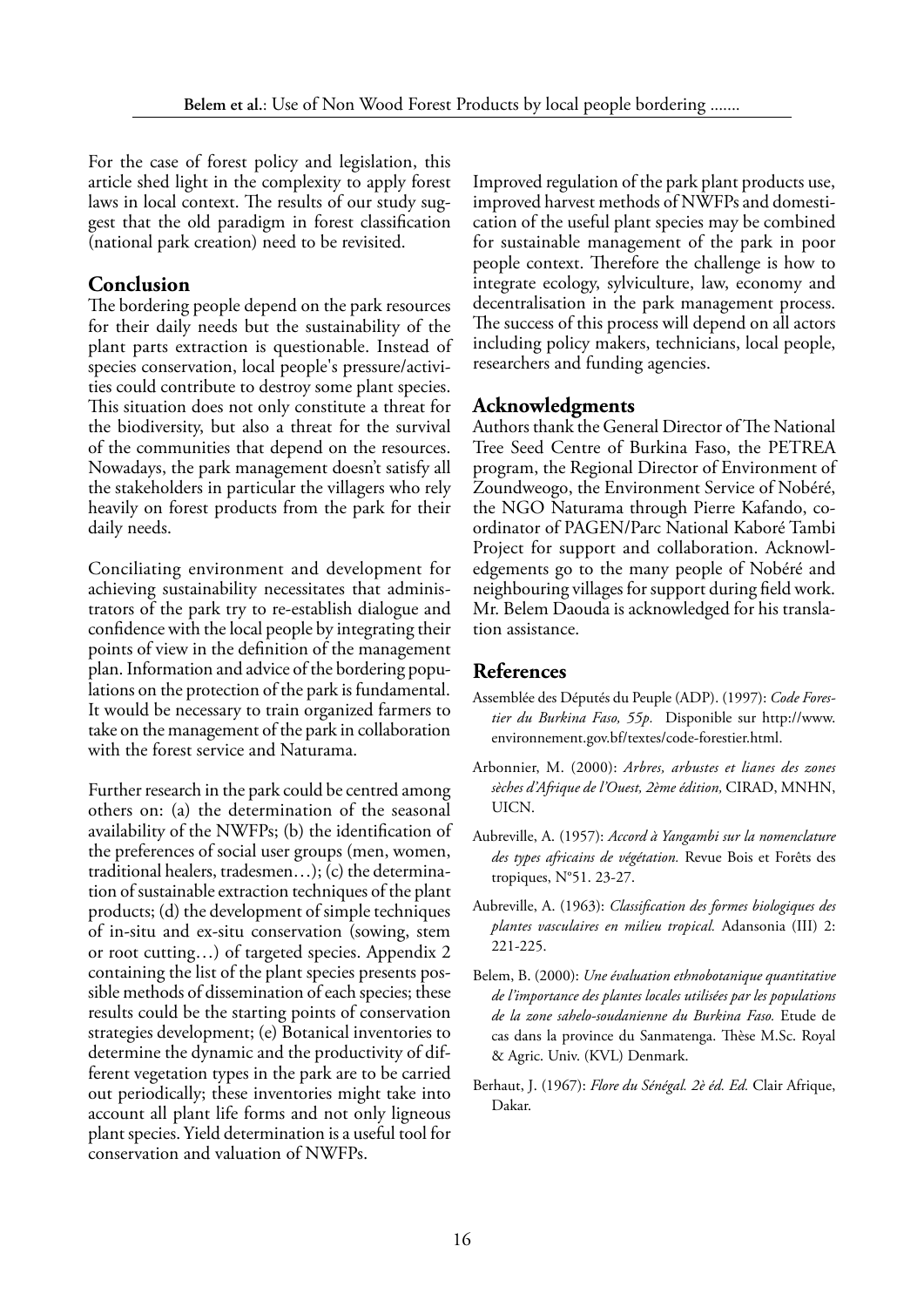- Bertrand, A. (1991): *Les problèmes fonciers des forêts tropicales africaines:* les fonciers de l'arbre et les fonciers forestiers Bois et Forêts des Tropiques (227): 11-16.
- Bognounou, O. (1996): *La diversité biologique végétale au Burkina Faso. Aspects ethnobotaniques.* Contribution a l´étude sur la monographie nationale sur la diversité biologique. Conseil National pour la Gestion de l'Environnement. Min. Env. et Eau.
- Bosch, C.H.; Siemonsma J.S.; Lemmens R. H. M. J. & Oyen, L. P. A. (2002): *Plants Resources of tropical Africa/Ressources Végétales de l'Afrique Tropicale.* Basic list of species and commodity grouping/Liste de base des espèces et leurs groupes d'usage. PROTA Programme Wageningen, the Netherlands.
- Burgess, N.; Per, W. K.; Mutke, J.; Brown, J.; Westaway, S.; Turpie, S.; Meshack, C.; Taplin, J.; Mcclean, C. & Lovett, J. C. (2005): *Major gaps in the distribution of protected areas for threatened and narrow range Afro tropical plants.* Biodiversity and Conservation (14):1877-1894.
- Burkina Faso. (2003): *Document de stratégie de développement rural à l'horizon 2015.*
- Chambers, R.; Saxena, N. C. & Shah, T. (1991): *To the Hands of the Poor.* Water and Trees, Intermediate Technology, London.
- Chambers, R. (1995): *Poverty and livelihoods:* whose reality counts? Environment and Urbanization 7 (1):173-204.
- Chen, Z.; Yang, J.; & Xie Z. (2005): *Economic development of local communities and biodiversity conservation:* a case study from Shennongjia National Nature Reserve, China. Biodiversity and Conservation (14): 2095-2108.
- Cotton, C. M. (1996): *Ethnobotany.* Principles and Applications. John Wiley and Sons.
- Cunningham, A. B. (2001): *Applied ethnobotany. People, wild plants use and conservation.* WWF, UNESCO, KEW Royal Botanical Garden.
- Dahlberg, A. (2005): *Local resources use, nature conservation and tourism in Mkuze wetlands, South Africa:* A complex wave of dependence and conflict. Danish Journal of Geography  $(105)1:43-55.$
- FAO. (2001): *Produits forestiers non ligneux.* Evaluation des ressources en produits forestiers non ligneux. Expérience et principe de biométrie, Rôme/Italie.
- Fontès, J. & Guinko, S. (1995): *Carte de végétation et de l'occupation des sols du Burkina Faso.* Notice explicative. Min. Coop. Franç. Projet Campus (88313101). Univ. Paul Sabatier (Toulouse) France.
- Foury, P. (1948): *Principes de sylviculture topicale*. Bois et Forêts des Tropiques 5: 19-25.
- Gausset, Q.; Ræbild, A.; Belem, B. & Dartell, J. (2003): *Land tenure, forest policies and forestry practices in Burkina Faso. Some preliminary findings.* In Soren, L. et al. (eds): Sahelo-Sudan Environmental Research Initiative. Proceedings of the 15th Danish Sahel Workshop in Tune, 6-7 January 2003. Serein-Occasional Paper (15):133-153.
- Gregersen, H. M.; Arnold, J. E. M; Lundgren, A. L.; Contreras-Hermosilla, A. (1995): *Valuing forests.* Context, issues and guidelines. FAO Forestry Paper 127. Rome.
- Guinko, S. (1984): *Végétation de la Haute Volta.* Thèse de Doctorat d'Etat es Sc. Nat Univ. Bordeaux III. France.
- Hutchinson, J. & Dalziel, J. M. (1958): *Flora of West Tropical Africa.* Vol. I. Part 2. Second Edit. Crown agents for oversea governments and administrations, Milbank, London.
- IIED. (2003): *Les conventions locales au Sahel:* un outil de cogouvernance en ressources naturelles. IIED 1.
- Kjæer, E. D. & Nathan, I. (2000): *Three approaches for integrating Conservation and Development.* Danida Forest Seed Centre. Denmark.
- Kristensen, M.; Guinko, S.; Boussim, J.; Hien, M. & Baslev, H. (2004): *Sustainaibilty of multipurpose extraction of Bombax costatum and Detarium microcarpum in Burkina Faso*. In: Kristensen, M. 2004. People and trees of a Sudanian savanna. Ph.D thesis. University of Aarhus, Denmark. pp  $169 - 2003$ .
- Lanly, J. P. (1992): *Les questions de foresterie à la conférence des Nations Unies sur l'environnement et le développement.*  Unasylva 1971.
- Leonard, R. & Longbottom, J. (2000): *Land Tenure Lexicon.*  A glossary of terms from English and French speaking West Africa. International Institute for Environment and Development. London.
- Lykke, A. M. (1998): *Connaissances et préférences locales concernant les plantes ligneuses du Sahel au Burkina Faso.* SERIEN Occasional Paper 7: 71 – 83.
- Lykke , A. M.; Kristensen, M. K. and S. Ganaba, S. (2004): *Valuation of local use and dynamics of 56 woody species in the Sahel.* Biodiversity and Conservation 13(10): 1961 - 1990.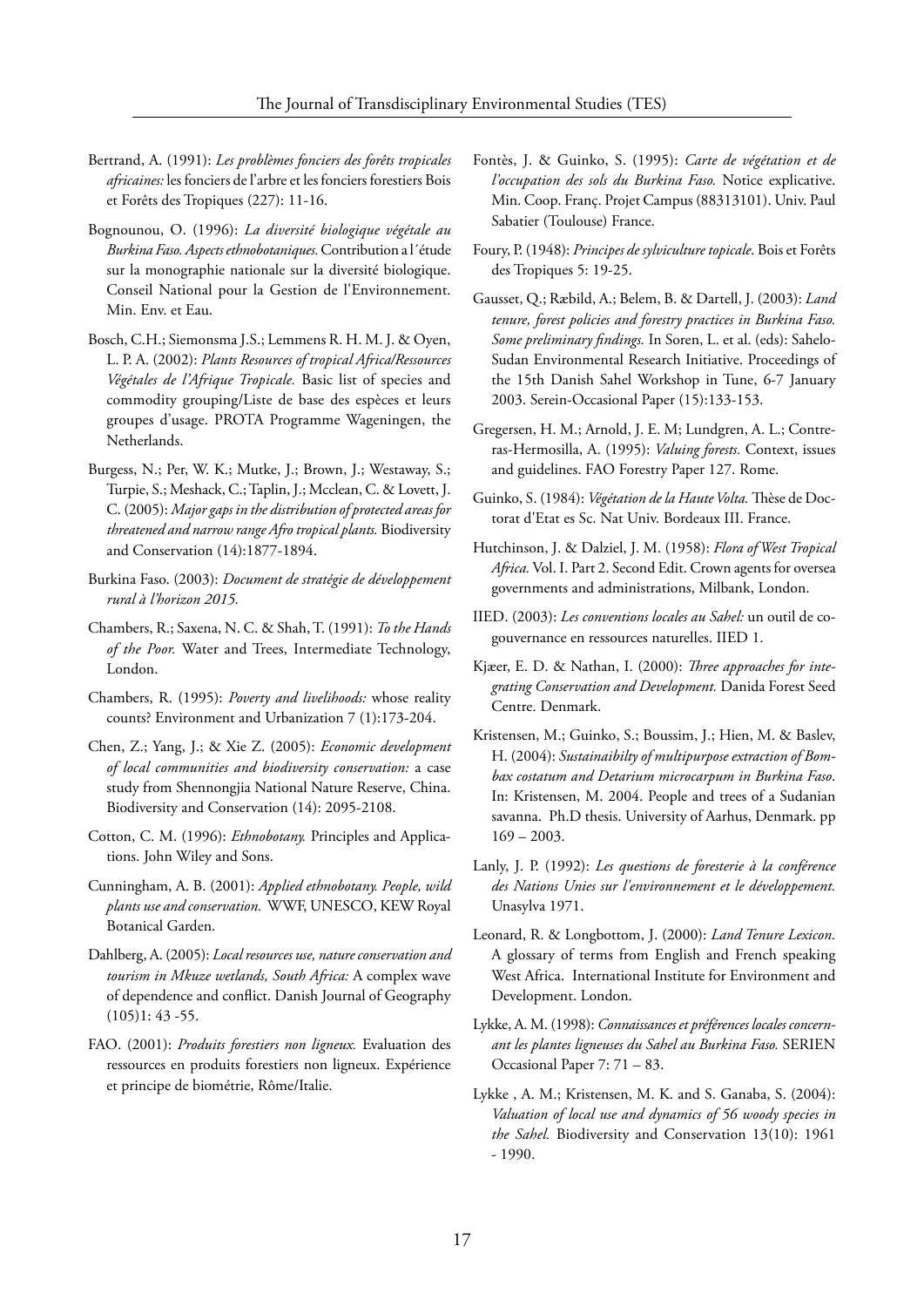- Madsen, J. (2004): The role of applied ethnobotany in development projects. In: Boussim, I. J.; Lykke, A. M.; Nombré, I.; Nielsen, I. & Guinko, S. (edts). 2004. *Hommes, Plantes et environnement au Sahel Occidental.* Actes de l'atelier de Fada N'Gourma, Burkina Faso. 6 – 9 décembre 2004. SEREIN Occasional Paper 19: 329-333.
- Martin, G. (1995): *Ethnobotany, a methods manual.* Chapman & Hall, London.
- Ministère de l'Economie et du Développement. (2002): *Cadre stratégique de lutte contre la pauvreté au Burkina Faso.*
- Ministère de l'Economie et du Développement. (2005): *Profil des régions du Burkina Faso.*
- Ministère de l'Environnement et du Cadre de Vie. (2004): *Programme Cadre de gestion durable des ressources forestières et fauniques au Burkina Faso* : 2004-2014. Composante 3: Foresterie rurale. Version provisoire.
- Nacoulma-Ouédraogo, O. (1996): *Plantes médicinales et pratiques médicinales au Burkina Faso.* Cas du plateau central. Thèse de Doctorat d'Etat ès Sc. Nat. Univ. Ouagadougou, Tome I,
- Nathan, I. (2002): *People, Trees and Agriculture in Africa (PET-REA) research program*: the case of Burkina Faso. SEREIN Occasional Paper (13):19-31.
- Naturama. (1998): *Plan de gestion du Parc National Kaboré Tambi.*
- Naturama. (2003): *Guide de découverte du Parc National de Pô,* Ouagadougou.
- Peverelli, C. (2002): *Pharmacopée vétérinaire traditionnelle des éleveurs peuls de la région de Dori.* (Burkina Faso). Univ. Lausanne, Inst. d'Ecol.
- PETREA-Burkina Faso. (2002): *Identification des priorités et besoins des populations de Nobéré et de Péni.* Données de recherche du 17 au 30 avril 2002.
- République de Côte d'Ivoire. (1949): *Arrêté N°1762 S.F.CH du 3O Décembre 1948 fixant certaines conditions d'application du Décret du 4 Juillet 1935 sur le régime forestier et réglementant l'exploitation et la circulation des produits forestier sur le territoire de la Haute Volta.* Journal Officiel de la Côte d'Ivoire, Février 1949, pp 86-92.
- Ribot, J. C. (1999): *Décentralisation et Délégation de Pouvoir en Foresterie. In Unasylva 1999.* Représentation et pouvoir responsables dans la gestion participative et décentralisée de l'environnement.
- Sambou, B.; Lykke, A. M. & Goudiaby, A. (2003): *La problématique de l'implication des collectivités locales dans la gestion des réserves forestières au Senegal.* In Wardell D. A.; Reenberg, A.; Olsen, H. & Harpøth, R. (eds). 2001. SEREIN-Occational Paper (16):125-136.
- Sheil, D. (2006): *Scoring the Importance of Tropical Forest Landscapes with Local People: patterns and Insights.* Environmental Management Vol. 38, No. 1, pp. 126–136.
- Shrestha, R. K. & Alavalapati, J. R.R. (2006): *Linking conservation and development:* an analysis Of local people's attitude towards koshi tappu Wildlife reserve, Nepal. Environment, Development and Sustainability (8): 69–84.
- Theilade, I.; Hansen, H. & Krog, M. (2005): *Ethnobotanical knowledge: is it useful in planning of participatory forestry?*  Paper presented at the Petrea seminar. Copenhaguen November 2005.
- Toni, D.T. (1991): *Schéma Directeur pour un plan d'aménagement du Parc National de Pô dit Parc National Kaboré Tambi*. UICN.

### **Appendix 1. Plants size class definition.**

SC1: [0-1.30[; SC2: [1.30-5[; SC3: [5-10[; SC4: [10-15[; SC5: [15-20 and SC6: [20-25[. Diameter were assessed using ten size classes in cm: sc1: [0-5[; sc2: [5-10[; sc3: [10-15[; sc4: [15-20[; sc5: [20-25[; sc6: [25-30[; sc7: [30-35[; sc8: [35-40[; sc9: [40-45[ and sc10: [95-100].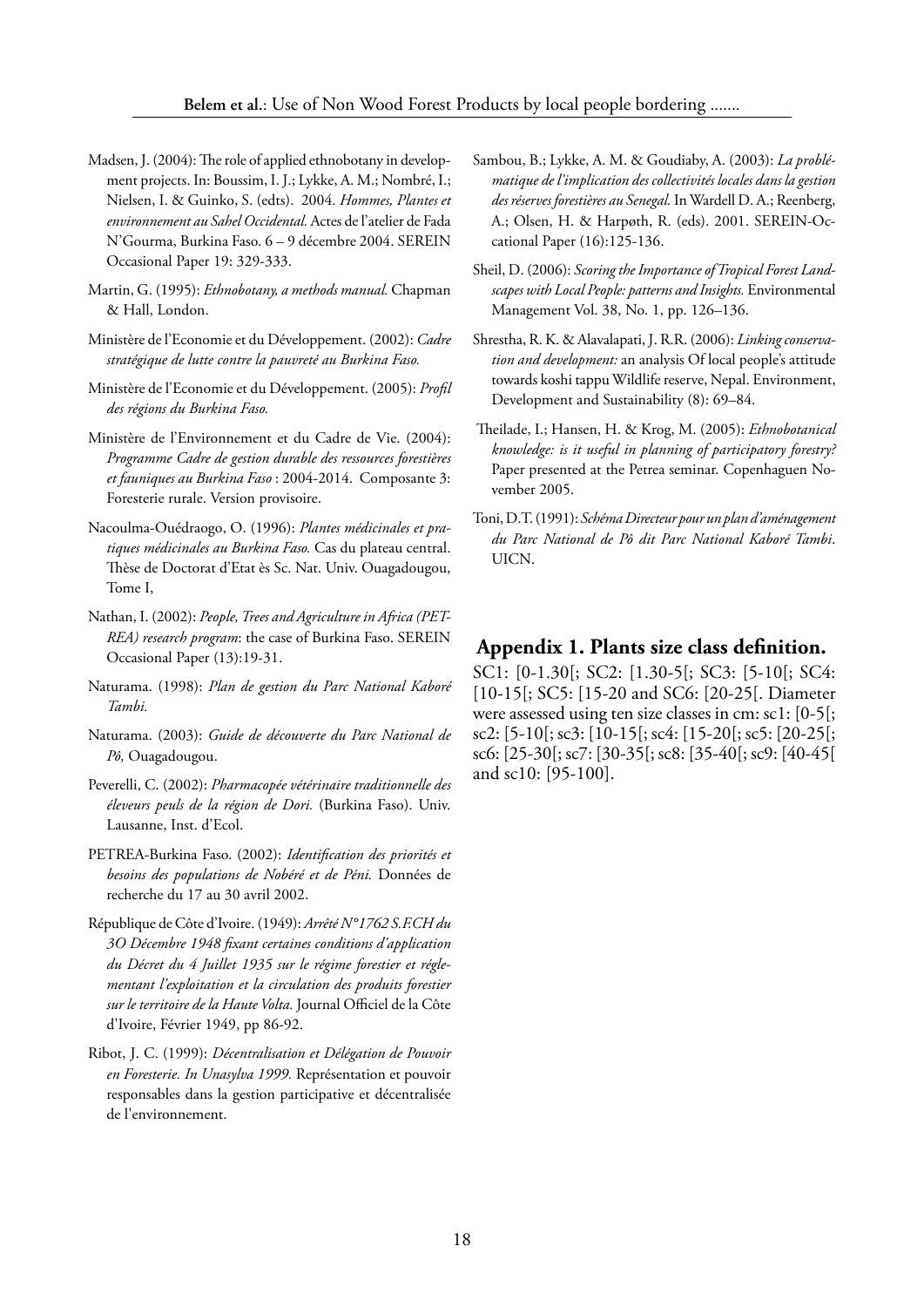# **Appendix 2 Species exploited in the "Parc National Kaboré Tambi" their uses and possible method of artificial propagation**

| Scientific name                                                                   | Local name (more) | Family            | <b>Uses</b>                      | Mechanism of dissemi-<br>nation |
|-----------------------------------------------------------------------------------|-------------------|-------------------|----------------------------------|---------------------------------|
| Acacia dudgeonii Craib ex Hall.<br>1.                                             | Gon-payandga      | Mimosaceae        | Hmed                             | Seed, Shoot                     |
| Acacia erythrocalyx Brenan<br>2.                                                  |                   | Mimosaceae        | Tvet                             | Seed, Shoot                     |
| Acacia gourmaensis A. Chev.<br>3.                                                 | Gon-sabliga       | Mimosaceae        | Hmed; TVet                       | Seed, Shoot                     |
| Acacia hockii DeWild.<br>4.                                                       |                   | Mimosaceae        | Hmed                             |                                 |
| Acacia macrostachya Reichenb. ex DC.<br>5.                                        | Zamanega          | Mimosaceae        | Hf; TVet                         | Seed, Shoot                     |
| 6. Acacia polyacantha Willd. subsp. campylacantha<br>(Hochst. ex A. Rich.) Brenan | Kan-pèlga         | Mimosaceae        | Hmed; Tvet                       | Seed, Shoot                     |
| 7. Acacia seyal Del.                                                              |                   | Mimosaceae        | Tvet; Const; Art                 | Seed, Shoot                     |
| 8. Acacia sieberiana DC                                                           | Koumbrissaka      | Mimosaceae        | Tvet; art                        | Seed, Shoot                     |
| 9. Adansonia digitata L.                                                          | Tohèga            | Bombacaceae       | Hf; Hmed; Com; TVet              | Seed                            |
| 10. Afzelia africana Smith. Ex Pers.                                              | Kankalga          | Caesalpiniaceae   | Hf                               | Seed, Shoot                     |
| 11. Agelanthus dodoneifolius                                                      |                   | Loranthaceae      | Tvet                             | Seed                            |
| 12. Albizia chevalieri Harms                                                      |                   | Mimosaceae        | Tvet; const; Art                 | Seed, Shoot                     |
| 13. Allophyllus africanus P. Beauv.                                               |                   | Sapindaceae       | Hf; Art                          | Seed,                           |
| 14. Andropogon pseudapricus Stapf                                                 | Gnindparga        | Poaceae           | Fod; Const                       | Seed, Shoot                     |
| 15. Andropogon sp                                                                 | Pitri             | Poaceae           | Fod; Const; Com                  | Seed, Shoot                     |
| 16. Andropogon sp.                                                                | Kangré            | Poaceae           | Hmed; Const                      | Seed, Shoot                     |
| 17. Andropogon tectorum Schumach. & Thonn.                                        | Buka              | Poaceae           | Const                            | Seed, Shoot                     |
| 18. Annona senegalensis Pers.                                                     | Barkudga          | Annonaceae        | Hf; Hmed; Rit, TVet              | Seed, Shoot                     |
| 19. Anogeissus leiocarpus (DC.) Guill. & Perr.                                    | Siiga             | Combretaceae      | Hmed; Tvet                       | Seed, Shoot                     |
| 20. Azadirachta indica A. Juss.                                                   | Nim               | Meliaceae         | Tvet; const                      | Seed, Shoot                     |
| 21. Balanites aegyptiaca (L.) Del.                                                | Kyeguelga         | Balanitaceae      | Hf; Fod; Hmed; Rit; Art;<br>TVet | Seed, Shoot, sucker             |
| 22. Bauhinia rufescens Lam.                                                       |                   | Caesalpiniaceae   | Tvet; Fod; Const                 | Seed, Shoot                     |
| 23. Bombax costatum Pellegr. & Vuillet                                            | Voaka             | Bombacaceae       | Hf; Fod; Hmed; Com               | Seed, Shoot, sucker             |
| 24. Boscia senegalensis (Pers.) Lam. ex Poir                                      | Lambotga          | Capparidaceae     | Tvet; Hf                         | Seed, Shoot, stem cutting       |
| 25. Boswellia dalzelii Hutch.                                                     | Gonbregneongo     | Burseraceae       | Hmed                             | Seed, Shoot                     |
| 26. Burkea Africana Hook. F.                                                      |                   | Caesalpiniaceae   | Tvet                             | Seed, Shoot                     |
| 27. Calotropis procera (Ait.) Ait. f.                                             | Putrepuga         | Asclepiadaceae    | Hmed; Tvet                       | Seed, Shoot                     |
| 28. Capparis sepiaria L.                                                          | Lamboy            | Capparaceae       | Hf                               | Seed, Shoot                     |
| 29. Cassia sieberiana DC.                                                         | Kumbrissaka       | Caesalpiniaceae   | Hmed; const                      | Seed, Shoot                     |
| 30. Ceiba pentandra (L.) Gaertn.                                                  | Gunga             | Bombacaceae       | Hf; Art                          | Seed, Shoot                     |
| 31. Chamaecrista mimosoïdes (L.) H. S. Irwin &<br>Barneby                         | Tingiundoiga      | Caesalpiniaceae   | Hmed                             | Seed, Shoot                     |
| 32. Cissus populnea Guill. et Perr.                                               | Paloanga          | Vitaceae          | Art; TVet                        | Seed                            |
| 33. Cochlospermum planchonii Hook. F.                                             | Sonsè             | Cochlospermaceaea | Hmed; TVet                       | Seed, Shoot                     |
| 34. Cochlospermum tinctorium A. Rich.                                             | Sonsè             | Cochlospermaceaea | Hmed; Art; TVet                  | Seed, Shoot                     |
| 35. Cola laurifolia Mast.                                                         |                   | Sterculiaceae     | Const                            | Seed, Shoot                     |
| 36. Combretum collinum Fresen.                                                    |                   | Combretaceae      | H <sub>med</sub>                 | Seed, Shoot                     |
| 37. Combretum fragrans F. Hoffm.                                                  | Kiuginga          | Combretaceae      | Hmed                             | Seed, Shoot                     |
| 38. Combretum glutinosum Perr. ex DC.                                             |                   | Combretaceae      | TVet                             | Seed, Shoot                     |
| 39. Combretum molle R. Br. ex G. Don                                              | Parwiga           | Combretaceae      | Hmed                             | Seed, Shoot                     |
| 40. Crossopteryx febrifuga (Afzel. ex G. Don)<br>Benth.                           | Kumbruwanga       | Rubiaceae         | Hmed; Rit; TVet                  | Seed, Shoot                     |
| 41. Crotalaria retusa L.                                                          | Wendlébendaga     | Fabaceae          | Hmed                             | Seed                            |
| 42. Cymbopogon giganteus Chiov                                                    | Wam               | Poaceae           | Const                            | Seed, Shoot                     |
| 43. Cymbopogon schoenanthus (L.) Spreng                                           | Sompiiga          | Poaceae           | Const; Rit                       | Seed, Shoot                     |
| 44. Daniellia oliveri (Rolfe) Hutch. & Dalz.                                      | Aonga             | Caesalpiniaceae   | Hmed; TVet                       | Seed, Shoot                     |
| 45. Detarium microcarpum Guill. & Perr.                                           | Kagadéga          | Caesalpiniaceae   | Hf; Com; TVet                    | Seed, Shoot                     |
| 46. Dichrostachys cinerea (L.) Wight & Arn.                                       | Susutga           | Mimosaceae        | Hmed                             | Seed, Shoot                     |
| 47. Dioscorea sp                                                                  | Tantagnoui        | Dioscordiaceae    | Hf                               | Root shootting                  |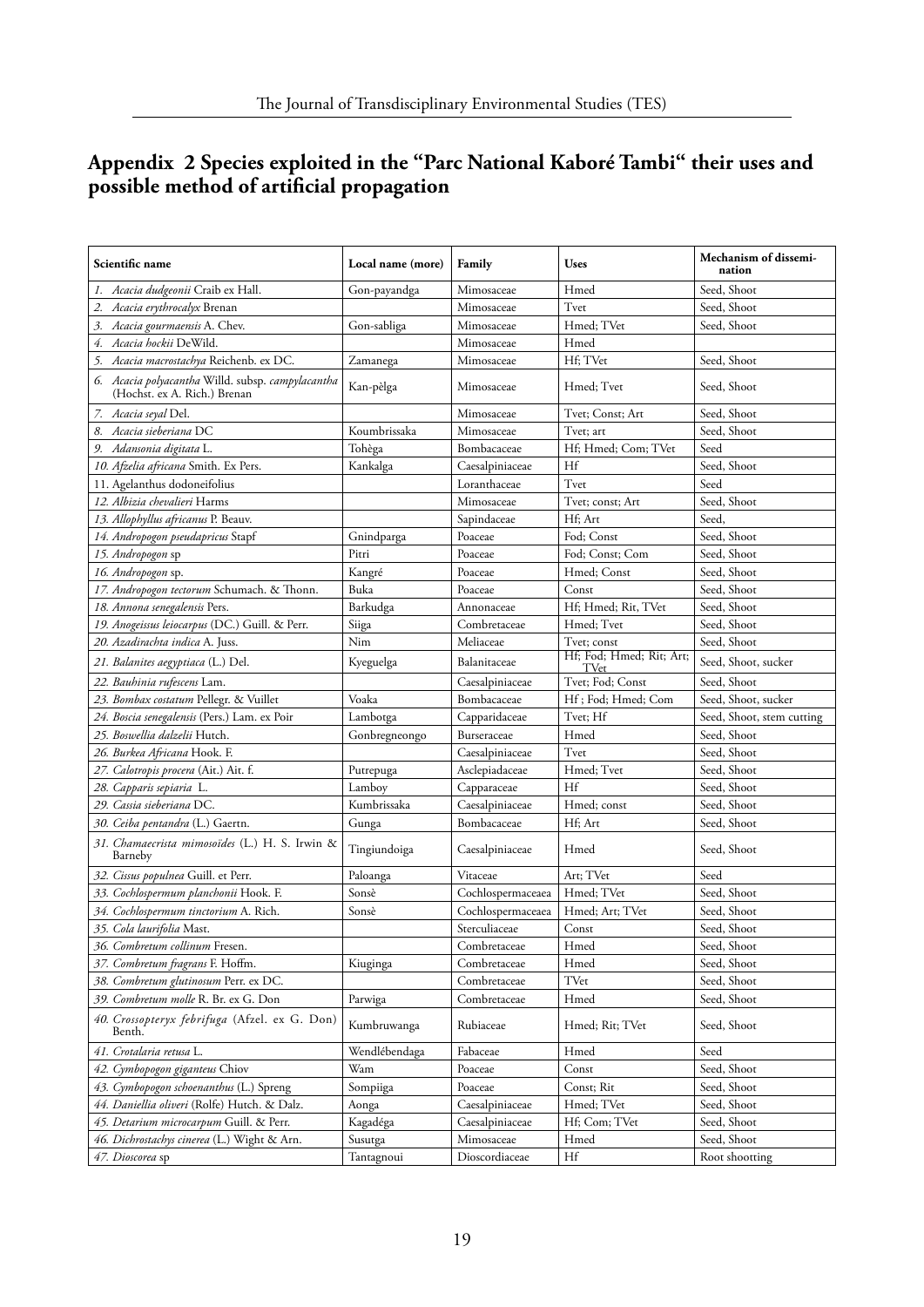| 49. Dipcadi logifolium (Lindl.) Baker<br>Toctaba<br>Seed<br>Liliaceae<br>Hmed<br>Seed, Shoot<br>50. Eleusine indica (L.)Gaertn.<br>Poaceae<br>Hmed; Rit<br>Targanga<br>51. Elionurus sp<br>Seed, Shoot<br>Mosaala<br>Poaceae<br>Hmed<br>Seed, Shoot<br>52. Entada africana Guill. & Perr.<br>Séonega<br>Hmed<br>Mimosaceae<br>Seed, Shoot<br>53. Erythrinia senegalensis DC.<br>Kulintiga<br>Fabaceae<br>Hmed<br>54. Euphorbia poissonii Pax<br>Tacsendo<br>Euphorbiaceae<br>Hmed<br>Shooting<br>55. Faidherbia albida (Del.) Chev.<br>Mimosaceae<br>Hmed; Fod<br>Zaanga<br>Stem cutting, sucker<br>56. Feretia apodanthera Del.<br>Rubiaceae<br>Hmed; TVet<br>Seed, Shoot<br>Kitinga<br>57. Ficus sur Forssk.<br>Hf; Hmed<br>Seed, Shoot<br>Womsèèga<br>Moraceae<br>58. Ficus sycomorus subsp. gnaphalocarpa (Miq.) C.<br>Hf<br>Seed, Shoot<br>Kankanga<br>Moraceae<br>C. Berg<br>59. Flacourtia indica Willd.<br>Seed, Shoot<br>Kuduntabga<br>Flacourtiaceae<br>Hmed<br>Seed, Shoot<br>60. Flueggea virosa (Roxb. ex Willd.) Voigt<br>Hmed; Art<br>Sugdin-daaga<br>Euphorbiaceae<br>Seed, Shoot<br>61. Gardenia aqualla Stapf et Hutch.<br>Rubiaceae<br>TVet<br>62. Gardenia erubescens Stapf et Hutch.<br>Rubiaceae<br>Hf; TVet<br>Seed, Shoot<br>63. Gardenia ternifolia Schumach. et Thonn.<br>Rubiaceae<br>TVet<br>Seed, Shoot<br>Lambr-zuundga<br>64. Gmelina arborea Roxb.<br>Melina<br>Verbenaceae<br>Hmed<br>Seed, Shoot<br>65. <i>Grewia cissoïdes</i> Huth. & Dalz.<br>Somcondo<br>Tiliaceae<br>Hmed<br>Seed, Shoot<br>Hf; TVet<br>Seed, Shoot<br>66. Grewia flavescens Juss.<br>Tiliaceae<br>Tiliaceae<br>Hf; Const<br>Seed, Shoot<br>67. Grewia venusta Fresen.<br>Yoal-rataaga<br>Combretaceae<br>Hmed; TVet<br>Seed, Shoot<br>68. Guiera senegalensis J. F. Gmel.<br>Wilinwiiga<br>Const<br>Seed, Shoot<br>69. Heteropogon contortus (L.) Roem. & Chult<br>Kuwéré<br>Poaceae<br>70. Hyptis spicigera Lam.<br>Hmed<br>Tintigliga<br>Lamiaceae<br>Seed<br>Seed<br>71. Indigofera nigritana Hook<br>Buguan-yénèga<br>Fabaceae<br>Hmed<br>Fabaceae<br>Seed<br>72. Indigofera tinctoria L.<br>Garga<br>Art<br>TVet<br>73. Jasminum obtusifolium Bak.<br>Oleaceae<br>Stem cutting<br>Kuka<br>74. Khaya senegalensis (Desr.) A. Juss.<br>Fod; Hmed; Rit; TVet<br>Seed, Shoot<br>Meliaceae<br>75. Lannea acida A. Rich.<br>Sabtulga<br>Anacardiaceae<br>Hf; Hmed<br>Seed, Shoot<br>Hf<br>Seed, Shoot<br>76. Lannea microcarpa Engl. & K. Krause<br>Sabga<br>Anacardiaceae<br>77. Lannea velutina A. Rich.<br>Wam-sibi<br>Anacardiaceae<br>Seed, Shoot<br>Hmed<br>78. Lantana rhodesiensis L.<br>Liulisibi<br>Hf<br>Verbenaceae<br>Seed<br>Seed, Shoot<br>79. Launaea sp.<br>Cotiga<br>Asteraceae<br>Hmed<br>80. Lepidagathis anobrya Nees<br>Gnug-nakida<br>Acanthaceae<br>Hmed<br>Seed, Shoot<br>Hf; TVet<br>81. Leptedania hastata (Pers) Decne.<br>Lelongo<br>Seed<br>Asclepiadaceae<br>82. Lippia chevalerii Moldenke<br>Wisaw<br>Const<br>Seed, Shoot<br>Verbenaceae<br>Fod<br>83. Lonchocarpus laxiflorus Guill. & Perr.<br>Yiiga<br>Seed, Shoot<br>Fabaceae<br>84. Maerua angolensis DC.<br>Zilgo<br>Hf<br>Seed, Shoot<br>Capparaceae<br>85. Maytenus senegalensis (Lam.) (Lam.) Exell<br>Tokvugri<br>Celastraceae<br>Hmed; TVet<br>Seed, Shoot<br>86. Mitragyna inermis (Willd.) Kuntze<br>Rit; TVet<br>Seed, Shoot<br>Yil-yendé<br>Rubiaceae<br>Stem cutting?<br>87. Moghania faginea (G. et Perr.) O. Kze<br>Fabaceae<br>Hmed; TVet<br>88. Moringa oleifera Lam.<br>Hf; TVet<br>Arzantiiga<br>Moringaceae<br>Seed<br>Seed<br>89. Nelsonia canesens (Lam.)<br>Nagkiim-pusga<br>Asteraceae<br>Hmed<br>$\mathbf{U}\mathbf{k}$<br>90. Opilia celtidifolia (G. & Perr.) Endl. ex Walp.<br>Wagsalga<br>Opiliaceae<br>Hmed<br>Hmed<br>Seed, Shoot<br>91. Ozoroa insignis Del.<br>Nin-nooré<br>Anacardiaceae<br>92. Parinari curatellifolia Planch. ex Benth.<br>Chrisobalanaceae<br>Hf; Hmed<br>Seed, Shoot<br>Piinobga<br>Hf; Hmed; Rit; Com,<br>Seed, Shoot<br>93. Parkia biglobosa (Jacq.) R. Br. ex G. Don<br>Mimosaceae<br>Roanga<br>TVet<br>Hmed; Com<br>Sapindaceae<br>Seed, Shoot<br>94. Paullinia pinnata L.<br>Nus-a-nu<br>95. Pavetta crassipes K. Schum.<br>Mokbiisri<br>Hf; Hmed<br>Rubiaceae<br>Seed, Shoot<br>96. Pennisetum pedicellatum Trin<br>Poaceae<br>Const<br>Seed, Shoot<br>Kimbogo<br>97. Piliostigma reticulatum (DC.) Hochst.<br>Hf; Const; TVet<br>Seed, Shoot<br>Banguin-gu<br>Caesalpiniaceae<br>98. Piliostigma thonningii (Schumach.) Milne-<br>Seed, Shoot<br>Banguin-gnaanga<br>Caesalpiniaceae<br>Const; Hf<br>Redh.<br>99. Prosopis africana (Guill. et Perr.) Taub.<br>Mimosaceae<br>TVet<br>Seed, Shoot<br>100. Pseudocedrela kotschyi (Schweinf.) Harms<br>Hf; Hmed; Com; TVet<br>Seed, Shoot<br>Siguédré<br>Meliaceae<br>101. Pteleopsis suberosa Engl. Diels<br>Seed, Shoot<br>Guirga<br>Combretaceae<br>Const<br>102. Pterocarpus erinaceus Poir.<br>Noiga<br>Fabaceae<br>Fod; TVet<br>Seed, Shoot | 48. Diospyros mespiliformis Hochst. ex A. Rich. | Gaaka | Ebenaceae | Hf; Hmed; Com; TVet | Seed, Shoot |
|---------------------------------------------------------------------------------------------------------------------------------------------------------------------------------------------------------------------------------------------------------------------------------------------------------------------------------------------------------------------------------------------------------------------------------------------------------------------------------------------------------------------------------------------------------------------------------------------------------------------------------------------------------------------------------------------------------------------------------------------------------------------------------------------------------------------------------------------------------------------------------------------------------------------------------------------------------------------------------------------------------------------------------------------------------------------------------------------------------------------------------------------------------------------------------------------------------------------------------------------------------------------------------------------------------------------------------------------------------------------------------------------------------------------------------------------------------------------------------------------------------------------------------------------------------------------------------------------------------------------------------------------------------------------------------------------------------------------------------------------------------------------------------------------------------------------------------------------------------------------------------------------------------------------------------------------------------------------------------------------------------------------------------------------------------------------------------------------------------------------------------------------------------------------------------------------------------------------------------------------------------------------------------------------------------------------------------------------------------------------------------------------------------------------------------------------------------------------------------------------------------------------------------------------------------------------------------------------------------------------------------------------------------------------------------------------------------------------------------------------------------------------------------------------------------------------------------------------------------------------------------------------------------------------------------------------------------------------------------------------------------------------------------------------------------------------------------------------------------------------------------------------------------------------------------------------------------------------------------------------------------------------------------------------------------------------------------------------------------------------------------------------------------------------------------------------------------------------------------------------------------------------------------------------------------------------------------------------------------------------------------------------------------------------------------------------------------------------------------------------------------------------------------------------------------------------------------------------------------------------------------------------------------------------------------------------------------------------------------------------------------------------------------------------------------------------------------------------------------------------------------------------------------------------------------------------------------------------------------------------------------------------------------------------------------------------------------------------------------------------------------------------------------------------------------------------------------------------------------------------------------------------------------------------------------------------------------------------------------------------------------------------------------------------------------------------------------------------------------------------------------------------------------------------------------------------------------------------------------------------------------------------------------------------------------------------------------|-------------------------------------------------|-------|-----------|---------------------|-------------|
|                                                                                                                                                                                                                                                                                                                                                                                                                                                                                                                                                                                                                                                                                                                                                                                                                                                                                                                                                                                                                                                                                                                                                                                                                                                                                                                                                                                                                                                                                                                                                                                                                                                                                                                                                                                                                                                                                                                                                                                                                                                                                                                                                                                                                                                                                                                                                                                                                                                                                                                                                                                                                                                                                                                                                                                                                                                                                                                                                                                                                                                                                                                                                                                                                                                                                                                                                                                                                                                                                                                                                                                                                                                                                                                                                                                                                                                                                                                                                                                                                                                                                                                                                                                                                                                                                                                                                                                                                                                                                                                                                                                                                                                                                                                                                                                                                                                                                                                                                         |                                                 |       |           |                     |             |
|                                                                                                                                                                                                                                                                                                                                                                                                                                                                                                                                                                                                                                                                                                                                                                                                                                                                                                                                                                                                                                                                                                                                                                                                                                                                                                                                                                                                                                                                                                                                                                                                                                                                                                                                                                                                                                                                                                                                                                                                                                                                                                                                                                                                                                                                                                                                                                                                                                                                                                                                                                                                                                                                                                                                                                                                                                                                                                                                                                                                                                                                                                                                                                                                                                                                                                                                                                                                                                                                                                                                                                                                                                                                                                                                                                                                                                                                                                                                                                                                                                                                                                                                                                                                                                                                                                                                                                                                                                                                                                                                                                                                                                                                                                                                                                                                                                                                                                                                                         |                                                 |       |           |                     |             |
|                                                                                                                                                                                                                                                                                                                                                                                                                                                                                                                                                                                                                                                                                                                                                                                                                                                                                                                                                                                                                                                                                                                                                                                                                                                                                                                                                                                                                                                                                                                                                                                                                                                                                                                                                                                                                                                                                                                                                                                                                                                                                                                                                                                                                                                                                                                                                                                                                                                                                                                                                                                                                                                                                                                                                                                                                                                                                                                                                                                                                                                                                                                                                                                                                                                                                                                                                                                                                                                                                                                                                                                                                                                                                                                                                                                                                                                                                                                                                                                                                                                                                                                                                                                                                                                                                                                                                                                                                                                                                                                                                                                                                                                                                                                                                                                                                                                                                                                                                         |                                                 |       |           |                     |             |
|                                                                                                                                                                                                                                                                                                                                                                                                                                                                                                                                                                                                                                                                                                                                                                                                                                                                                                                                                                                                                                                                                                                                                                                                                                                                                                                                                                                                                                                                                                                                                                                                                                                                                                                                                                                                                                                                                                                                                                                                                                                                                                                                                                                                                                                                                                                                                                                                                                                                                                                                                                                                                                                                                                                                                                                                                                                                                                                                                                                                                                                                                                                                                                                                                                                                                                                                                                                                                                                                                                                                                                                                                                                                                                                                                                                                                                                                                                                                                                                                                                                                                                                                                                                                                                                                                                                                                                                                                                                                                                                                                                                                                                                                                                                                                                                                                                                                                                                                                         |                                                 |       |           |                     |             |
|                                                                                                                                                                                                                                                                                                                                                                                                                                                                                                                                                                                                                                                                                                                                                                                                                                                                                                                                                                                                                                                                                                                                                                                                                                                                                                                                                                                                                                                                                                                                                                                                                                                                                                                                                                                                                                                                                                                                                                                                                                                                                                                                                                                                                                                                                                                                                                                                                                                                                                                                                                                                                                                                                                                                                                                                                                                                                                                                                                                                                                                                                                                                                                                                                                                                                                                                                                                                                                                                                                                                                                                                                                                                                                                                                                                                                                                                                                                                                                                                                                                                                                                                                                                                                                                                                                                                                                                                                                                                                                                                                                                                                                                                                                                                                                                                                                                                                                                                                         |                                                 |       |           |                     |             |
|                                                                                                                                                                                                                                                                                                                                                                                                                                                                                                                                                                                                                                                                                                                                                                                                                                                                                                                                                                                                                                                                                                                                                                                                                                                                                                                                                                                                                                                                                                                                                                                                                                                                                                                                                                                                                                                                                                                                                                                                                                                                                                                                                                                                                                                                                                                                                                                                                                                                                                                                                                                                                                                                                                                                                                                                                                                                                                                                                                                                                                                                                                                                                                                                                                                                                                                                                                                                                                                                                                                                                                                                                                                                                                                                                                                                                                                                                                                                                                                                                                                                                                                                                                                                                                                                                                                                                                                                                                                                                                                                                                                                                                                                                                                                                                                                                                                                                                                                                         |                                                 |       |           |                     |             |
|                                                                                                                                                                                                                                                                                                                                                                                                                                                                                                                                                                                                                                                                                                                                                                                                                                                                                                                                                                                                                                                                                                                                                                                                                                                                                                                                                                                                                                                                                                                                                                                                                                                                                                                                                                                                                                                                                                                                                                                                                                                                                                                                                                                                                                                                                                                                                                                                                                                                                                                                                                                                                                                                                                                                                                                                                                                                                                                                                                                                                                                                                                                                                                                                                                                                                                                                                                                                                                                                                                                                                                                                                                                                                                                                                                                                                                                                                                                                                                                                                                                                                                                                                                                                                                                                                                                                                                                                                                                                                                                                                                                                                                                                                                                                                                                                                                                                                                                                                         |                                                 |       |           |                     |             |
|                                                                                                                                                                                                                                                                                                                                                                                                                                                                                                                                                                                                                                                                                                                                                                                                                                                                                                                                                                                                                                                                                                                                                                                                                                                                                                                                                                                                                                                                                                                                                                                                                                                                                                                                                                                                                                                                                                                                                                                                                                                                                                                                                                                                                                                                                                                                                                                                                                                                                                                                                                                                                                                                                                                                                                                                                                                                                                                                                                                                                                                                                                                                                                                                                                                                                                                                                                                                                                                                                                                                                                                                                                                                                                                                                                                                                                                                                                                                                                                                                                                                                                                                                                                                                                                                                                                                                                                                                                                                                                                                                                                                                                                                                                                                                                                                                                                                                                                                                         |                                                 |       |           |                     |             |
|                                                                                                                                                                                                                                                                                                                                                                                                                                                                                                                                                                                                                                                                                                                                                                                                                                                                                                                                                                                                                                                                                                                                                                                                                                                                                                                                                                                                                                                                                                                                                                                                                                                                                                                                                                                                                                                                                                                                                                                                                                                                                                                                                                                                                                                                                                                                                                                                                                                                                                                                                                                                                                                                                                                                                                                                                                                                                                                                                                                                                                                                                                                                                                                                                                                                                                                                                                                                                                                                                                                                                                                                                                                                                                                                                                                                                                                                                                                                                                                                                                                                                                                                                                                                                                                                                                                                                                                                                                                                                                                                                                                                                                                                                                                                                                                                                                                                                                                                                         |                                                 |       |           |                     |             |
|                                                                                                                                                                                                                                                                                                                                                                                                                                                                                                                                                                                                                                                                                                                                                                                                                                                                                                                                                                                                                                                                                                                                                                                                                                                                                                                                                                                                                                                                                                                                                                                                                                                                                                                                                                                                                                                                                                                                                                                                                                                                                                                                                                                                                                                                                                                                                                                                                                                                                                                                                                                                                                                                                                                                                                                                                                                                                                                                                                                                                                                                                                                                                                                                                                                                                                                                                                                                                                                                                                                                                                                                                                                                                                                                                                                                                                                                                                                                                                                                                                                                                                                                                                                                                                                                                                                                                                                                                                                                                                                                                                                                                                                                                                                                                                                                                                                                                                                                                         |                                                 |       |           |                     |             |
|                                                                                                                                                                                                                                                                                                                                                                                                                                                                                                                                                                                                                                                                                                                                                                                                                                                                                                                                                                                                                                                                                                                                                                                                                                                                                                                                                                                                                                                                                                                                                                                                                                                                                                                                                                                                                                                                                                                                                                                                                                                                                                                                                                                                                                                                                                                                                                                                                                                                                                                                                                                                                                                                                                                                                                                                                                                                                                                                                                                                                                                                                                                                                                                                                                                                                                                                                                                                                                                                                                                                                                                                                                                                                                                                                                                                                                                                                                                                                                                                                                                                                                                                                                                                                                                                                                                                                                                                                                                                                                                                                                                                                                                                                                                                                                                                                                                                                                                                                         |                                                 |       |           |                     |             |
|                                                                                                                                                                                                                                                                                                                                                                                                                                                                                                                                                                                                                                                                                                                                                                                                                                                                                                                                                                                                                                                                                                                                                                                                                                                                                                                                                                                                                                                                                                                                                                                                                                                                                                                                                                                                                                                                                                                                                                                                                                                                                                                                                                                                                                                                                                                                                                                                                                                                                                                                                                                                                                                                                                                                                                                                                                                                                                                                                                                                                                                                                                                                                                                                                                                                                                                                                                                                                                                                                                                                                                                                                                                                                                                                                                                                                                                                                                                                                                                                                                                                                                                                                                                                                                                                                                                                                                                                                                                                                                                                                                                                                                                                                                                                                                                                                                                                                                                                                         |                                                 |       |           |                     |             |
|                                                                                                                                                                                                                                                                                                                                                                                                                                                                                                                                                                                                                                                                                                                                                                                                                                                                                                                                                                                                                                                                                                                                                                                                                                                                                                                                                                                                                                                                                                                                                                                                                                                                                                                                                                                                                                                                                                                                                                                                                                                                                                                                                                                                                                                                                                                                                                                                                                                                                                                                                                                                                                                                                                                                                                                                                                                                                                                                                                                                                                                                                                                                                                                                                                                                                                                                                                                                                                                                                                                                                                                                                                                                                                                                                                                                                                                                                                                                                                                                                                                                                                                                                                                                                                                                                                                                                                                                                                                                                                                                                                                                                                                                                                                                                                                                                                                                                                                                                         |                                                 |       |           |                     |             |
|                                                                                                                                                                                                                                                                                                                                                                                                                                                                                                                                                                                                                                                                                                                                                                                                                                                                                                                                                                                                                                                                                                                                                                                                                                                                                                                                                                                                                                                                                                                                                                                                                                                                                                                                                                                                                                                                                                                                                                                                                                                                                                                                                                                                                                                                                                                                                                                                                                                                                                                                                                                                                                                                                                                                                                                                                                                                                                                                                                                                                                                                                                                                                                                                                                                                                                                                                                                                                                                                                                                                                                                                                                                                                                                                                                                                                                                                                                                                                                                                                                                                                                                                                                                                                                                                                                                                                                                                                                                                                                                                                                                                                                                                                                                                                                                                                                                                                                                                                         |                                                 |       |           |                     |             |
|                                                                                                                                                                                                                                                                                                                                                                                                                                                                                                                                                                                                                                                                                                                                                                                                                                                                                                                                                                                                                                                                                                                                                                                                                                                                                                                                                                                                                                                                                                                                                                                                                                                                                                                                                                                                                                                                                                                                                                                                                                                                                                                                                                                                                                                                                                                                                                                                                                                                                                                                                                                                                                                                                                                                                                                                                                                                                                                                                                                                                                                                                                                                                                                                                                                                                                                                                                                                                                                                                                                                                                                                                                                                                                                                                                                                                                                                                                                                                                                                                                                                                                                                                                                                                                                                                                                                                                                                                                                                                                                                                                                                                                                                                                                                                                                                                                                                                                                                                         |                                                 |       |           |                     |             |
|                                                                                                                                                                                                                                                                                                                                                                                                                                                                                                                                                                                                                                                                                                                                                                                                                                                                                                                                                                                                                                                                                                                                                                                                                                                                                                                                                                                                                                                                                                                                                                                                                                                                                                                                                                                                                                                                                                                                                                                                                                                                                                                                                                                                                                                                                                                                                                                                                                                                                                                                                                                                                                                                                                                                                                                                                                                                                                                                                                                                                                                                                                                                                                                                                                                                                                                                                                                                                                                                                                                                                                                                                                                                                                                                                                                                                                                                                                                                                                                                                                                                                                                                                                                                                                                                                                                                                                                                                                                                                                                                                                                                                                                                                                                                                                                                                                                                                                                                                         |                                                 |       |           |                     |             |
|                                                                                                                                                                                                                                                                                                                                                                                                                                                                                                                                                                                                                                                                                                                                                                                                                                                                                                                                                                                                                                                                                                                                                                                                                                                                                                                                                                                                                                                                                                                                                                                                                                                                                                                                                                                                                                                                                                                                                                                                                                                                                                                                                                                                                                                                                                                                                                                                                                                                                                                                                                                                                                                                                                                                                                                                                                                                                                                                                                                                                                                                                                                                                                                                                                                                                                                                                                                                                                                                                                                                                                                                                                                                                                                                                                                                                                                                                                                                                                                                                                                                                                                                                                                                                                                                                                                                                                                                                                                                                                                                                                                                                                                                                                                                                                                                                                                                                                                                                         |                                                 |       |           |                     |             |
|                                                                                                                                                                                                                                                                                                                                                                                                                                                                                                                                                                                                                                                                                                                                                                                                                                                                                                                                                                                                                                                                                                                                                                                                                                                                                                                                                                                                                                                                                                                                                                                                                                                                                                                                                                                                                                                                                                                                                                                                                                                                                                                                                                                                                                                                                                                                                                                                                                                                                                                                                                                                                                                                                                                                                                                                                                                                                                                                                                                                                                                                                                                                                                                                                                                                                                                                                                                                                                                                                                                                                                                                                                                                                                                                                                                                                                                                                                                                                                                                                                                                                                                                                                                                                                                                                                                                                                                                                                                                                                                                                                                                                                                                                                                                                                                                                                                                                                                                                         |                                                 |       |           |                     |             |
|                                                                                                                                                                                                                                                                                                                                                                                                                                                                                                                                                                                                                                                                                                                                                                                                                                                                                                                                                                                                                                                                                                                                                                                                                                                                                                                                                                                                                                                                                                                                                                                                                                                                                                                                                                                                                                                                                                                                                                                                                                                                                                                                                                                                                                                                                                                                                                                                                                                                                                                                                                                                                                                                                                                                                                                                                                                                                                                                                                                                                                                                                                                                                                                                                                                                                                                                                                                                                                                                                                                                                                                                                                                                                                                                                                                                                                                                                                                                                                                                                                                                                                                                                                                                                                                                                                                                                                                                                                                                                                                                                                                                                                                                                                                                                                                                                                                                                                                                                         |                                                 |       |           |                     |             |
|                                                                                                                                                                                                                                                                                                                                                                                                                                                                                                                                                                                                                                                                                                                                                                                                                                                                                                                                                                                                                                                                                                                                                                                                                                                                                                                                                                                                                                                                                                                                                                                                                                                                                                                                                                                                                                                                                                                                                                                                                                                                                                                                                                                                                                                                                                                                                                                                                                                                                                                                                                                                                                                                                                                                                                                                                                                                                                                                                                                                                                                                                                                                                                                                                                                                                                                                                                                                                                                                                                                                                                                                                                                                                                                                                                                                                                                                                                                                                                                                                                                                                                                                                                                                                                                                                                                                                                                                                                                                                                                                                                                                                                                                                                                                                                                                                                                                                                                                                         |                                                 |       |           |                     |             |
|                                                                                                                                                                                                                                                                                                                                                                                                                                                                                                                                                                                                                                                                                                                                                                                                                                                                                                                                                                                                                                                                                                                                                                                                                                                                                                                                                                                                                                                                                                                                                                                                                                                                                                                                                                                                                                                                                                                                                                                                                                                                                                                                                                                                                                                                                                                                                                                                                                                                                                                                                                                                                                                                                                                                                                                                                                                                                                                                                                                                                                                                                                                                                                                                                                                                                                                                                                                                                                                                                                                                                                                                                                                                                                                                                                                                                                                                                                                                                                                                                                                                                                                                                                                                                                                                                                                                                                                                                                                                                                                                                                                                                                                                                                                                                                                                                                                                                                                                                         |                                                 |       |           |                     |             |
|                                                                                                                                                                                                                                                                                                                                                                                                                                                                                                                                                                                                                                                                                                                                                                                                                                                                                                                                                                                                                                                                                                                                                                                                                                                                                                                                                                                                                                                                                                                                                                                                                                                                                                                                                                                                                                                                                                                                                                                                                                                                                                                                                                                                                                                                                                                                                                                                                                                                                                                                                                                                                                                                                                                                                                                                                                                                                                                                                                                                                                                                                                                                                                                                                                                                                                                                                                                                                                                                                                                                                                                                                                                                                                                                                                                                                                                                                                                                                                                                                                                                                                                                                                                                                                                                                                                                                                                                                                                                                                                                                                                                                                                                                                                                                                                                                                                                                                                                                         |                                                 |       |           |                     |             |
|                                                                                                                                                                                                                                                                                                                                                                                                                                                                                                                                                                                                                                                                                                                                                                                                                                                                                                                                                                                                                                                                                                                                                                                                                                                                                                                                                                                                                                                                                                                                                                                                                                                                                                                                                                                                                                                                                                                                                                                                                                                                                                                                                                                                                                                                                                                                                                                                                                                                                                                                                                                                                                                                                                                                                                                                                                                                                                                                                                                                                                                                                                                                                                                                                                                                                                                                                                                                                                                                                                                                                                                                                                                                                                                                                                                                                                                                                                                                                                                                                                                                                                                                                                                                                                                                                                                                                                                                                                                                                                                                                                                                                                                                                                                                                                                                                                                                                                                                                         |                                                 |       |           |                     |             |
|                                                                                                                                                                                                                                                                                                                                                                                                                                                                                                                                                                                                                                                                                                                                                                                                                                                                                                                                                                                                                                                                                                                                                                                                                                                                                                                                                                                                                                                                                                                                                                                                                                                                                                                                                                                                                                                                                                                                                                                                                                                                                                                                                                                                                                                                                                                                                                                                                                                                                                                                                                                                                                                                                                                                                                                                                                                                                                                                                                                                                                                                                                                                                                                                                                                                                                                                                                                                                                                                                                                                                                                                                                                                                                                                                                                                                                                                                                                                                                                                                                                                                                                                                                                                                                                                                                                                                                                                                                                                                                                                                                                                                                                                                                                                                                                                                                                                                                                                                         |                                                 |       |           |                     |             |
|                                                                                                                                                                                                                                                                                                                                                                                                                                                                                                                                                                                                                                                                                                                                                                                                                                                                                                                                                                                                                                                                                                                                                                                                                                                                                                                                                                                                                                                                                                                                                                                                                                                                                                                                                                                                                                                                                                                                                                                                                                                                                                                                                                                                                                                                                                                                                                                                                                                                                                                                                                                                                                                                                                                                                                                                                                                                                                                                                                                                                                                                                                                                                                                                                                                                                                                                                                                                                                                                                                                                                                                                                                                                                                                                                                                                                                                                                                                                                                                                                                                                                                                                                                                                                                                                                                                                                                                                                                                                                                                                                                                                                                                                                                                                                                                                                                                                                                                                                         |                                                 |       |           |                     |             |
|                                                                                                                                                                                                                                                                                                                                                                                                                                                                                                                                                                                                                                                                                                                                                                                                                                                                                                                                                                                                                                                                                                                                                                                                                                                                                                                                                                                                                                                                                                                                                                                                                                                                                                                                                                                                                                                                                                                                                                                                                                                                                                                                                                                                                                                                                                                                                                                                                                                                                                                                                                                                                                                                                                                                                                                                                                                                                                                                                                                                                                                                                                                                                                                                                                                                                                                                                                                                                                                                                                                                                                                                                                                                                                                                                                                                                                                                                                                                                                                                                                                                                                                                                                                                                                                                                                                                                                                                                                                                                                                                                                                                                                                                                                                                                                                                                                                                                                                                                         |                                                 |       |           |                     |             |
|                                                                                                                                                                                                                                                                                                                                                                                                                                                                                                                                                                                                                                                                                                                                                                                                                                                                                                                                                                                                                                                                                                                                                                                                                                                                                                                                                                                                                                                                                                                                                                                                                                                                                                                                                                                                                                                                                                                                                                                                                                                                                                                                                                                                                                                                                                                                                                                                                                                                                                                                                                                                                                                                                                                                                                                                                                                                                                                                                                                                                                                                                                                                                                                                                                                                                                                                                                                                                                                                                                                                                                                                                                                                                                                                                                                                                                                                                                                                                                                                                                                                                                                                                                                                                                                                                                                                                                                                                                                                                                                                                                                                                                                                                                                                                                                                                                                                                                                                                         |                                                 |       |           |                     |             |
|                                                                                                                                                                                                                                                                                                                                                                                                                                                                                                                                                                                                                                                                                                                                                                                                                                                                                                                                                                                                                                                                                                                                                                                                                                                                                                                                                                                                                                                                                                                                                                                                                                                                                                                                                                                                                                                                                                                                                                                                                                                                                                                                                                                                                                                                                                                                                                                                                                                                                                                                                                                                                                                                                                                                                                                                                                                                                                                                                                                                                                                                                                                                                                                                                                                                                                                                                                                                                                                                                                                                                                                                                                                                                                                                                                                                                                                                                                                                                                                                                                                                                                                                                                                                                                                                                                                                                                                                                                                                                                                                                                                                                                                                                                                                                                                                                                                                                                                                                         |                                                 |       |           |                     |             |
|                                                                                                                                                                                                                                                                                                                                                                                                                                                                                                                                                                                                                                                                                                                                                                                                                                                                                                                                                                                                                                                                                                                                                                                                                                                                                                                                                                                                                                                                                                                                                                                                                                                                                                                                                                                                                                                                                                                                                                                                                                                                                                                                                                                                                                                                                                                                                                                                                                                                                                                                                                                                                                                                                                                                                                                                                                                                                                                                                                                                                                                                                                                                                                                                                                                                                                                                                                                                                                                                                                                                                                                                                                                                                                                                                                                                                                                                                                                                                                                                                                                                                                                                                                                                                                                                                                                                                                                                                                                                                                                                                                                                                                                                                                                                                                                                                                                                                                                                                         |                                                 |       |           |                     |             |
|                                                                                                                                                                                                                                                                                                                                                                                                                                                                                                                                                                                                                                                                                                                                                                                                                                                                                                                                                                                                                                                                                                                                                                                                                                                                                                                                                                                                                                                                                                                                                                                                                                                                                                                                                                                                                                                                                                                                                                                                                                                                                                                                                                                                                                                                                                                                                                                                                                                                                                                                                                                                                                                                                                                                                                                                                                                                                                                                                                                                                                                                                                                                                                                                                                                                                                                                                                                                                                                                                                                                                                                                                                                                                                                                                                                                                                                                                                                                                                                                                                                                                                                                                                                                                                                                                                                                                                                                                                                                                                                                                                                                                                                                                                                                                                                                                                                                                                                                                         |                                                 |       |           |                     |             |
|                                                                                                                                                                                                                                                                                                                                                                                                                                                                                                                                                                                                                                                                                                                                                                                                                                                                                                                                                                                                                                                                                                                                                                                                                                                                                                                                                                                                                                                                                                                                                                                                                                                                                                                                                                                                                                                                                                                                                                                                                                                                                                                                                                                                                                                                                                                                                                                                                                                                                                                                                                                                                                                                                                                                                                                                                                                                                                                                                                                                                                                                                                                                                                                                                                                                                                                                                                                                                                                                                                                                                                                                                                                                                                                                                                                                                                                                                                                                                                                                                                                                                                                                                                                                                                                                                                                                                                                                                                                                                                                                                                                                                                                                                                                                                                                                                                                                                                                                                         |                                                 |       |           |                     |             |
|                                                                                                                                                                                                                                                                                                                                                                                                                                                                                                                                                                                                                                                                                                                                                                                                                                                                                                                                                                                                                                                                                                                                                                                                                                                                                                                                                                                                                                                                                                                                                                                                                                                                                                                                                                                                                                                                                                                                                                                                                                                                                                                                                                                                                                                                                                                                                                                                                                                                                                                                                                                                                                                                                                                                                                                                                                                                                                                                                                                                                                                                                                                                                                                                                                                                                                                                                                                                                                                                                                                                                                                                                                                                                                                                                                                                                                                                                                                                                                                                                                                                                                                                                                                                                                                                                                                                                                                                                                                                                                                                                                                                                                                                                                                                                                                                                                                                                                                                                         |                                                 |       |           |                     |             |
|                                                                                                                                                                                                                                                                                                                                                                                                                                                                                                                                                                                                                                                                                                                                                                                                                                                                                                                                                                                                                                                                                                                                                                                                                                                                                                                                                                                                                                                                                                                                                                                                                                                                                                                                                                                                                                                                                                                                                                                                                                                                                                                                                                                                                                                                                                                                                                                                                                                                                                                                                                                                                                                                                                                                                                                                                                                                                                                                                                                                                                                                                                                                                                                                                                                                                                                                                                                                                                                                                                                                                                                                                                                                                                                                                                                                                                                                                                                                                                                                                                                                                                                                                                                                                                                                                                                                                                                                                                                                                                                                                                                                                                                                                                                                                                                                                                                                                                                                                         |                                                 |       |           |                     |             |
|                                                                                                                                                                                                                                                                                                                                                                                                                                                                                                                                                                                                                                                                                                                                                                                                                                                                                                                                                                                                                                                                                                                                                                                                                                                                                                                                                                                                                                                                                                                                                                                                                                                                                                                                                                                                                                                                                                                                                                                                                                                                                                                                                                                                                                                                                                                                                                                                                                                                                                                                                                                                                                                                                                                                                                                                                                                                                                                                                                                                                                                                                                                                                                                                                                                                                                                                                                                                                                                                                                                                                                                                                                                                                                                                                                                                                                                                                                                                                                                                                                                                                                                                                                                                                                                                                                                                                                                                                                                                                                                                                                                                                                                                                                                                                                                                                                                                                                                                                         |                                                 |       |           |                     |             |
|                                                                                                                                                                                                                                                                                                                                                                                                                                                                                                                                                                                                                                                                                                                                                                                                                                                                                                                                                                                                                                                                                                                                                                                                                                                                                                                                                                                                                                                                                                                                                                                                                                                                                                                                                                                                                                                                                                                                                                                                                                                                                                                                                                                                                                                                                                                                                                                                                                                                                                                                                                                                                                                                                                                                                                                                                                                                                                                                                                                                                                                                                                                                                                                                                                                                                                                                                                                                                                                                                                                                                                                                                                                                                                                                                                                                                                                                                                                                                                                                                                                                                                                                                                                                                                                                                                                                                                                                                                                                                                                                                                                                                                                                                                                                                                                                                                                                                                                                                         |                                                 |       |           |                     |             |
|                                                                                                                                                                                                                                                                                                                                                                                                                                                                                                                                                                                                                                                                                                                                                                                                                                                                                                                                                                                                                                                                                                                                                                                                                                                                                                                                                                                                                                                                                                                                                                                                                                                                                                                                                                                                                                                                                                                                                                                                                                                                                                                                                                                                                                                                                                                                                                                                                                                                                                                                                                                                                                                                                                                                                                                                                                                                                                                                                                                                                                                                                                                                                                                                                                                                                                                                                                                                                                                                                                                                                                                                                                                                                                                                                                                                                                                                                                                                                                                                                                                                                                                                                                                                                                                                                                                                                                                                                                                                                                                                                                                                                                                                                                                                                                                                                                                                                                                                                         |                                                 |       |           |                     |             |
|                                                                                                                                                                                                                                                                                                                                                                                                                                                                                                                                                                                                                                                                                                                                                                                                                                                                                                                                                                                                                                                                                                                                                                                                                                                                                                                                                                                                                                                                                                                                                                                                                                                                                                                                                                                                                                                                                                                                                                                                                                                                                                                                                                                                                                                                                                                                                                                                                                                                                                                                                                                                                                                                                                                                                                                                                                                                                                                                                                                                                                                                                                                                                                                                                                                                                                                                                                                                                                                                                                                                                                                                                                                                                                                                                                                                                                                                                                                                                                                                                                                                                                                                                                                                                                                                                                                                                                                                                                                                                                                                                                                                                                                                                                                                                                                                                                                                                                                                                         |                                                 |       |           |                     |             |
|                                                                                                                                                                                                                                                                                                                                                                                                                                                                                                                                                                                                                                                                                                                                                                                                                                                                                                                                                                                                                                                                                                                                                                                                                                                                                                                                                                                                                                                                                                                                                                                                                                                                                                                                                                                                                                                                                                                                                                                                                                                                                                                                                                                                                                                                                                                                                                                                                                                                                                                                                                                                                                                                                                                                                                                                                                                                                                                                                                                                                                                                                                                                                                                                                                                                                                                                                                                                                                                                                                                                                                                                                                                                                                                                                                                                                                                                                                                                                                                                                                                                                                                                                                                                                                                                                                                                                                                                                                                                                                                                                                                                                                                                                                                                                                                                                                                                                                                                                         |                                                 |       |           |                     |             |
|                                                                                                                                                                                                                                                                                                                                                                                                                                                                                                                                                                                                                                                                                                                                                                                                                                                                                                                                                                                                                                                                                                                                                                                                                                                                                                                                                                                                                                                                                                                                                                                                                                                                                                                                                                                                                                                                                                                                                                                                                                                                                                                                                                                                                                                                                                                                                                                                                                                                                                                                                                                                                                                                                                                                                                                                                                                                                                                                                                                                                                                                                                                                                                                                                                                                                                                                                                                                                                                                                                                                                                                                                                                                                                                                                                                                                                                                                                                                                                                                                                                                                                                                                                                                                                                                                                                                                                                                                                                                                                                                                                                                                                                                                                                                                                                                                                                                                                                                                         |                                                 |       |           |                     |             |
|                                                                                                                                                                                                                                                                                                                                                                                                                                                                                                                                                                                                                                                                                                                                                                                                                                                                                                                                                                                                                                                                                                                                                                                                                                                                                                                                                                                                                                                                                                                                                                                                                                                                                                                                                                                                                                                                                                                                                                                                                                                                                                                                                                                                                                                                                                                                                                                                                                                                                                                                                                                                                                                                                                                                                                                                                                                                                                                                                                                                                                                                                                                                                                                                                                                                                                                                                                                                                                                                                                                                                                                                                                                                                                                                                                                                                                                                                                                                                                                                                                                                                                                                                                                                                                                                                                                                                                                                                                                                                                                                                                                                                                                                                                                                                                                                                                                                                                                                                         |                                                 |       |           |                     |             |
|                                                                                                                                                                                                                                                                                                                                                                                                                                                                                                                                                                                                                                                                                                                                                                                                                                                                                                                                                                                                                                                                                                                                                                                                                                                                                                                                                                                                                                                                                                                                                                                                                                                                                                                                                                                                                                                                                                                                                                                                                                                                                                                                                                                                                                                                                                                                                                                                                                                                                                                                                                                                                                                                                                                                                                                                                                                                                                                                                                                                                                                                                                                                                                                                                                                                                                                                                                                                                                                                                                                                                                                                                                                                                                                                                                                                                                                                                                                                                                                                                                                                                                                                                                                                                                                                                                                                                                                                                                                                                                                                                                                                                                                                                                                                                                                                                                                                                                                                                         |                                                 |       |           |                     |             |
|                                                                                                                                                                                                                                                                                                                                                                                                                                                                                                                                                                                                                                                                                                                                                                                                                                                                                                                                                                                                                                                                                                                                                                                                                                                                                                                                                                                                                                                                                                                                                                                                                                                                                                                                                                                                                                                                                                                                                                                                                                                                                                                                                                                                                                                                                                                                                                                                                                                                                                                                                                                                                                                                                                                                                                                                                                                                                                                                                                                                                                                                                                                                                                                                                                                                                                                                                                                                                                                                                                                                                                                                                                                                                                                                                                                                                                                                                                                                                                                                                                                                                                                                                                                                                                                                                                                                                                                                                                                                                                                                                                                                                                                                                                                                                                                                                                                                                                                                                         |                                                 |       |           |                     |             |
|                                                                                                                                                                                                                                                                                                                                                                                                                                                                                                                                                                                                                                                                                                                                                                                                                                                                                                                                                                                                                                                                                                                                                                                                                                                                                                                                                                                                                                                                                                                                                                                                                                                                                                                                                                                                                                                                                                                                                                                                                                                                                                                                                                                                                                                                                                                                                                                                                                                                                                                                                                                                                                                                                                                                                                                                                                                                                                                                                                                                                                                                                                                                                                                                                                                                                                                                                                                                                                                                                                                                                                                                                                                                                                                                                                                                                                                                                                                                                                                                                                                                                                                                                                                                                                                                                                                                                                                                                                                                                                                                                                                                                                                                                                                                                                                                                                                                                                                                                         |                                                 |       |           |                     |             |
|                                                                                                                                                                                                                                                                                                                                                                                                                                                                                                                                                                                                                                                                                                                                                                                                                                                                                                                                                                                                                                                                                                                                                                                                                                                                                                                                                                                                                                                                                                                                                                                                                                                                                                                                                                                                                                                                                                                                                                                                                                                                                                                                                                                                                                                                                                                                                                                                                                                                                                                                                                                                                                                                                                                                                                                                                                                                                                                                                                                                                                                                                                                                                                                                                                                                                                                                                                                                                                                                                                                                                                                                                                                                                                                                                                                                                                                                                                                                                                                                                                                                                                                                                                                                                                                                                                                                                                                                                                                                                                                                                                                                                                                                                                                                                                                                                                                                                                                                                         |                                                 |       |           |                     |             |
|                                                                                                                                                                                                                                                                                                                                                                                                                                                                                                                                                                                                                                                                                                                                                                                                                                                                                                                                                                                                                                                                                                                                                                                                                                                                                                                                                                                                                                                                                                                                                                                                                                                                                                                                                                                                                                                                                                                                                                                                                                                                                                                                                                                                                                                                                                                                                                                                                                                                                                                                                                                                                                                                                                                                                                                                                                                                                                                                                                                                                                                                                                                                                                                                                                                                                                                                                                                                                                                                                                                                                                                                                                                                                                                                                                                                                                                                                                                                                                                                                                                                                                                                                                                                                                                                                                                                                                                                                                                                                                                                                                                                                                                                                                                                                                                                                                                                                                                                                         |                                                 |       |           |                     |             |
|                                                                                                                                                                                                                                                                                                                                                                                                                                                                                                                                                                                                                                                                                                                                                                                                                                                                                                                                                                                                                                                                                                                                                                                                                                                                                                                                                                                                                                                                                                                                                                                                                                                                                                                                                                                                                                                                                                                                                                                                                                                                                                                                                                                                                                                                                                                                                                                                                                                                                                                                                                                                                                                                                                                                                                                                                                                                                                                                                                                                                                                                                                                                                                                                                                                                                                                                                                                                                                                                                                                                                                                                                                                                                                                                                                                                                                                                                                                                                                                                                                                                                                                                                                                                                                                                                                                                                                                                                                                                                                                                                                                                                                                                                                                                                                                                                                                                                                                                                         |                                                 |       |           |                     |             |
|                                                                                                                                                                                                                                                                                                                                                                                                                                                                                                                                                                                                                                                                                                                                                                                                                                                                                                                                                                                                                                                                                                                                                                                                                                                                                                                                                                                                                                                                                                                                                                                                                                                                                                                                                                                                                                                                                                                                                                                                                                                                                                                                                                                                                                                                                                                                                                                                                                                                                                                                                                                                                                                                                                                                                                                                                                                                                                                                                                                                                                                                                                                                                                                                                                                                                                                                                                                                                                                                                                                                                                                                                                                                                                                                                                                                                                                                                                                                                                                                                                                                                                                                                                                                                                                                                                                                                                                                                                                                                                                                                                                                                                                                                                                                                                                                                                                                                                                                                         |                                                 |       |           |                     |             |
|                                                                                                                                                                                                                                                                                                                                                                                                                                                                                                                                                                                                                                                                                                                                                                                                                                                                                                                                                                                                                                                                                                                                                                                                                                                                                                                                                                                                                                                                                                                                                                                                                                                                                                                                                                                                                                                                                                                                                                                                                                                                                                                                                                                                                                                                                                                                                                                                                                                                                                                                                                                                                                                                                                                                                                                                                                                                                                                                                                                                                                                                                                                                                                                                                                                                                                                                                                                                                                                                                                                                                                                                                                                                                                                                                                                                                                                                                                                                                                                                                                                                                                                                                                                                                                                                                                                                                                                                                                                                                                                                                                                                                                                                                                                                                                                                                                                                                                                                                         |                                                 |       |           |                     |             |
|                                                                                                                                                                                                                                                                                                                                                                                                                                                                                                                                                                                                                                                                                                                                                                                                                                                                                                                                                                                                                                                                                                                                                                                                                                                                                                                                                                                                                                                                                                                                                                                                                                                                                                                                                                                                                                                                                                                                                                                                                                                                                                                                                                                                                                                                                                                                                                                                                                                                                                                                                                                                                                                                                                                                                                                                                                                                                                                                                                                                                                                                                                                                                                                                                                                                                                                                                                                                                                                                                                                                                                                                                                                                                                                                                                                                                                                                                                                                                                                                                                                                                                                                                                                                                                                                                                                                                                                                                                                                                                                                                                                                                                                                                                                                                                                                                                                                                                                                                         |                                                 |       |           |                     |             |
|                                                                                                                                                                                                                                                                                                                                                                                                                                                                                                                                                                                                                                                                                                                                                                                                                                                                                                                                                                                                                                                                                                                                                                                                                                                                                                                                                                                                                                                                                                                                                                                                                                                                                                                                                                                                                                                                                                                                                                                                                                                                                                                                                                                                                                                                                                                                                                                                                                                                                                                                                                                                                                                                                                                                                                                                                                                                                                                                                                                                                                                                                                                                                                                                                                                                                                                                                                                                                                                                                                                                                                                                                                                                                                                                                                                                                                                                                                                                                                                                                                                                                                                                                                                                                                                                                                                                                                                                                                                                                                                                                                                                                                                                                                                                                                                                                                                                                                                                                         |                                                 |       |           |                     |             |
|                                                                                                                                                                                                                                                                                                                                                                                                                                                                                                                                                                                                                                                                                                                                                                                                                                                                                                                                                                                                                                                                                                                                                                                                                                                                                                                                                                                                                                                                                                                                                                                                                                                                                                                                                                                                                                                                                                                                                                                                                                                                                                                                                                                                                                                                                                                                                                                                                                                                                                                                                                                                                                                                                                                                                                                                                                                                                                                                                                                                                                                                                                                                                                                                                                                                                                                                                                                                                                                                                                                                                                                                                                                                                                                                                                                                                                                                                                                                                                                                                                                                                                                                                                                                                                                                                                                                                                                                                                                                                                                                                                                                                                                                                                                                                                                                                                                                                                                                                         |                                                 |       |           |                     |             |
|                                                                                                                                                                                                                                                                                                                                                                                                                                                                                                                                                                                                                                                                                                                                                                                                                                                                                                                                                                                                                                                                                                                                                                                                                                                                                                                                                                                                                                                                                                                                                                                                                                                                                                                                                                                                                                                                                                                                                                                                                                                                                                                                                                                                                                                                                                                                                                                                                                                                                                                                                                                                                                                                                                                                                                                                                                                                                                                                                                                                                                                                                                                                                                                                                                                                                                                                                                                                                                                                                                                                                                                                                                                                                                                                                                                                                                                                                                                                                                                                                                                                                                                                                                                                                                                                                                                                                                                                                                                                                                                                                                                                                                                                                                                                                                                                                                                                                                                                                         |                                                 |       |           |                     |             |
|                                                                                                                                                                                                                                                                                                                                                                                                                                                                                                                                                                                                                                                                                                                                                                                                                                                                                                                                                                                                                                                                                                                                                                                                                                                                                                                                                                                                                                                                                                                                                                                                                                                                                                                                                                                                                                                                                                                                                                                                                                                                                                                                                                                                                                                                                                                                                                                                                                                                                                                                                                                                                                                                                                                                                                                                                                                                                                                                                                                                                                                                                                                                                                                                                                                                                                                                                                                                                                                                                                                                                                                                                                                                                                                                                                                                                                                                                                                                                                                                                                                                                                                                                                                                                                                                                                                                                                                                                                                                                                                                                                                                                                                                                                                                                                                                                                                                                                                                                         |                                                 |       |           |                     |             |
|                                                                                                                                                                                                                                                                                                                                                                                                                                                                                                                                                                                                                                                                                                                                                                                                                                                                                                                                                                                                                                                                                                                                                                                                                                                                                                                                                                                                                                                                                                                                                                                                                                                                                                                                                                                                                                                                                                                                                                                                                                                                                                                                                                                                                                                                                                                                                                                                                                                                                                                                                                                                                                                                                                                                                                                                                                                                                                                                                                                                                                                                                                                                                                                                                                                                                                                                                                                                                                                                                                                                                                                                                                                                                                                                                                                                                                                                                                                                                                                                                                                                                                                                                                                                                                                                                                                                                                                                                                                                                                                                                                                                                                                                                                                                                                                                                                                                                                                                                         |                                                 |       |           |                     |             |
|                                                                                                                                                                                                                                                                                                                                                                                                                                                                                                                                                                                                                                                                                                                                                                                                                                                                                                                                                                                                                                                                                                                                                                                                                                                                                                                                                                                                                                                                                                                                                                                                                                                                                                                                                                                                                                                                                                                                                                                                                                                                                                                                                                                                                                                                                                                                                                                                                                                                                                                                                                                                                                                                                                                                                                                                                                                                                                                                                                                                                                                                                                                                                                                                                                                                                                                                                                                                                                                                                                                                                                                                                                                                                                                                                                                                                                                                                                                                                                                                                                                                                                                                                                                                                                                                                                                                                                                                                                                                                                                                                                                                                                                                                                                                                                                                                                                                                                                                                         |                                                 |       |           |                     |             |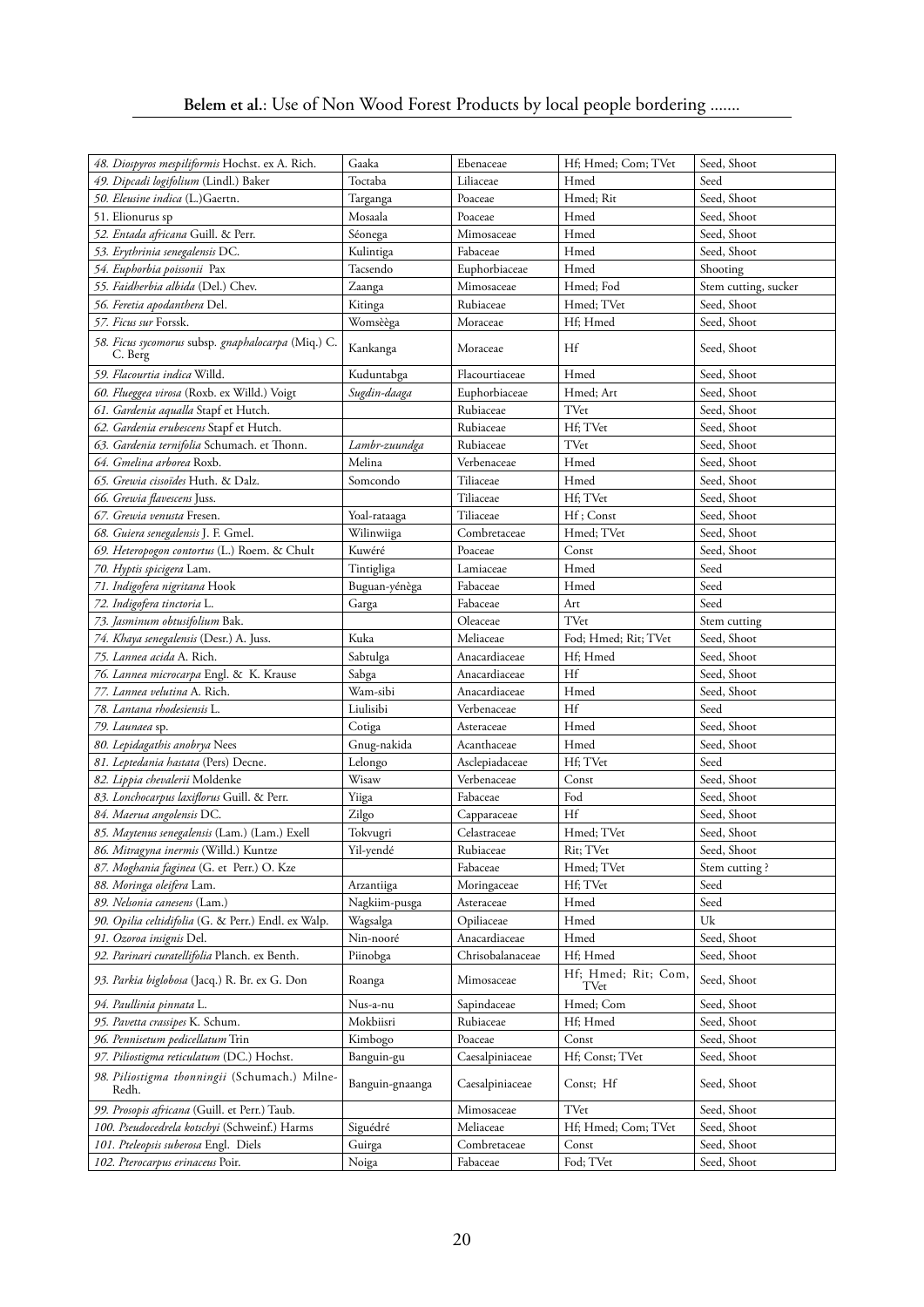|  |  |  | The Journal of Transdisciplinary Environmental Studies (TES) |  |
|--|--|--|--------------------------------------------------------------|--|
|  |  |  |                                                              |  |

| 103. Rytigynia senegalensis Blume                                                         |                    | Rubiaceae       | TVer                | Uk                                                  |
|-------------------------------------------------------------------------------------------|--------------------|-----------------|---------------------|-----------------------------------------------------|
| 104. Saba senegalensis (A. DC) Pichon                                                     | Wedga              | Apocynaceae     | Hf; Const; Com      | Seed, Shoot                                         |
| 105. Sansevieria liberica Gerome & Labrov                                                 | Kaantoabga         | Agavaceae       | Hmed                | Shoot                                               |
| 106. Sapium grahamii (Hochst.) Par                                                        | Tièlme             | Euphorbiaceae   | Hmed                | Shoot                                               |
|                                                                                           | Gwiinga            | Rubiaceae       | Hf; Hmed; TVet      |                                                     |
| 107. Sarcocephalus latifolius (Smith) Bruce<br>108. Sclerocarya birrea (A. Rich.) Hochst. |                    | Anacardiaceae   | Hf; Hmed; Com; TVet | Seed, Shoot; Stem cutting<br>Seed, Shoot; Suchering |
|                                                                                           | Noabga             |                 |                     |                                                     |
| 109. Securidaca longepedunculata Fres.                                                    | Pèlga              | Polygalaceae    | Hmed; TVet          | Seed, Shoot                                         |
| 110. Senna siamea (Lam.) Irwin et Barneby                                                 | Cassia             | Caesalpiniaceae | Tvet; Const         | Seed, Shoot                                         |
| 111. Senna singueana (Del.) Lock                                                          | Gelponsé           | Caesalpiniaceae | Hmed                | Seed, Shoot                                         |
| 112. Spermacoce stachydea DC.                                                             | Yod-raaga          | Rubiaceae       | Hmed                | Seed, Shoot                                         |
| 113. Sporobolus pyramidalis P. Beauv.                                                     | Gansaaga           | Poaceae         | Const: Com          | Seed, Shoot                                         |
| 114. Sterculia setigera Del.                                                              | Putermuka          | Sterculiaceae   | Hmed; TVet          | Seed, Shoot                                         |
| 115. Stereospermum kunthianum Cham.                                                       | Ninhilenga, Yoabga | Bignonaceae     | Hmed                | Seed, Shoot                                         |
| 116. Strychnos spinosa Lam.                                                               | Katrin-poaga       | Loganiaceae     | Hf                  | Seed, Shoot                                         |
| 117. Stylosanthes erecta P. Beauv.                                                        | Sakuisabliga       | Fabaceae        | Fod                 | Seed                                                |
| 118. Taccazea apiculata Oliv.                                                             |                    | Asclepiadaceae  | TVet                | Uk                                                  |
| 119. Tamarindus indica L.                                                                 | Pusga              | Caesalpiniaceae | Hf; Hmed; Com       | Seed, Shoot                                         |
| 120. Tapinanthus globiferus                                                               | Welbre             | Loranthaceae    | TVet                | Seed                                                |
| 121. Terminalia avicennioides Guill. et Perr.                                             |                    | Combretaceae    | TVet                | Seed, Shoot                                         |
| 122. Terminalia laxiflora Eng.                                                            |                    | Combretaceae    | TVet                | Seed, Shoot                                         |
| 123. Terminalia macroptera Guill. & Perr.                                                 | Koond-poko         | Combretaceae    | Hmed                | Seed, Shoot                                         |
| 124. Trichilia emetica Vahl                                                               | Kinkirs-taanga     | Meliaceae       | Hmed                | Seed, Shoot                                         |
| 125. Uapaca togoensis Pax                                                                 |                    | Euphorbiaceae   | TVet                | Uk                                                  |
| 126. Vetiveria nigritana Stapf.                                                           | Ruduma             | Poaceae         | Art                 | Seed                                                |
| 127. Vitellaria paradoxa Gaertn. f.                                                       | Taanga             | Sapotaceae      | Hf; Hmed; Com; TVet | Seed, Shoot                                         |
| 128. Vitex chrysocarpa PLanch. ex Benth                                                   |                    | Verbenaceae     | TVer                | Seed, Shoot                                         |
| 129. Vitex doniana Sweet                                                                  | Andga              | Verbenaceae     | Hf; Com; TVet       | Seed, Shoot                                         |
| 130. Vitex simplicifolia Oliv.                                                            | Conpoandga         | Verbenaceae     | Hmed                | Seed, Shoot                                         |
| 131. Xeroderris stuhlmannii (Taub.) Mendonça et<br>E.P. Sousa                             |                    | Fabaceae        | TVet                | Uk                                                  |
| 132. Ximenia americana L.                                                                 | Leenga             | Olacaceae       | Hf; Hmed, TVet      | Seed, Shoot                                         |
| 133. Ziziphus mauritiana Lam.                                                             | Mugunuga           | Rhamnaceae      | Hf                  | Seed, Shoot                                         |
| 134. Ziziphus mucronata willd.                                                            |                    | Rhamnaceae      | TVet                | Seed, Shoot, layering, graft-<br>ing                |

*Legend. Hf: Human food; Fod: fodder; HMed: Human medicine; Const: Construction; Rit: Rituals; Art: Art and craft; Com: Commerce; TVet: traditional veterinary; Uk: unknown.*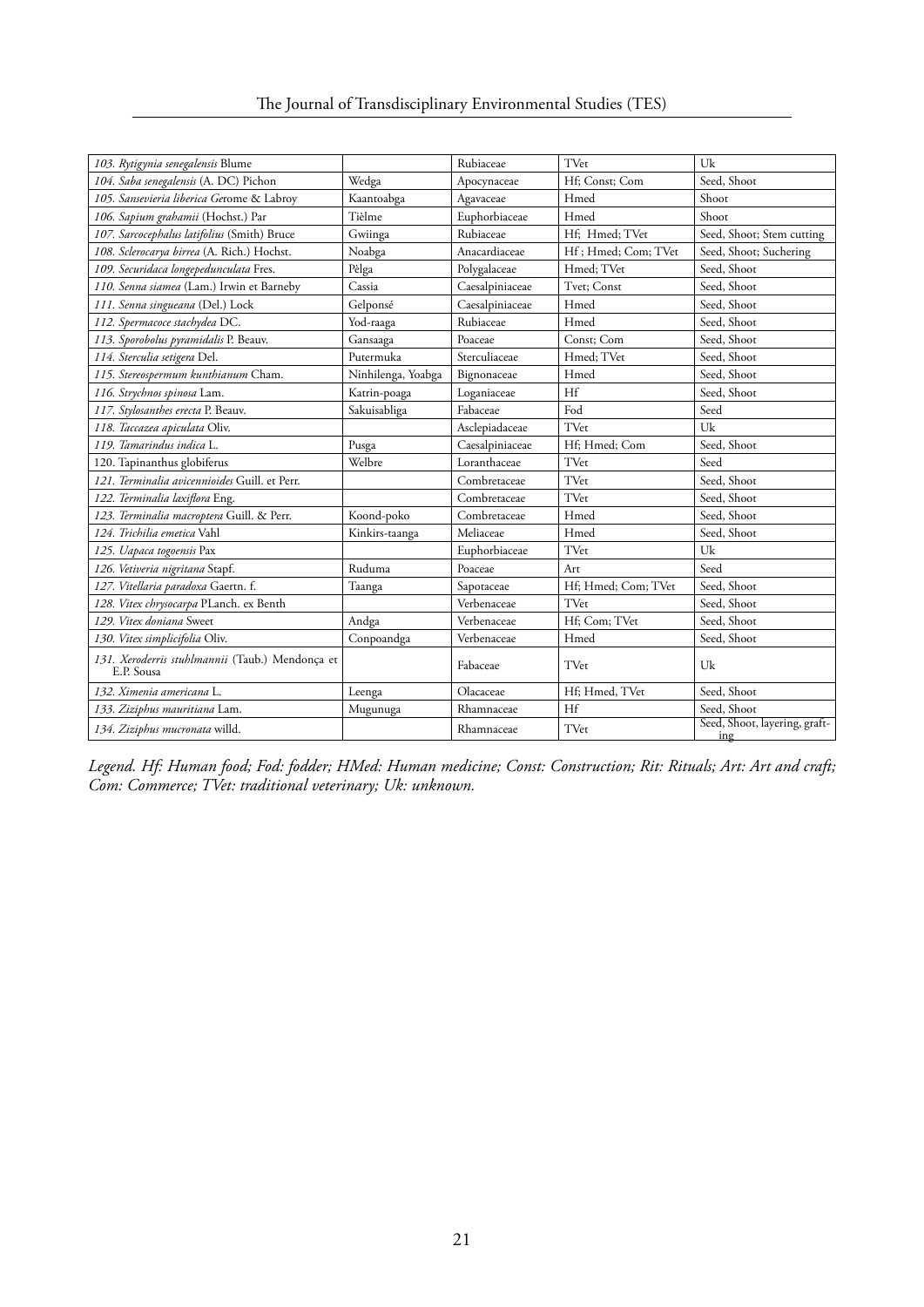# **HB 38\_Belem Species exploited in the "Parc National Kaboré Tambi" their uses and possible method of artificial propagation**

| 1. Acacia dudgeonii Craib ex Hall.                  | Gon-payandga  | Mimosaceae         | Hmed                     |
|-----------------------------------------------------|---------------|--------------------|--------------------------|
| 2. Acacia erythrocalyx Brenan                       |               | Mimosaceae         | Tvet                     |
| 3. Acacia gourmaensis A. Chev.                      | Gon-sabliga   | Mimosaceae         | Hmed; Tvet               |
| <i>4. Acacia hockii</i> DeWild.                     |               | Mimosaceae         | Hmed                     |
| 5. Acacia macrostachya Reichenb. ex DC              | Zamanega      | Mimosaceae         | Hf: TVet                 |
| 6. Acacia polyacantha Willd. subsp.                 |               |                    |                          |
| campylacantha(Hochst. ex A. Rich.)                  |               |                    |                          |
| <b>Brenan</b>                                       | Kan-pèlga     | Mimosaceae         | Hmed: Tvet               |
| 7. Acacia seyal Del.                                |               | Mimosaceae         | Tvet: Const: Art         |
| 8. Acacia sieberiana DC                             | Koumbrissaka  | Mimosaceae         | Tvet: art                |
| 9. Adansonia digitata L.                            | Tohèga        | Bombacaceae        | Hf; Hmed; Com; TVet      |
| 10. Afzelia africana Smith. Ex Pers.                | Kankalga      | Caesalpiniaceae    | Hf                       |
| 11. Agelanthus dodoneifolius                        |               | Loranthaceae       | Tvet                     |
| 12. Albizia chevalieri Harms                        |               | Mimosaceae         | Tvet; const; Art         |
| 13. Allophyllus africanus P. Beauv.                 |               | Sapindaceae        | Hf; Art                  |
| 14. Andropogon pseudapricus Stapf                   | Gnindparga    | Poaceae            | Fod: Const Seed,         |
| 15. Andropogon sp                                   | Pitri         | Poaceae            | Fod: Const: Com          |
| 16. Andropogon sp.                                  | Kangré        | Poaceae            | Hmed; Const              |
| 17. Andropogon tectorum Schumach. & Thonn. Buka     |               | Poaceae            | Const                    |
| 18. Annona senegalensis Pers.                       | Barkudga      | Annonaceae         | Hf; Hmed; Rit,           |
| 19. Anogeissus leiocarpus (DC.) Guill. & Perr.      | Siiga         | Combretaceae       | Hmed; Tvet               |
| 20. Azadirachta indica A. Juss.                     | Nim           | Meliaceae          | Tvet: const              |
| 21. Balanites aegyptiaca (L.) Del.                  | Kyeguelga     | Balanitaceae       | Hf; Fod; Hmed; Rit; Art; |
| 22. Bauhinia rufescens Lam.                         |               | Caesalpiniaceae    | Tvet: Fod: Const         |
| 23. Bombax costatum Pellegr. & Vuillet              | Voaka         | Bombacaceae        | Hf; Fod; Hmed; Com       |
| 24. Boscia senegalensis (Pers.) Lam. ex Poir        | Lambotga      | Capparidaceae      | Tvet: Hf                 |
| 25. Boswellia dalzelii Hutch.                       | Gonbregneongo | <b>Burseraceae</b> | Hmed                     |
| 26. Burkea Africana Hook. F.                        |               | Caesalpiniaceae    | Tvet                     |
| 27. Calotropis procera (Ait.) Ait. f.               | Putrepuga     | Asclepiadaceae     | Tvet<br>Hmed;            |
| 28. Capparis sepiaria L.                            | Lamboy        | Capparaceae        | Hf                       |
| 29. Cassia sieberiana DC.                           | Kumbrissaka   | Caesalpiniaceae    | Hmed; const              |
| 30. Ceiba pentandra (L.) Gaertn.                    | Gunga         | Bombacaceae        | Hf; Art                  |
| 31. Chamaecrista mimosoïdes (L.)                    |               |                    |                          |
| H. S. Irwin & Barneby                               | Tingiundoiga  | Caesalpiniaceae    | Hmed                     |
| 32. Cissus populnea Guill. et Perr.                 | Paloanga      | Vitaceae           | Art; TVet                |
| 33. Cochlospermum planchonii Hook. F.               | Sonsè         | Cochlospermaceaea  | Hmed; TVet               |
| 34. Cochlospermum tinctorium A. Rich.               | Sonsè         | Cochlospermaceaea  | Hmed; Art; TVet          |
| 35. Cola laurifolia Mast.                           |               | Sterculiaceae      | Const                    |
| 36. Combretum collinum Fresen.                      |               | Combretaceae       | Hmed                     |
| 37. Combretum fragrans F. Hoffm.                    | Kiuginga      | Combretaceae       | Hmed                     |
| 38. Combretum glutinosum Perr. ex DC.               |               | Combretaceae       | TVet                     |
| 39. Combretum molle R. Br. ex G. Don                | Parwiga       | Combretaceae       | Hmed                     |
| 40. Crossopteryx febrifuga                          |               |                    |                          |
| (Afzel. ex G. Don) Benth.                           | Kumbruwanga   | Rubiaceae          | Hmed; Rit; TVet          |
| 41. Crotalaria retusa L.                            | Wendlébendaga | Fabaceae           | Hmed                     |
| 42. Cymbopogon giganteus Chiov                      | Wam           | Poaceae            | Const                    |
| 43. Cymbopogon schoenanthus (L.) Spreng             | Sompiiga      | Poaceae            | Const; Rit               |
| 44. <i>Daniellia oliveri</i> (Rolfe) Hutch. & Dalz. | Aonga         | Caesalpiniaceae    | Hmed; TVet               |
| 45. Detarium microcarpum Guill. & Perr.             | Kagadéga      | Caesalpiniaceae    | Hf; Com; TVet            |
| 46. Dichrostachys cinerea (L.) Wight & Arn.         | Susutga       | Mimosaceae         | Hmed                     |
| 47. Dioscorea sp                                    | Tantagnoui    | Dioscordiaceae     | Hf                       |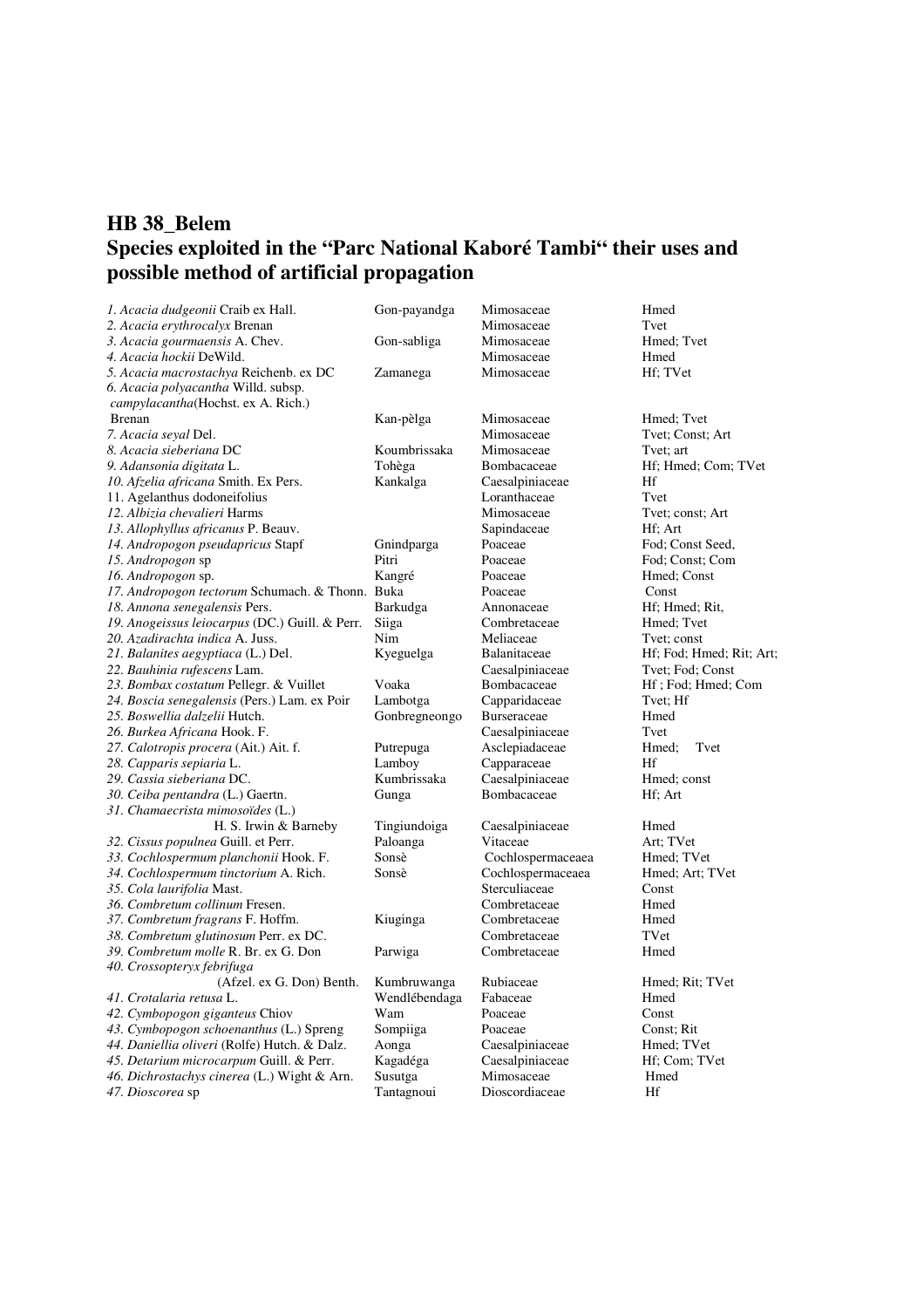*48. Diospyros mespiliformis* Hochst. ex A. Rich. Gaaka Ebenaceae Hf; Hmed; Com; TVet 49. Dipcadi logifolium (Lindl.) Baker *50. Eleusine indica* (L.)Gaertn. Targanga Poaceae Hmed; Rit 51. Elionurus sp Mosaala *52. Entada africana* Guill. & Perr. Séonega Mimosaceae Hmed *53. Erythrinia senegalensis* DC. Kulintiga Fabaceae Hmed *54. Euphorbia poissonii* Pax Tacsendo Euphorbiaceae Hmed 55. Faidherbia albida (Del.) Chev. *56. Feretia apodanthera* Del. Kitinga Rubiaceae Hmed; TVet 57. Ficus sur Forssk. *58. Ficus sycomorus* subsp*. gnaphalocarpa* (Miq.) C.C. Berg Kankanga Moraceae Hf Seed, Shoot<br>59. Flacourtia indica Willd. Kuduntabga Flacourtiaceae Hmed See **59. Flacourtiaceae Hmed Seed, Shoot**<br>**59. Sugdin-daaga** Euphorbiaceae Hmed: Art Seed, Shoot *60. Flueggea virosa* (Roxb. ex Willd.) Voigt *61. Gardenia aqualla* Stapf et Hutch. Rubiaceae TVet Seed, Shoot *62. Gardenia erubescens* Stapf et Hutch. Rubiaceae Hf; TVet Seed, Shoot *63. Gardenia ternifolia* Schumach. et Thonn. *Lambr-zuundga* Rubiaceae TVet Seed, Shoot *64. Gmelina arborea* Roxb. Melina Verbenaceae Hmed Seed, Shoot *65. Grewia cissoïdes* Huth. & Dalz. Somcondo Tiliaceae Hmed Seed, Shoot *66. Grewia flavescens* Juss. Tiliaceae Hf; TVet Seed, Shoot *67. Grewia venusta* Fresen. Yoal-rataaga Tiliaceae Hf ; Const Seed, Shoot *68. Guiera senegalensis* J. F. Gmel. Wilinwiiga Combretaceae Hmed; TVet Seed, Shoot *69. Heteropogon contortus* (L.) Roem. & Chult Kuwéré Poaceae Const Seed, Shoot *70. Hyptis spicigera* Lam. Tintigliga Lamiaceae Hmed Seed *71. Indigofera nigritana* Hook Buguan-yénèga Fabaceae Hmed Seed *72. Indigofera tinctoria* L. Garga Fabaceae Art Seed *73. Jasminum obtusifolium* Bak. Oleaceae TVet Stem cutting *74. Khaya senegalensis* (Desr.) A. Juss. Kuka Meliaceae Fod; Hmed; Rit; TVet Seed, Shoot *75. Lannea acida* A. Rich. Sabtulga Anacardiaceae Hf; Hmed Seed, Shoot *76. Lannea microcarpa* Engl. & K. Krause Sabga Anacardiaceae Hf Seed, Shoot *77. Lannea velutina* A. Rich. Wam-sibi Anacardiaceae Hmed Seed, Shoot *78. Lantana rhodesiensis* L. Liulisibi Verbenaceae Hf Seed *79. Launaea* sp. Cotiga Asteraceae Hmed Seed, Shoot *80. Lepidagathis anobrya* Nees Gnug-nakida Acanthaceae Hmed Seed, Shoot *81. Leptedania hastata* (Pers) Decne. Lelongo Asclepiadaceae Hf; TVet Seed *82. Lippia chevalerii* Moldenke Wisaw Verbenaceae Const Seed, Shoot *83. Lonchocarpus laxiflorus* Guill. & Perr. Yiiga Fabaceae Fod Seed, Shoot *84. Maerua angolensis* DC. Zilgo Capparaceae Hf Seed, Shoot *85. Maytenus senegalensis* (Lam.) (Lam.) Exell Tokvugri Celastraceae Hmed; TVet Seed, Shoot *86. Mitragyna inermis* (Willd.) Kuntze Yil-yendé Rubiaceae Rit; TVet Seed, Shoot *87. Moghania faginea* (G. et Perr.) O. Kze Fabaceae Hmed; TVet Stem cutting ? *88. Moringa oleifera* Lam. Arzantiiga Moringaceae Hf; TVet Seed *89. Nelsonia canesens* (Lam.) Nagkiim-pusga Asteraceae Hmed Seed *90. Opilia celtidifolia* (G. & Perr.) Endl. ex Walp. Wagsalga Opiliaceae Hmed Uk *91. Ozoroa insignis* Del. Nin-nooré Anacardiaceae Hmed Seed, Shoot *92. Parinari curatellifolia* Planch. ex Benth. Piinobga Chrisobalanaceae Hf; Hmed Seed, Shoot *93. Parkia biglobosa* (Jacq.) R. Br. ex G. Don Roanga Mimosaceae Hf; Hmed; Rit; Com, TVet Seed, Shoot *94. Paullinia pinnata* L. Nus-a-nu Sapindaceae Hmed; Com Seed, Shoot *95. Pavetta crassipes* K. Schum. Mokbiisri Rubiaceae Hf; Hmed Seed, Shoot *96. Pennisetum pedicellatum* Trin Kimbogo Poaceae Const Seed, Shoot *97. Piliostigma reticulatum* (DC.) Hochst. Banguin-gu Caesalpiniaceae Hf; Const; TVet Seed, Shoot *98. Piliostigma thonningii* (Schumach.) Milne-Redh. Banguin-gnaanga Caesalpiniaceae Const; Hf Seed, Shoot *99. Prosopis africana* (Guill. et Perr.) Taub. Mimosaceae TVet Seed, Shoot *100. Pseudocedrela kotschyi* (Schweinf.) Harms Siguédré Meliaceae Hf; Hmed; Com; TVet Seed, Shoot *101. Pteleopsis suberosa* Engl. Diels Guirga Combretaceae Const Seed, Shoot *102. Pterocarpus erinaceus* Poir. Noiga Fabaceae Fod; TVet Seed, Shoot *103. Rytigynia senegalensis* Blume Rubiaceae TVet Uk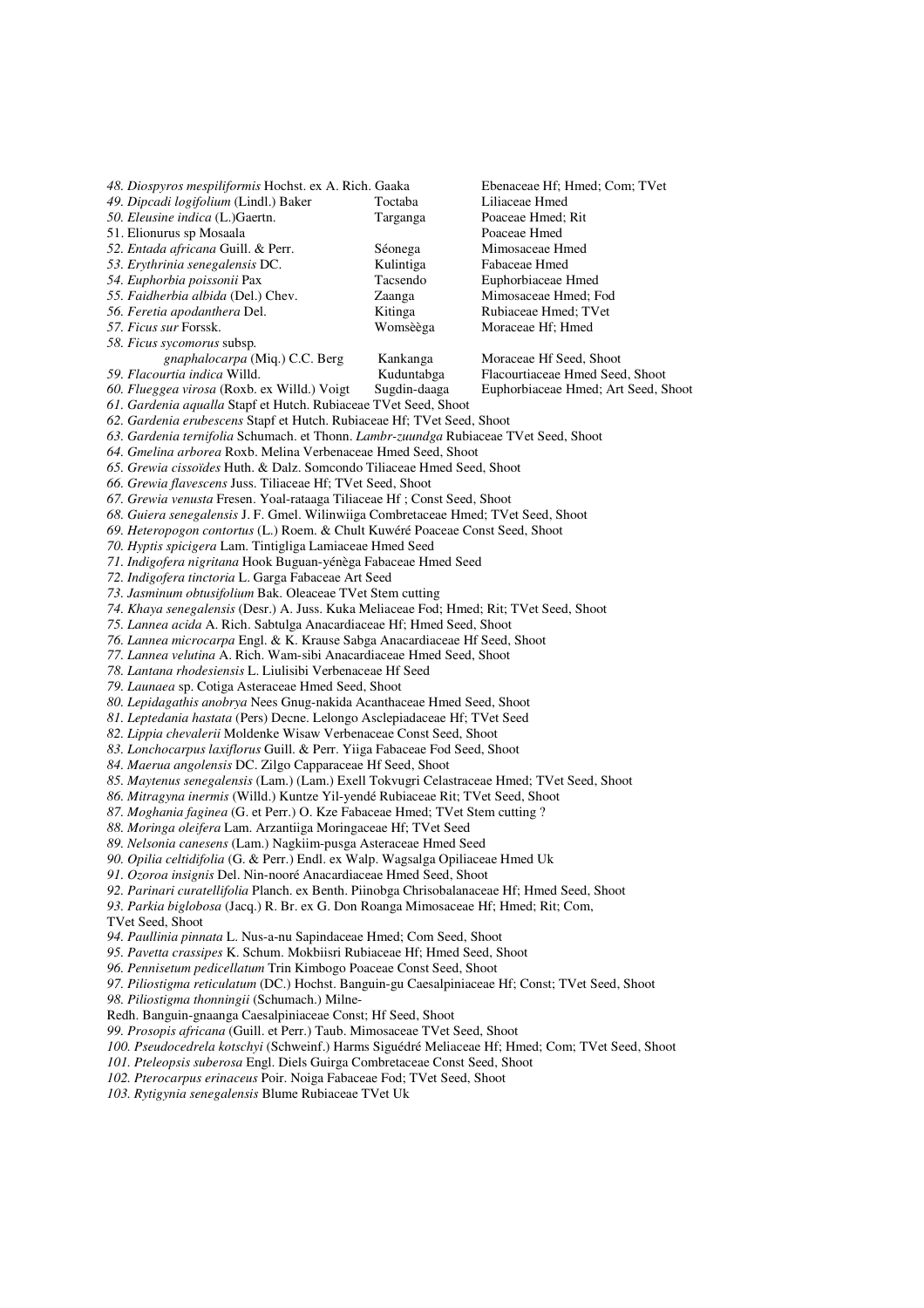*104. Saba senegalensis* (A. DC) Pichon Wedga Apocynaceae Hf; Const; Com *105. Sansevieria liberica Ge*rome & Labroy Kaantoabga Agavaceae Hmed Shoot *106. Sapium grahamii* (Hochst.) Par *107. Sarcocephalus latifolius* (Smith) Bruce Gwiinga Rubiaceae Hf; Hmed; TVet Seed, Shoot; Stem cutting *108. Sclerocarya birrea* (A. Rich.) Hochst.<br>109. Securidaca longepedunculata Fres. *109. Securidaca longepedunculata* Fres. Pèlga Polygalaceae Hmed; TVet Seed, Shoot **110. Cassia Caesalpiniaceae Tvet; Const Seed, Shoot**<br>**6** Gelponsé **Caesalpiniaceae Hmed Seed, Shoot** *111. Senna singueana* (Del.) Lock *112. Spermacoce stachydea* DC. Yod-raaga Rubiaceae Hmed Seed, Shoot *113. Sporobolus pyramidalis* P. Beauv. Gansaaga *114. Sterculia setigera* Del. Putermuka Sterculiaceae Hmed; TVet Seed, Shoot *115. Stereospermum kunthianum* Cham. Ninhilenga, Yoabga Bignonaceae Hmed Seed, Shoot *116. Strychnos spinosa* Lam. Katrin-poaga Loganiaceae Hf Seed, Shoot *117. Stylosanthes erecta* P. Beauv. Sakuisabliga Fabaceae Fod Seed *118. Taccazea apiculata* Oliv. Asclepiadaceae TVet Uk *119. Tamarindus indica* L. Pusga Caesalpiniaceae Hf; Hmed; Com Seed, Shoot 120. Tapinanthus globiferus Welbre Loranthaceae TVet Seed *121. Terminalia avicennioides* Guill. et Perr. Combretaceae TVet Seed, Shoot *122. Terminalia laxiflora* Eng. Combretaceae TVet Seed, Shoot *123. Terminalia macroptera* Guill. & Perr. Koond-poko Combretaceae Hmed Seed, Shoot *124. Trichilia emetica* Vahl Kinkirs-taanga Meliaceae Hmed Seed, Shoot *125. Uapaca togoensis* Pax Euphorbiaceae TVet Uk *126. Vetiveria nigritana* Stapf. Ruduma Poaceae Art Seed *127. Vitellaria paradoxa* Gaertn. f. Taanga Sapotaceae Hf; Hmed; Com; TVet Seed, Shoot *128. Vitex chrysocarpa* PLanch. ex Benth Verbenaceae TVet Seed, Shoot *129. Vitex doniana* Sweet Andga Verbenaceae Hf; Com; TVet Seed, Shoot *130. Vitex simplicifolia* Oliv. Conpoandga Verbenaceae Hmed Seed, Shoot *131. Xeroderris stuhlmannii* (Taub.) Mendonça et E.P. Sousa Fabaceae TVet Uk *132. Ximenia americana* L. Leenga Olacaceae Hf; Hmed, TVet Seed, Shoot *133. Ziziphus mauritiana* Lam. Mugunuga Rhamnaceae Hf Seed, Shoot *134. Ziziphus mucronata* willd. Rhamnaceae TVet Seed, Shoot, layering, grafting

*Legend. Hf: Human food; Fod: fodder; HMed: Human medicine; Const: Construction; Rit: Rituals; Art: Art and craft; Com: Commerce; TVet: traditional veterinary; Uk: unknown.*

**---------------------------------------------------------------------------------------------------------------------------------------**  Data were analysed with the MINITAB Software version 13.31. MINITAB is a computer program designed to perform a variety of data analysis and presentation functions, including statistical analyses and graphical presentation of data.

More information on the software can be found at http://www.minitab.com

**-----------------------------------------------------------------------------------------**